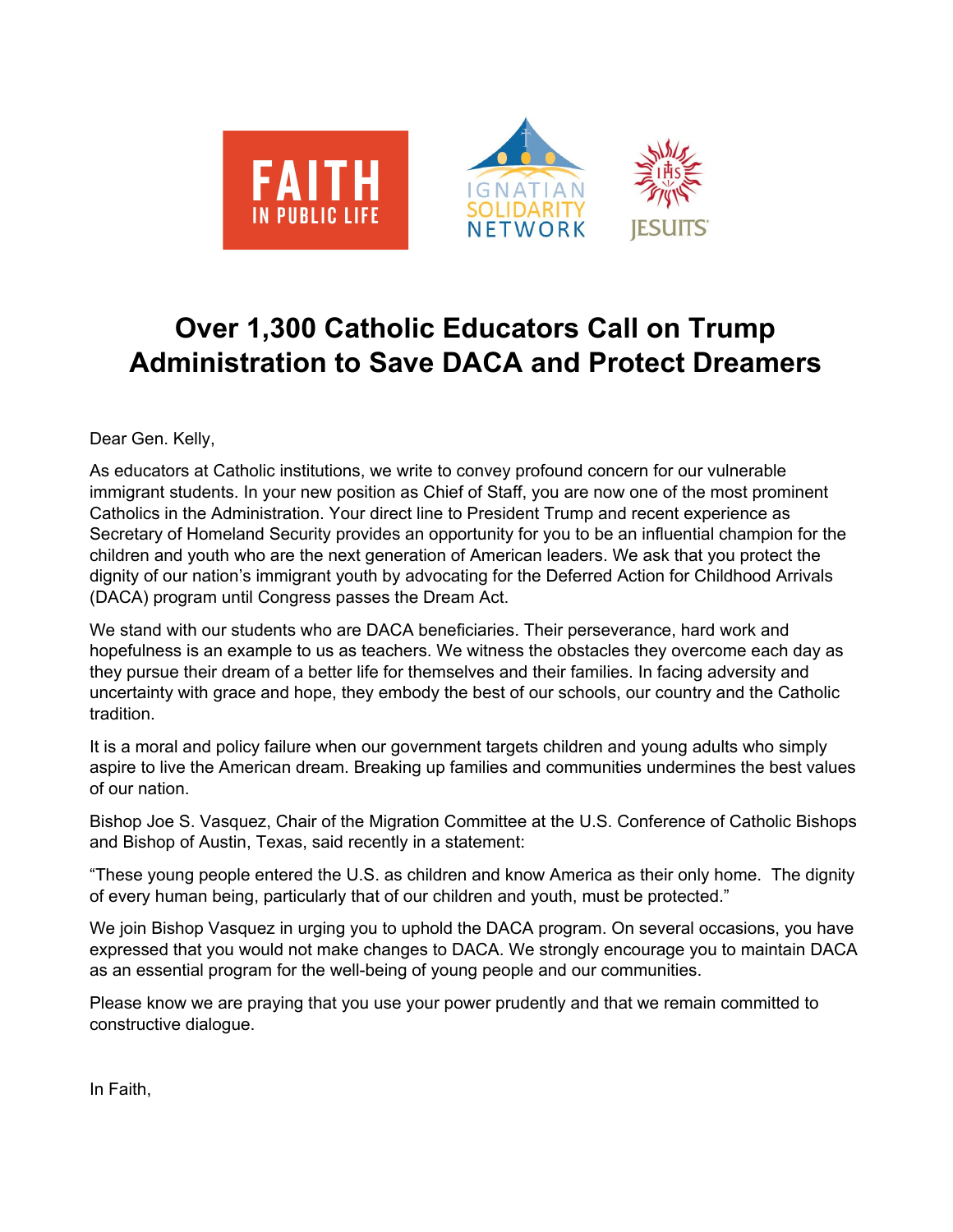Dr. Patricia McGuire President, Trinity Washington University Washington, DC

Rev. Michael Sheeran S.J. President, Association of Jesuit Colleges & Universities

Rev. Philip Boroughs S.J. President, College of the Holy Cross

Rev. Timothy McMahon S.J. President, Arrupe Jesuit High School

Chris Meyercord President, Bellarmine College Preparatory

Linda LeMura Ph.D. President, Le Moyne College

Jeanne Colleran Ph.D. Interim President, John Carroll University

Rev. Joseph McShane S.J. President, Fordham University

Mark Nemec Ph.D. President, Fairfield University

Paul Posoli President, Cristo Rey Jesuit College Preparatory High School of Houston

Rev. Daniel Hendrickson S.J. President, Creighton University

Rev. Joseph Parkes S.J. President, Cristo Rey New York High School

Corey Quinn Ph.D. President, De Smet Jesuit High School

Rev. Timothy Howe S.J. President, St. Xavier High School

Carolyn Becic President, St. Andrew Nativity School

Rev. Michael Engh S.J.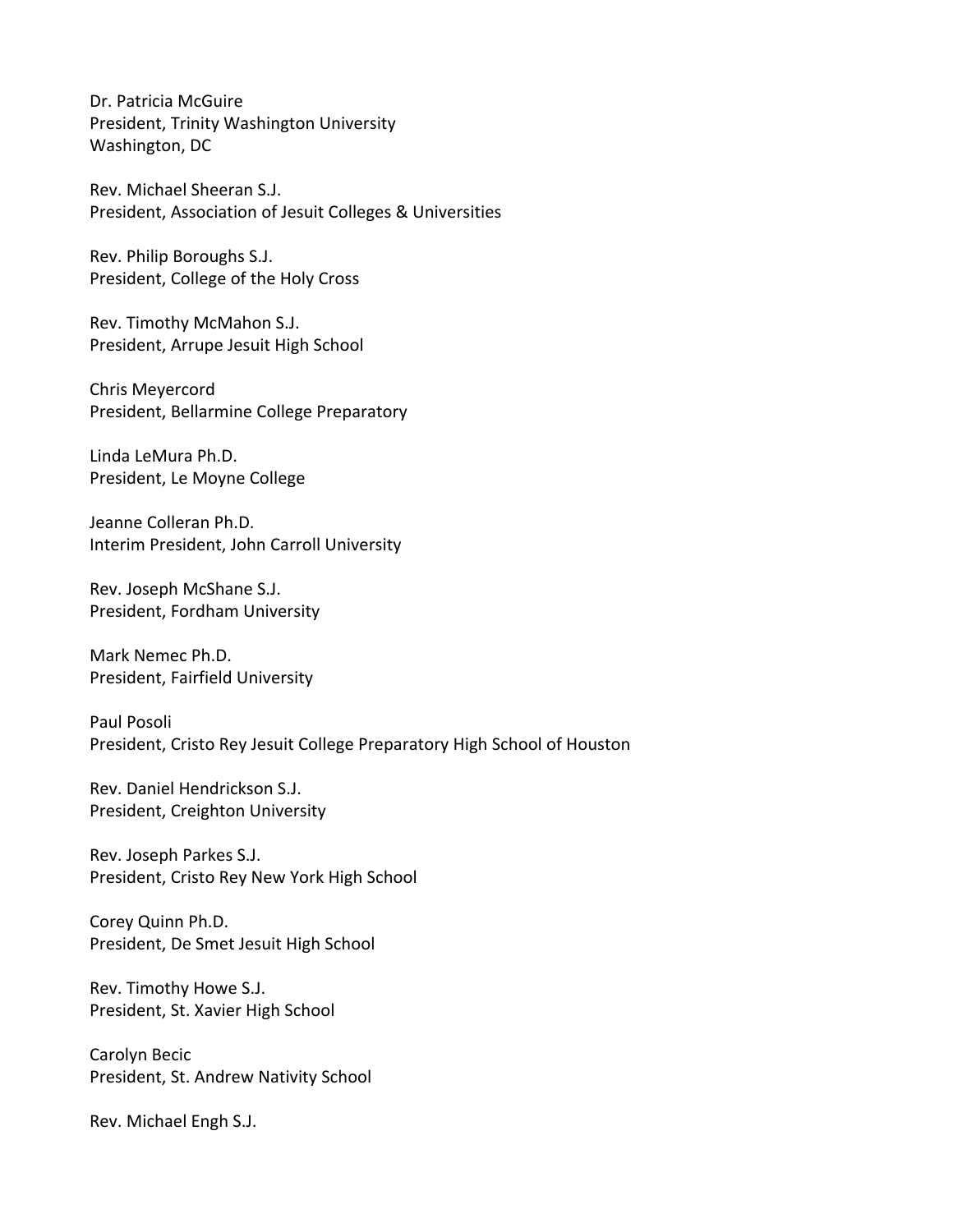President, Santa Clara University

Eugene Cornacchia Ph.D. President, Saint Peter's University

Fred Pestello Ph.D. President, Saint Louis University

David Card President, Regis Jesuit High School

Rev. Brian Linnane S.J. President, Loyola University Maryland

Rev. John Fitzgibbons S.J. President, Regis University

Timothy Snyder Ph.D. President, Loyola Marymount University

Rev. Thomas Curran S.J. President, Rockhurst University

Rev. Paul Fitzgerald S.J. President, University of San Francisco

Rev. Herbert Keller S.J. Interim President, The University of Scranton

Rev. Michael Mandala S.J. President, Verbum Dei High School

Karl Ertle President, Walsh Jesuit High School

Chris Alling President, Xavier College Preparatory High School

Rev. Michael Graham S.J. President, Xavier University

Sean O'Brien Ph.D. Lecturer in Writing and Literature, Arrupe College of Loyola University Chicago

Rev. Jim McDermott S.J. Columnist, America Magazine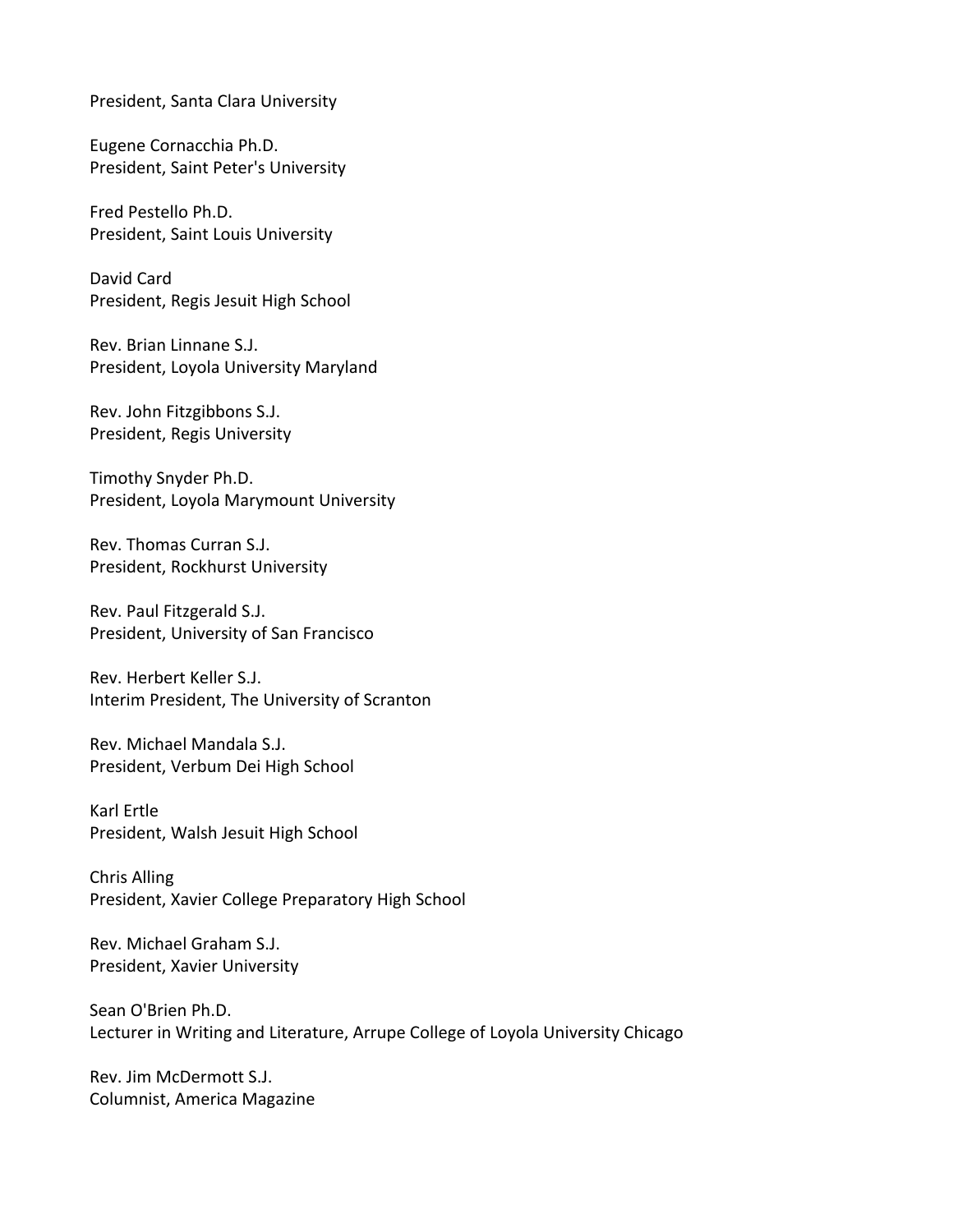Isabel Reyes Associate Director of Admission, Arrupe College of Loyola University Chicago

Mark Aderson Maintenance Director, Arrupe Jesuit High School

Beth Brin CWSP Training Coordinator, Arrupe Jesuit High School

Rebecca Camacho-Frank Teacher, Arrupe Jesuit High School

Samantha Eckrich English and Biology Teacher, Arrupe Jesuit High School

Stephan Graham Teacher, Arrupe Jesuit High School

Estefany Hernandez Teacher and Parent Outreach Director, Arrupe Jesuit High School

Louis Hotop S.J. Pastoral Director, Arrupe Jesuit High School

Lydia Hyatt Biology teacher, Arrupe Jesuit High school

Mark Ladd Theology Teacher, Arrupe Jesuit High School

María Elena Navarro Lopez Teacher, Arrupe Jesuit High School

Rev. John Nugent S.J. Assistant Principal, Arrupe Jesuit High School

Brooke O'Drobinak Director of Curriculum and Instruction, Arrupe Jesuit High School

Michael O'Hagan Principal, Arrupe Jesuit High School

Maria Orozco Admissions Director, Arrupe Jesuit High School

Nancy Padron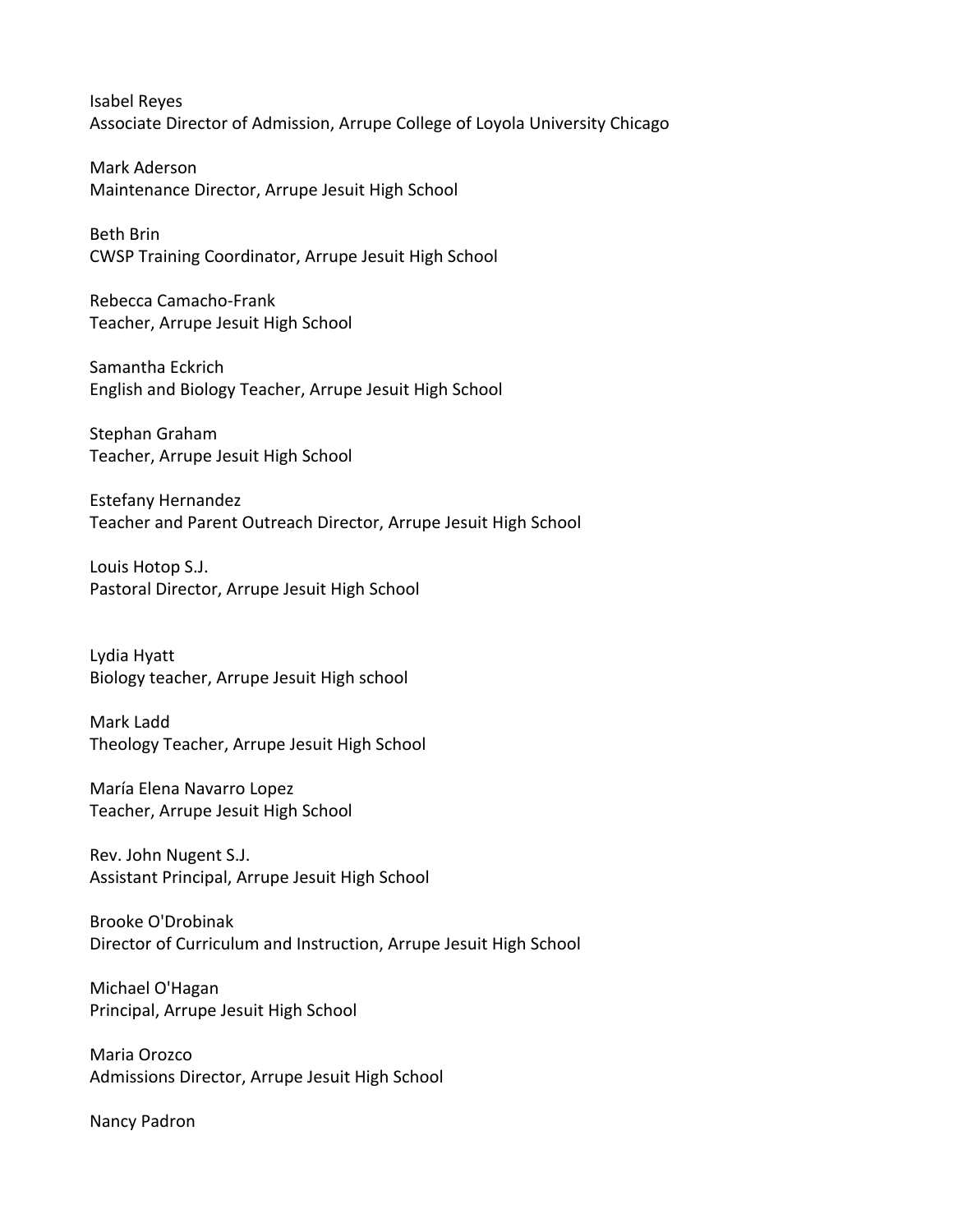Assistant Director of Admissions, Arrupe Jesuit High School

Kristin Ptolemy Social Studies Teacher, Arrupe Jesuit High School

Nicole Schifano English Teacher, Arrupe Jesuit High School

Joseph Simon Teacher, Arrupe Jesuit High School

Kim Smith Director of Philanthropy, Arrupe Jesuit High School

Kelly Thomas Philanthropy Specialist, Arrupe Jesuit High School

John Amarillas Teacher, Bellarmine College Preparatory

Cynthia Bailey Admin, Bellarmine College Preparatory

Peter Canavese Teacher, Bellarmine College Preparatory

Kathy Eder Teacher, Bellarmine College Preparatory

Peter Ferrari Teacher, Bellarmine College Preparatory

Erika Franey Campus Minister, Bellarmine College Preparatory

Jenny Gotshall Math teacher, Bellarmine College Preparatory

Elise Haines Math Teacher, Bellarmine College Preparatory

Kathy Harville Assistant Librarian, Bellarmine College Preparatory

Carlos Jimenez Director of Diversity Outreach, Bellarmine College Preparatory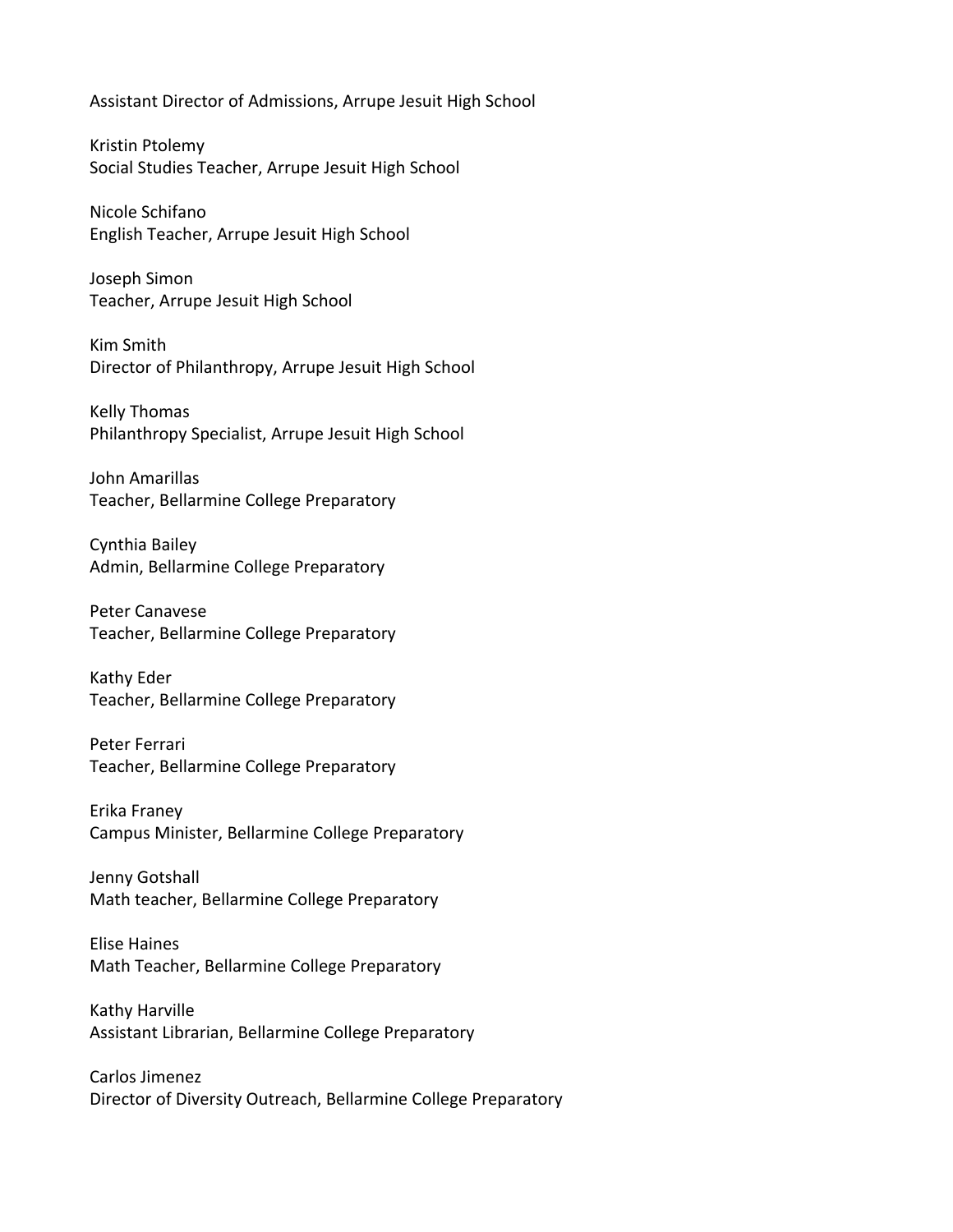Lauren Madison Admissions Assistant, Bellarmine College Preparatory

Tana Perotin Director of Library Services, Bellarmine College Preparatory

Janet Perucca-Kleinhofer Director of Adult Spirituality, Bellarmine College Preparatory

Wendy Phillips Teacher, Bellarmine College Preparatory

Rev. Steven Pinkston S.J. Director of Christian Service, Bellarmine College Preparatory

Mark Riese Teacher, Bellarmine College Preparatory

Ed Sarrett Counselor, Bellarmine College Preparatory

Patrick Schneider Teacher, Bellarmine College Preparatory

Michael A. Serrania Teacher, Bellarmine College Preparatory

Paul Spitzmueller Religious Studies Chair, Bellarmine College Preparatory

Wade Tam Social Science Teacher, Bellarmine College Preparatory

Sonia Torna Teacher, Bellarmine College Preparatory

Kenny Van Tilburg Campus Minister, Bellarmine College Preparatory

Joseph Wagstaffe Director of Admissions, Bellarmine College Preparatory

Kristin Heyer Ph.D. Professor, Theological Ethics, Boston College

Sr. MaryAnn Hinsdale, IHM Ph.D Assoc. Prof of Theology, Boston College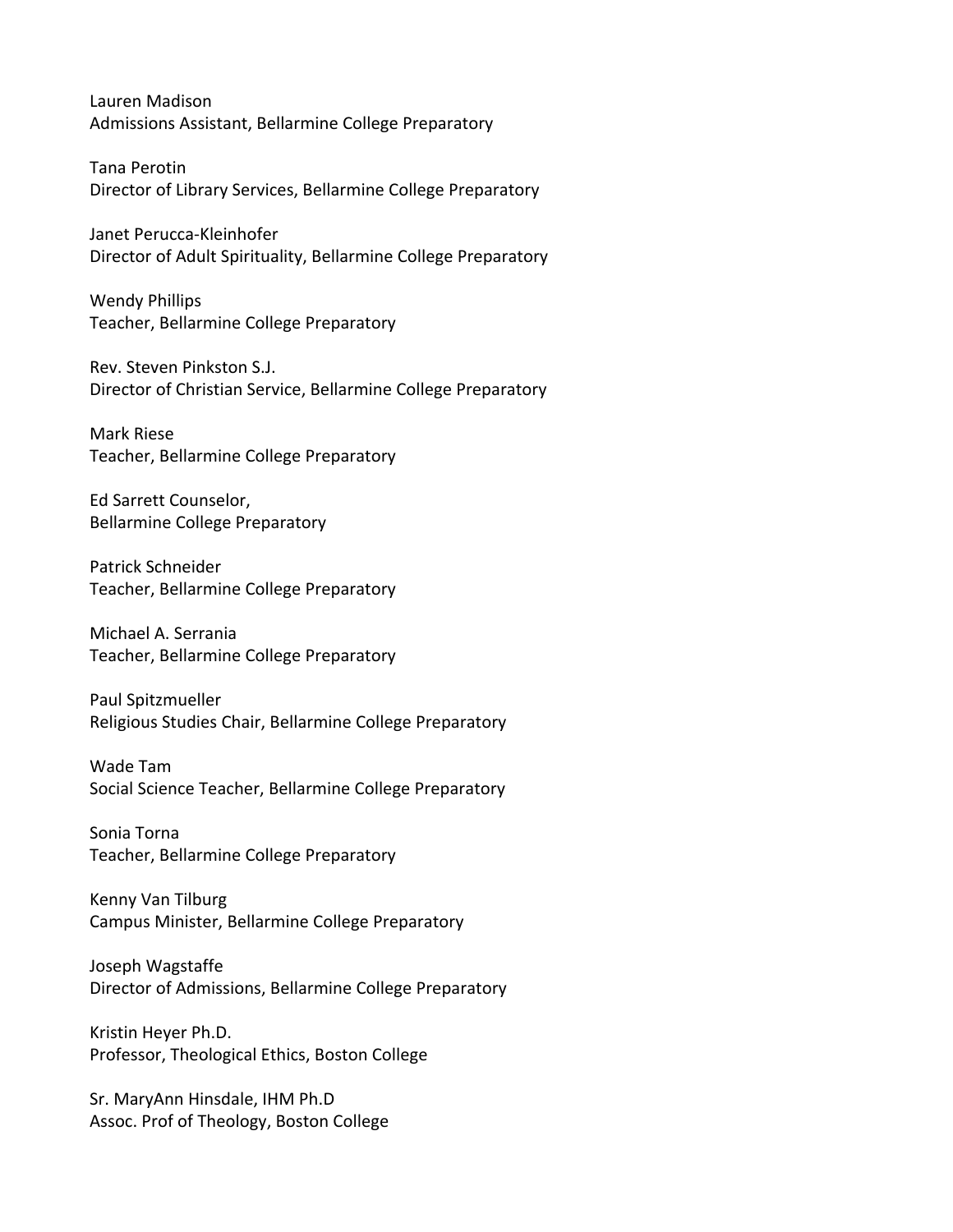Marilynn Johnson Professor, Boston College

Timothy Karcz Assistant Director, Center for Human Rights & International Justice, Boston College

Brinton Lykes Ph.D. Professor, Boston College

Catherine Mooney Ph.D. Associate Professor, Boston College

Daniel Ponsetto Director, Service Learning, Boston College

Rev. Michael Rossmann S.J. Graduate Student, Boston College

O. Ernesto Valiente Ph.D. Associate Professor, Boston College

Eleanor Chmiel Teacher, Boston College High School

Matthew Curran Director of Alumni Relations, Boston College High School

Jennifer Ehalt Associate Director, Admission, Boston College High School

Ruth Evee Director of Equity and Inclusion, Boston College High School

Margaret Felice Faculty, Boston College High School

Craig Horning Ph.D. Teacher, Boston College High School

Elizabeth Killorin Campus Minister, Boston College High School

Jennifer Manning Teacher, Boston College High School

Michael McGonagle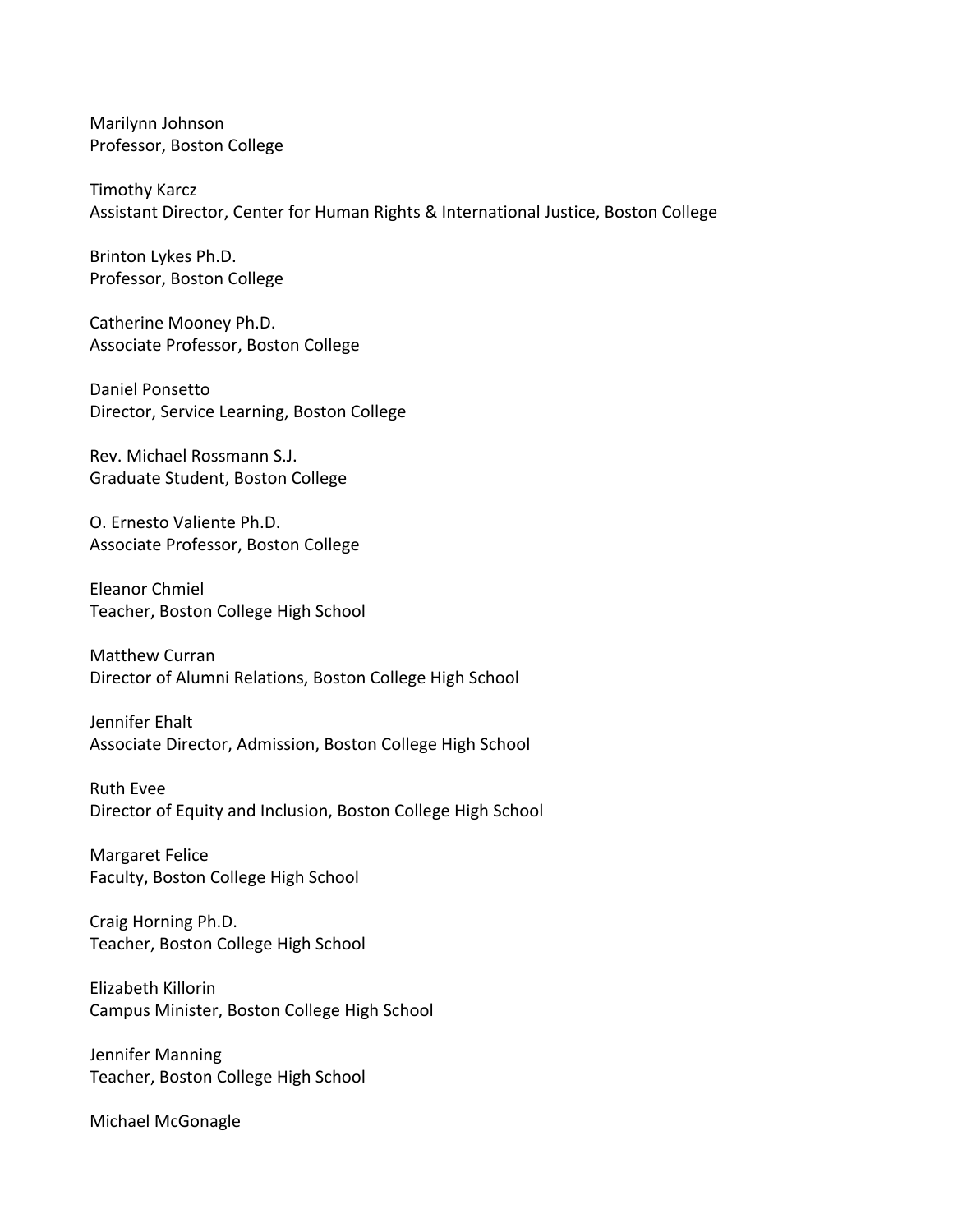VP for Ignatian Mission & Identity, Boston College High School

Eric Mendoza Teacher, Boston College High School

Shannon Muscatello French Teacher, Boston College High School

Rev. Ron Perry S.J. Assistant Director of Service and Justice Initiatives, Boston College High School

Charles Shaw English Dept. Chair, Boston College High School

Stacy Hennessy Religion Teacher, Brebeuf Jesuit Preparatory School

Rev. George Wanser S.J. Phoenix Jesuit Community Superior, Brophy College Prep, St. Francis Xavier School, Loyola Academy

Kathleen Brucato Director, International Student Programs, Canisius College

Luanne Firestone Senior Associate Campus Minister, Canisius College

Susan Gruttadauria Administrative Assistant, Canisius College

Michael Hayes Jr Director of Campus Ministry, Canisius College

Christy Hoffman Ph.D. Assistant Professor, Canisius College

Rev. Patrick Lynch S.J. Professor, Religious Studies & Theology, Canisius College

Margaret McCarthy Ph.D. Vice President for Academic Affairs, Canisius College

Janet McNally Associate Professor, Canisius College

Sara Morris Ph.D. Associate Vice President for Academic Affairs, Canisius College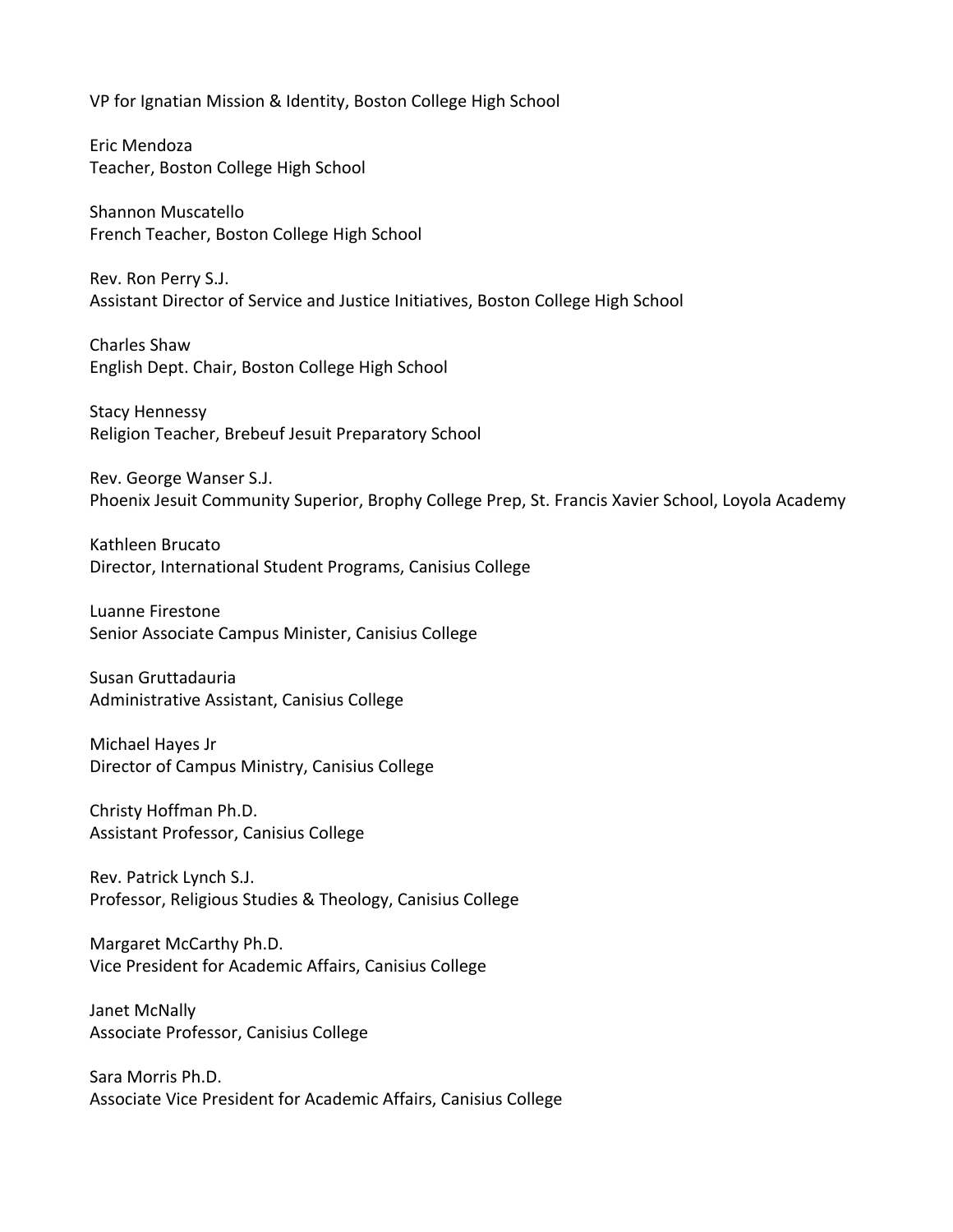Richard Reitsma Ph.D. Chair and Associate Professor of Spanish, Canisius College

Sarah Signorino Assistant Director of Campus Ministry, Canisius College

Rev. Thomas Slon S.J. Rector, Canisius College

Laura Gaglione Executive Asst. to the President, Canisius High School

Joni Schaller Religious Studies Teacher, Canisius High School

Rev. David Shields S.J. Executive Director, Casa Romero Renewal Center

Cristi Rinklin Professor, College of the Holy Cross

Josep Alba Ph.D. Professor of Spanish, College of the Holy Cross

Robert Allen App. Development Dir., College of the Holy Cross

Isabel Alvarez Borland Ph.D. Distinguished Professor, College of the Holy Cross

Susan Amatangelo Professor, College of the Holy Cross

Yasmeen Aslami Assistant Director of Donor Relations, College of the Holy Cross

Bruce Bacon Associate Director, Human Resources, College of the Holy Cross

Kathleen Bailen Executive Assistant, College of the Holy Cross

Tracy Barlok Vice President, Advancement, College of the Holy Cross

Sahar Bazzaz Ph.D. Associate Professor, College of the Holy Cross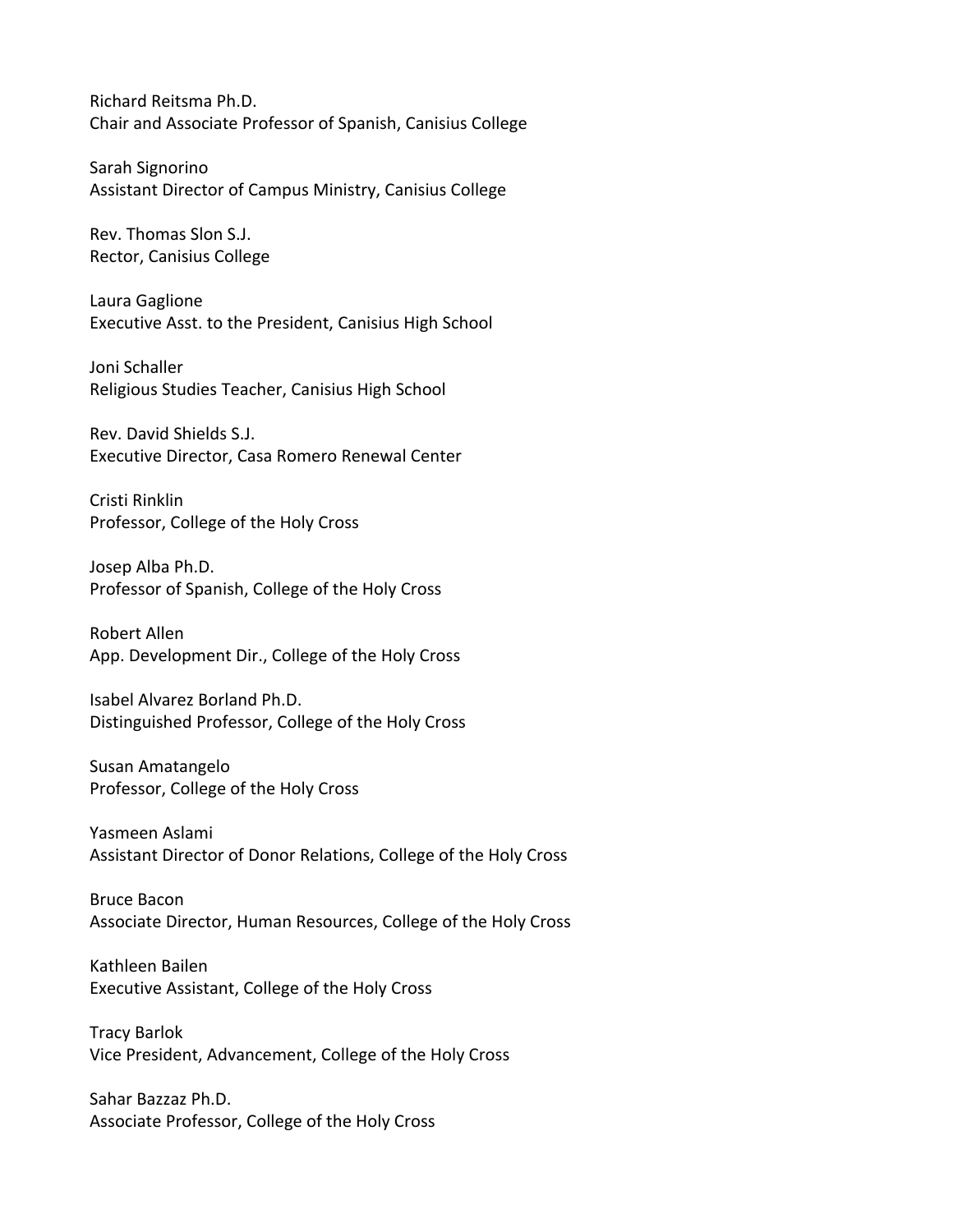Robert Bellin Ph.D. Professor, College of the Holy Cross

Arielle Berti Assistant Director of Gifts and Records, College of the Holy Cross

Lori Blackwell Executive Assistant to the President, College of the Holy Cross

Laurie Bowater Staff, College of the Holy Cross

Melissa Boyle Ph.D. Associate Professor, College of the Holy Cross

Laura Boyle Senior Assistant Director of Admissions, College of the Holy Cross

Laurie Ann Britt-Smith Ph.D. Director, Center for Writing, College of the Holy Cross

Karen Brosnihan Associate Director of Human Resources/HRIS, College of the Holy Cross

John Buckingham Digital Media Specialist/Audio-Visual Services, College of the Holy Cross

Miles Cahill Professor, College of the Holy Cross

Lauren Capotosto Assistant Professor of Education, College of the Holy Cross

Rosa Carrasquillo Professor, College of the Holy Cross

Mary Beth Cashman Director, Teacher Education Program, College of the Holy Cross

Loren Cass Dean of Experiential Learning and Student Success, College of the Holy Cross

Christina Chen Director, Office of International Students, College of the Holy Cross

Christina Chen Director, Office of International Students, College of the Holy Cross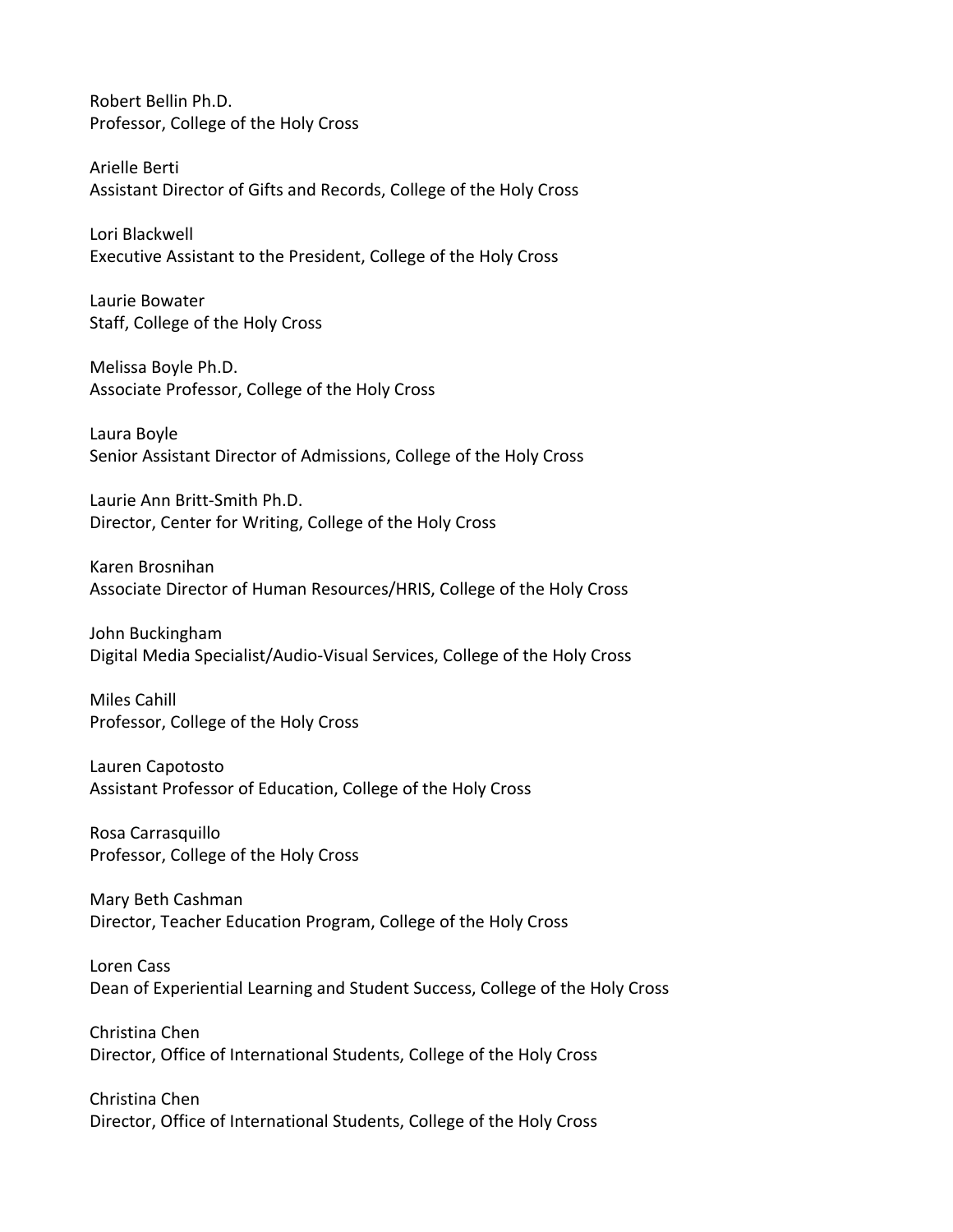Rebecca Chickering Technical Support Director, College of the Holy Cross

Judith Chubb Ph.D. Professor of Political Science, College of the Holy Cross

Estrella Cibreiro Ph.D. Professor and Class dean, College of the Holy Cross

Leah Cohen Barrett Professor of Creative Writing, College of the Holy Cross

Jimena Collingwood Assistant Director of Study Abroad, College of the Holy Cross

Elizabeth Cronkhite Administrative Assistant for the Counseling Center, College of the Holy Cross

Susan Cunningham Ph.D. Assoc Director - Interdisciplinary/Lecturer-Sociology, College of the Holy Cross

Oliver de la Paz Associate Professor, College of the Holy Cross

Michael Downs Assistant Director of Student Programs, College of the Holy Cross

Ara Francis Associate Professor of Sociology, College of the Holy Cross

Bridget Franco Associate Professor, College of the Holy Cross

Christopher Frechette Ph.D. Visiting Lecturer, Dept. of Religious Studies, College of the Holy Cross

Helen Freear-Papio Ph.D. Lecturer / Director of Foreign Language Assistants Program, College of the Holy Cross

Margaret Freije Ph.D. Provost, College of the Holy Cross

Peter Fritz Ph.D. Associate Professor, College of the Holy Cross

Daniel Frost Ph.D.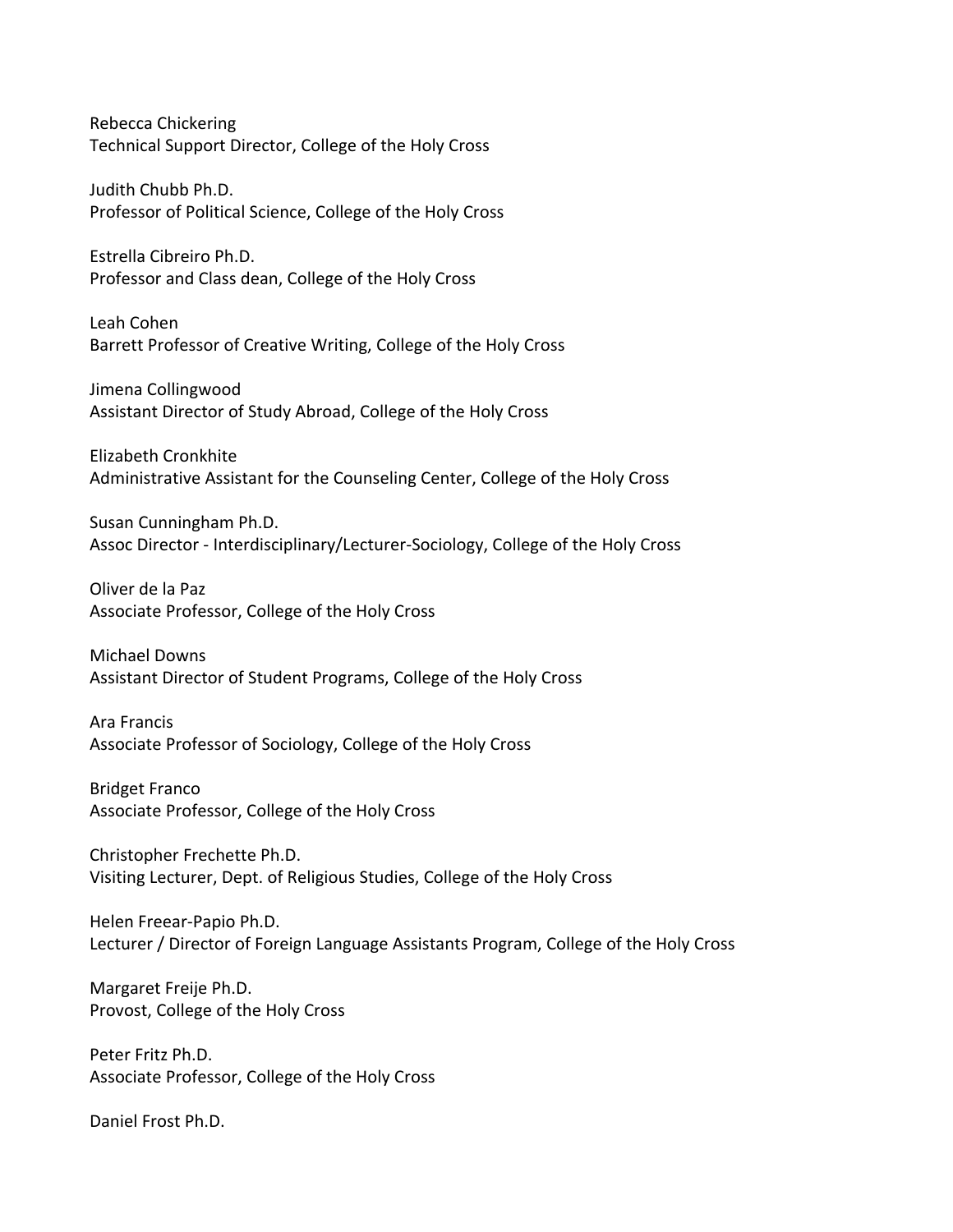Prof. Spanish, College of the Holy Cross

Paul Galvinhill Ph.D. Director, Counseling Center, College of the Holy Cross

Jennie Germann Molz Ph.D. College of the Holy Cross

Christa Gilmore Associate Director of Financial Aid, College of the Holy Cross

Amina Gomez Brooks Alumni Fellow, College of the Holy Cross

Rev. James Hayes S.J. Associate Chaplain, College of the Holy Cross

Molly Heidemann Office Coordinator, College of the Holy Cross

Maura Hill Assistant Editor, Holy Cross Magazine, College of the Holy Cross

Nicole Howell Assistant Director of Admissions, College of the Holy Cross

Jeffrey Hunter Ph.D. Lecturer, College of the Holy Cross

Alan Hurley Associate Director of HR for Benefits, College of the Holy Cross

Paul Irish Associate Dean of Students, College of the Holy Cross

Zat Jamil Ph.D. Faculty, College of the Holy Cross

Alvaro Jarrin Ph.D. Assistant Professor of Anthropology, College of the Holy Cross

Isabelle Jenkins Associate Director, Community-Based Learning, College of the Holy Cross

Caroline Johnson Hodge Associate Professor, College of the Holy Cross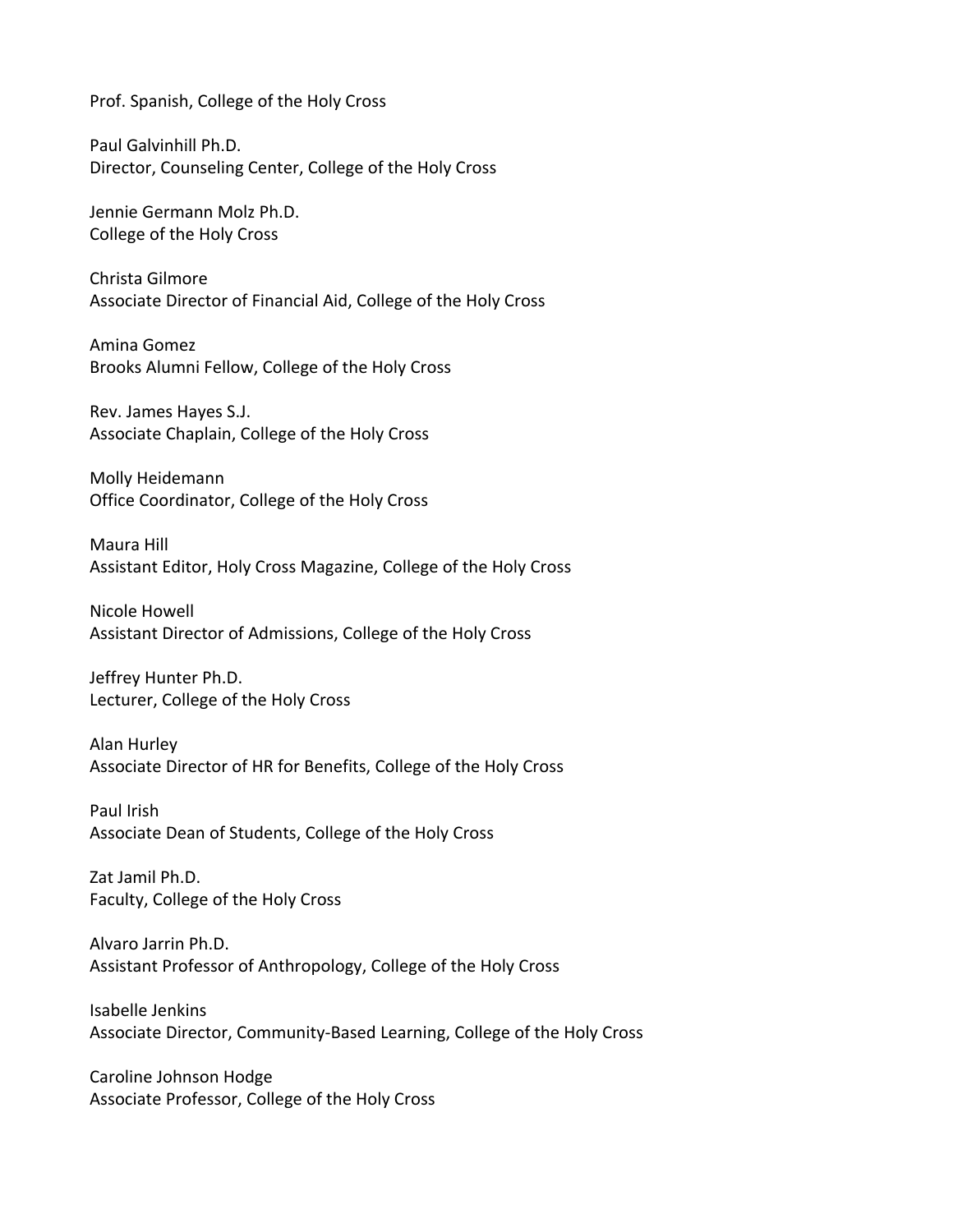Ellis Jones Ph.D. Assistant Professor of Sociology, College of the Holy Cross

Timothy Joseph Ph.D. Associate Professor, College of the Holy Cross

Danielle Kane Associate Director, McFarland Center, College of the Holy Cross

Marybeth Kearns-Barrett Director of the Chaplains' Office, College of the Holy Cross

Martin Kelly Associate Chaplain, College of the Holy Cross

Brenna Kelly Assistant Director for Diversity and Inclusion, College of the Holy Cross

Kathryn Kennedy Chemistry Laboratory Supervisor, College of the Holy Cross

Tracy Kennedy Interim Director of Title IX Initiatives, College of the Holy Cross

Ellen Keohane Ph.D. CIO, College of the Holy Cross

Karla Keppel Assistant Chaplain, College of the Holy cross

Harold Knapp Network Operations Director, College of the Holy Cross

Lynn Kremer Professor, College of the Holy Cross

Thomas Landy Ph.D. Director, McFarland Center for Religion, Ethics & Culture, College of the Holy Cross

Vickie Langohr Ph.D. Associate Professor, Political Science, College of the Holy Cross

Steve Levandosky Chair, Mathematics and Computer Science Department, College of the Holy Cross

Tat-siong Liew Ph.D. Class of 1956 Professor in New Testament Studies, College of the Holy Cross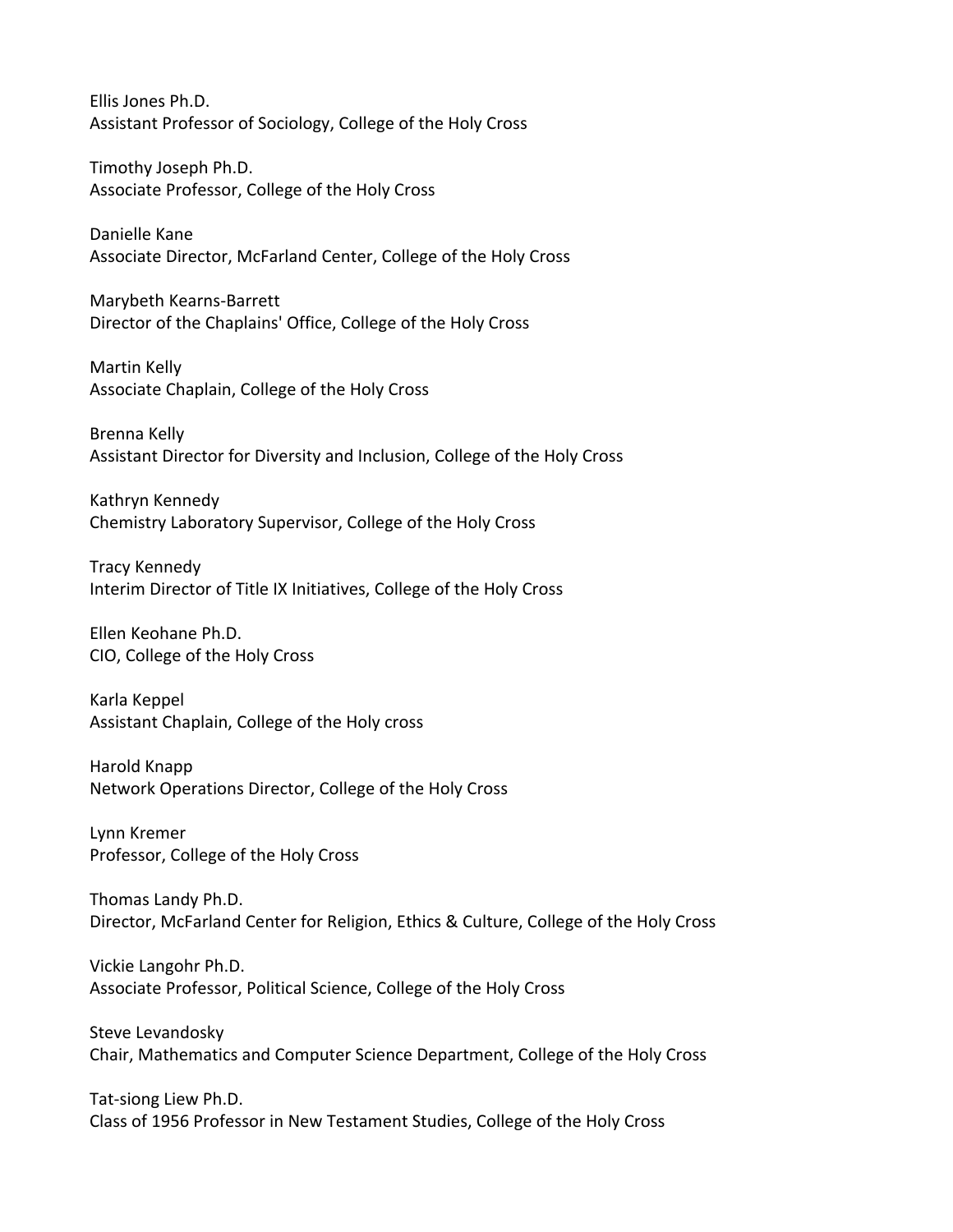Samuel Lovett Assistant Chaplain, College of the Holy Cross

Amanda Luyster Ph.D. Lecturer, College of the Holy Cross

Allegra Martin Director of College Choirs, College of the Holy Cross

Frances Maughan-Brown Ph.D. Visiting Lecturer, College of the Holy Cross

Ann McDermott Director of Admissions, College of the Holy Cross

Cathryn Mezynski Assistant Director of Financial Aid, College of the Holy Cross

Joyce O'Connor Davidson Director of Campaign Communications, College of the Holy Cross

Edward O'Donnell Associate Professor, College of the Holy Cross

Julia Paxson Faculty, College of the Holy Cross

Ellen Perry Professor, College of the Holy Cross

Sarah Petty Ph.D. Associate professor, College of the Holy Cross

Judy Powell Administrative Assistant, College of the Holy Cross

Kenneth Prestwich Ph.D. Professor, College of the Holy Cross

Kevin Quinn Professor, College of the Holy Cross

Virginia Raguin Ph.D Distinguished Professor of Humanities, College of the Holy Cross

Juan Ramos Ph.D. Associate Professor, College of the Holy Cross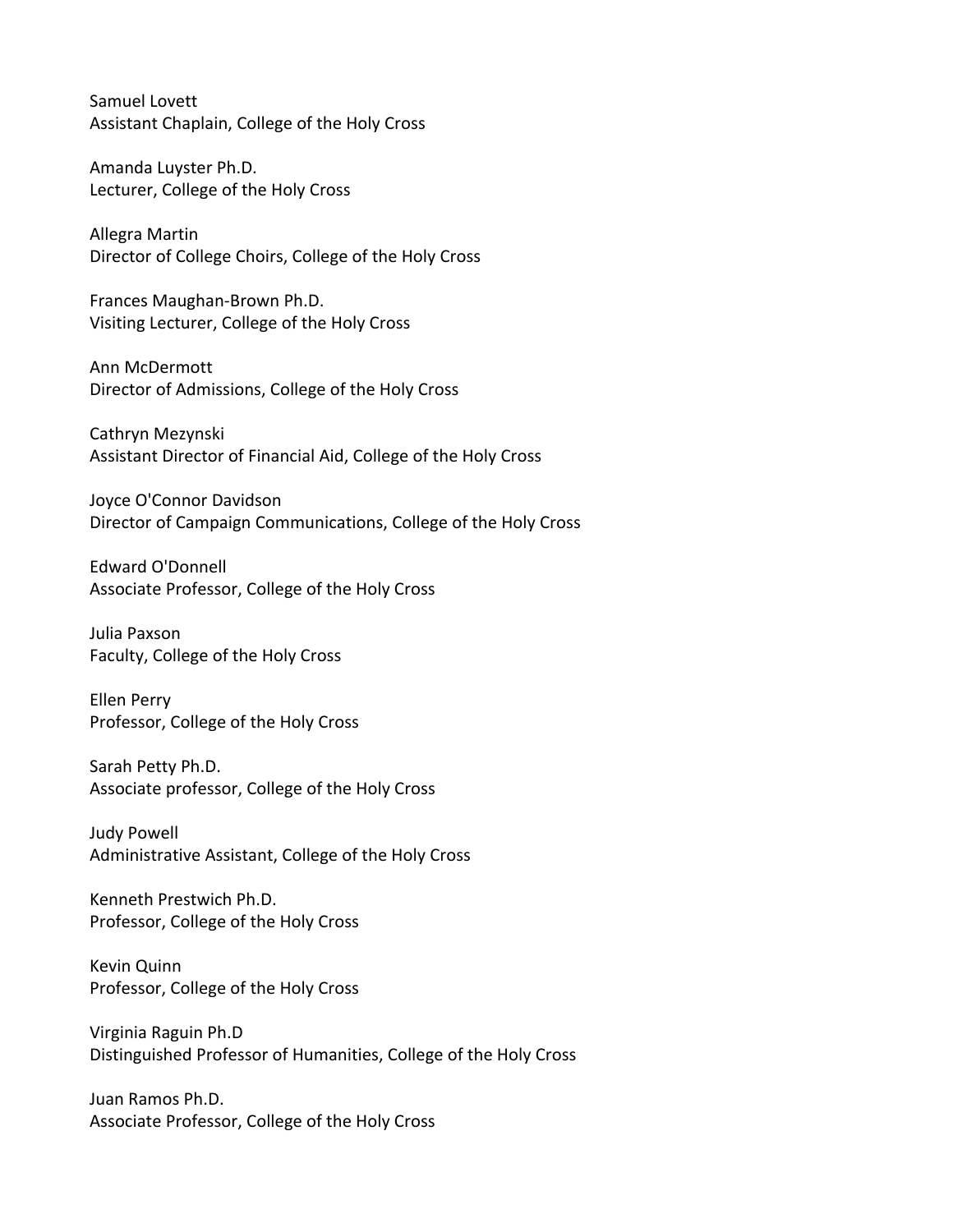Kristina Reardon Associate Director, Center for Writing, College of the Holy Cross

Ke Ren Ph.D. Postdoctoral Teaching Fellow, College of the Holy Cross

Daniel Ricciardi Investment Officer, College of the Holy Cross

Elizabeth Rice Assistant Director - Events and Conference Services, College of the Holy Cross

Mary M Doyle Roche Ph.D. Associate Professor, College of the Holy Cross

Maria Rodrigues Ph.D. Associate Professor, College of the Holy Cross

Laurence Rosania Assistant Chaplain, College of the Holy Cross

Virginia Ryan Ph.D. Visiting Instructor, College of the Holy Cross

Santos Santos Jr. Assistant professor, College of the Holy Cross

Kerri Saucier Director of Campaign Management and Advancement Operations, College of the Holy Cross

Thibaut Schilt Associate Professor, College of the Holy Cross

Melissa Schoenberger Ph.D. Assistant Professor, College of the Holy Cross

Mark Shelton Ph.D. Director of Library Services, College of the Holy Cross

Janine Shertzer Professor of Physics, College of the Holy Cross

David Shettler Information Security Officer, College of the Holy Cross

Evangelia Stefanakos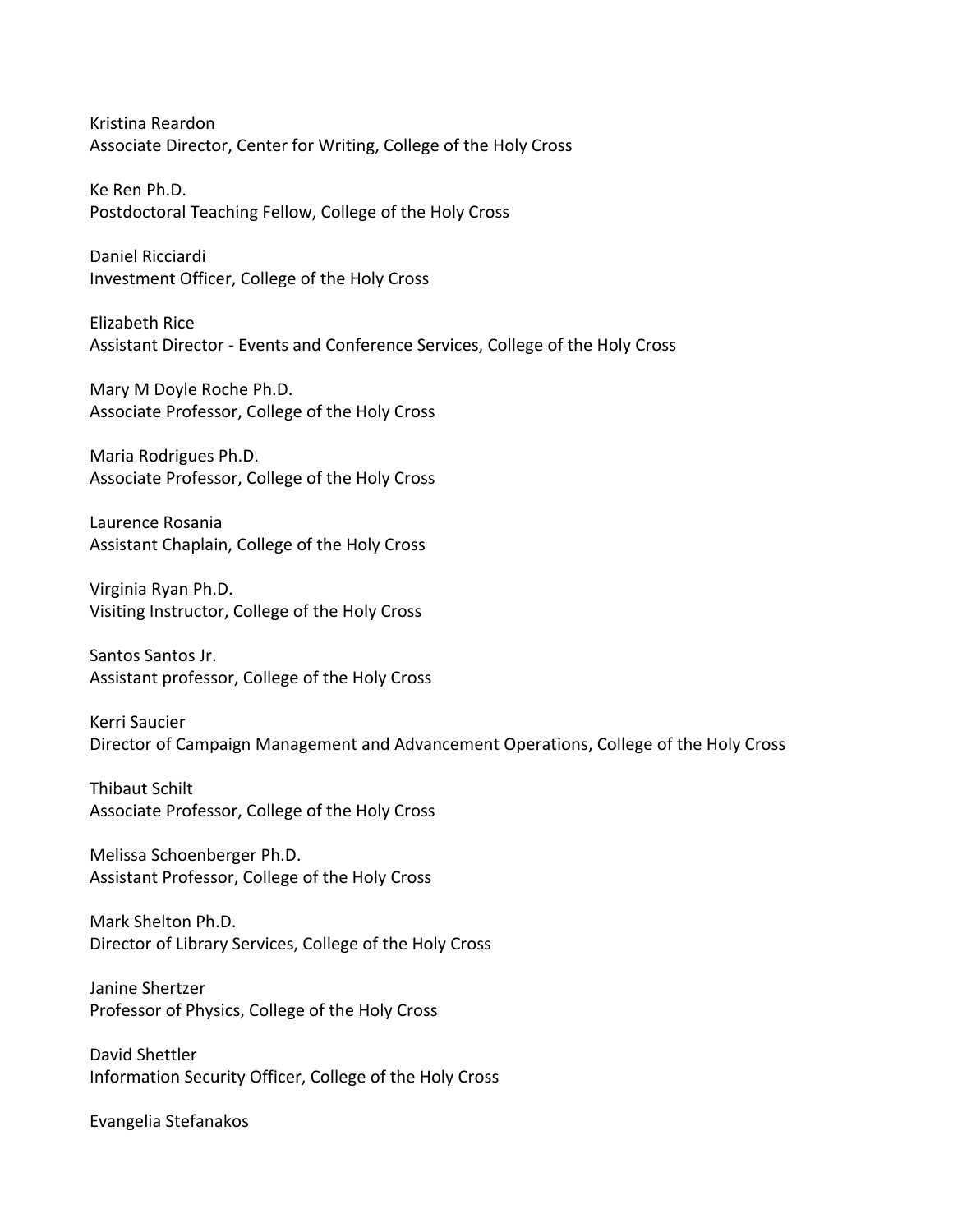Writer in College Marketing & Communications, College of the Holy Cross

Michelle Sterk Barrett Ph.D. Director of Community-Based Learning, College of the Holy Cross

Cynthia Stone Professor of Spanish, College of the Holy Cross

Susan Elizabeth Sweeney Professor, College of the Holy Cross

Amit Taneja Dean for Diversity, Equity and Inclusion, College of the Holy Cross

Nikki Tantum Project Coordinator, College of the Holy Cross

Ward Thomas Professor, College of the Holy Cross

Karen Turner Ph.D. Emerita, History, College of the Holy Cross

Helene Uysal Director, Academic Budget and Operations, College of the Holy Cross

Frank Vellaccio Ph.D. SVP Emeritus/Assos, Prof, College of the Holy Cross

Lynn Verrecchia Senior Associate Director, College of the Holy Cross

Love Wallace Associate Director of Residence Life & Housing, College of the Holy Cross

Lihua Wang Visiting Assistant Prof., College of the Holy Cross

Melissa Weiner Ph.D. Associate Professor of Sociology, College of the Holy Cross

Helen Whall Emerita Professor of English, College of the Holy Cross

Kelly Wolfe-Bellin Ph.D. Lab Director and Lecturer, College of the Holy Cross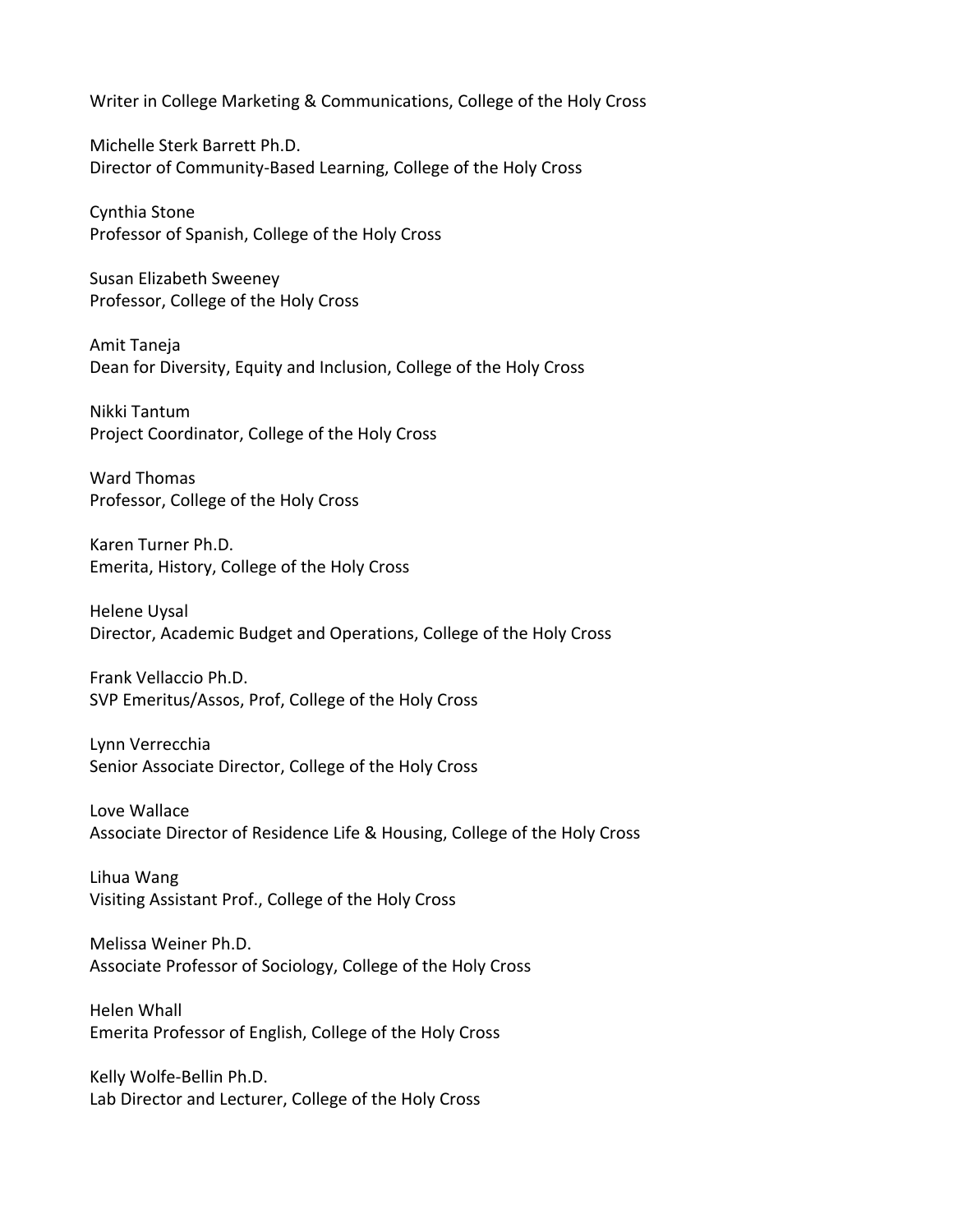Angie Woodmansee Assistant Director of Study Abroad, College of the Holy Cross

Rev. Thomas Worcester S.J. Professor, College of the Holy Cross

Lynna Wulin Assistant Professor, College of the Holy Cross

Stephanie Yuhl Ph.D. Professor of History, College of the Holy Cross

Tara Joyce Whipp Teacher, Creighton Preparatory School

James Swanson Counselor/coach, Creighton Preparatory school

Rev. Nathan Wendt S.J. Assistant to the President, Creighton Preparatory School

Rev. Nathan Wendt S.J. Assistant to the President, Creighton Preparatory School

Dulcinea Boesenberg Assistant Professor of Theology, Creighton University

Susan Calef Ph.D. Director, Women's & Gender Studies, Creighton University

Scott Eastman Ph.d. Associate Professor, Dir. of Latin American Studies, Creighton University

Julia Feder Ph.D. Assistant Professor of Theology, Creighton University

Julia Fleming Ph.D. Professor of Theology, Creighton University

Thomas Kelly Ph.D. Professor, Creighton University

Mariana Miller Mission and Ministry, Creighton University

Becky Nickerson Creighton Intercultural Center DIrector, Creighton University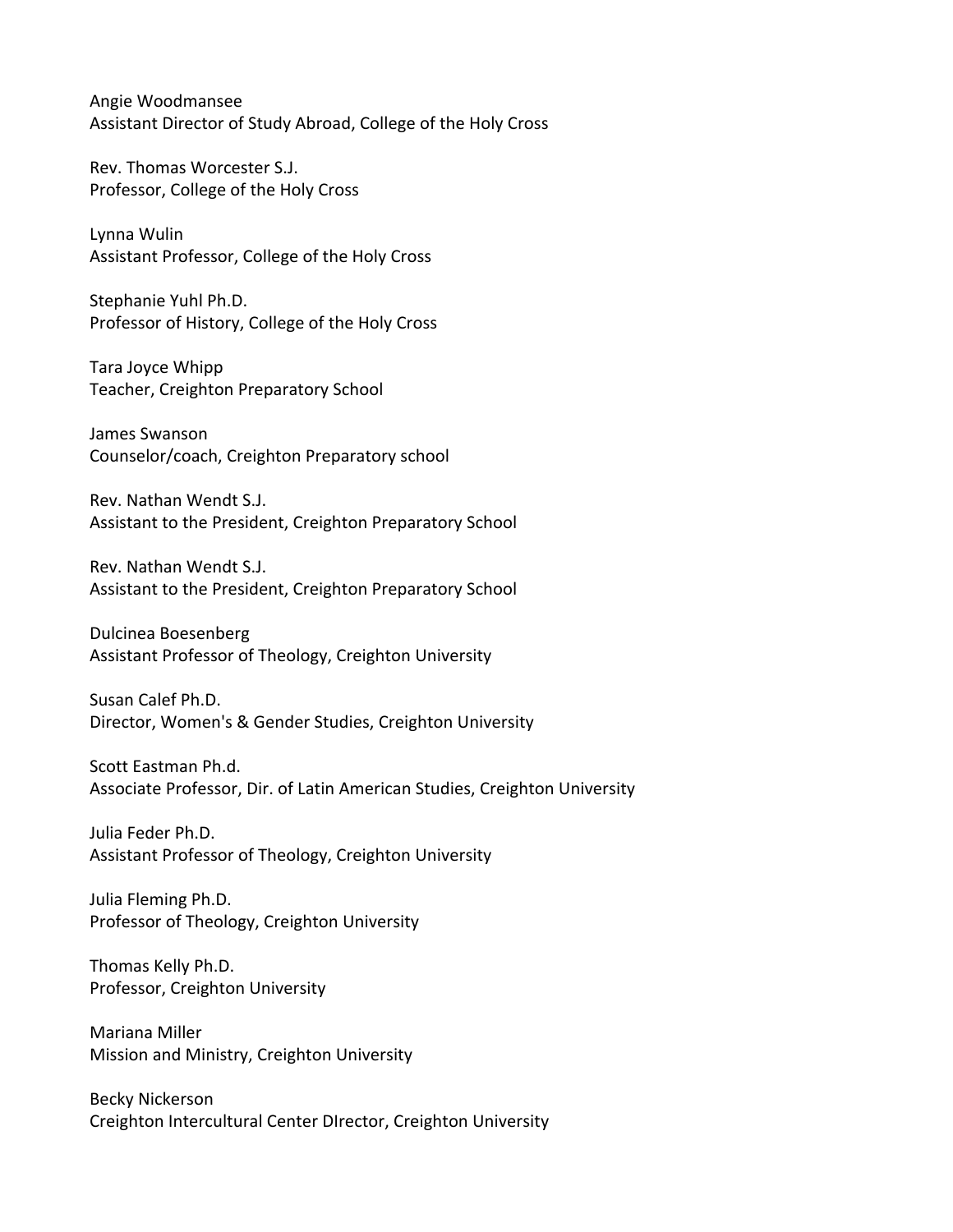John O'Keefe Ph.D. Professor of Theology, Creighton University

Ken Reed-Bouley Director, Schlegel Center for Service and Justice, Creighton University

Sarah Richardson Assistant Vice Provost for Enrollment, Director of Admissions, Creighton University

Nicolae Roddy Ph.D. Professor of Theology, Creighton University

Alexander Roedlach Ph.D. SVD Associate Professor, Creighton University

Raquel Tadeo Orbik Associate Director, Creighton University

William Young Jr., Ph.D. Associate Vice Provost, Creighton University

Joseph Barker II Director of Admissions, Cristo Rey Atlanta Jesuit High School

Emily Bird English Teacher, Cristo Rey Atlanta Jesuit High School

Diane Bush Principal, Cristo Rey Atlanta Jesuit High School

Elizabeth Huff School Counselor, Cristo Rey Atlanta Jesuit High School

Mikayla Lofton Advancement Coordinator, Cristo Rey Atlanta Jesuit High School

Rosalyn Nicpon Social Worker, Cristo Rey Atlanta Jesuit High School

Kelly Bartusiak Teacher, Cristo Rey Jesuit College Preparatory High School of Houston

Sylvia Beevas-Smith Principal, Cristo Rey Jesuit College Preparatory High School of Houston

Olivia Booth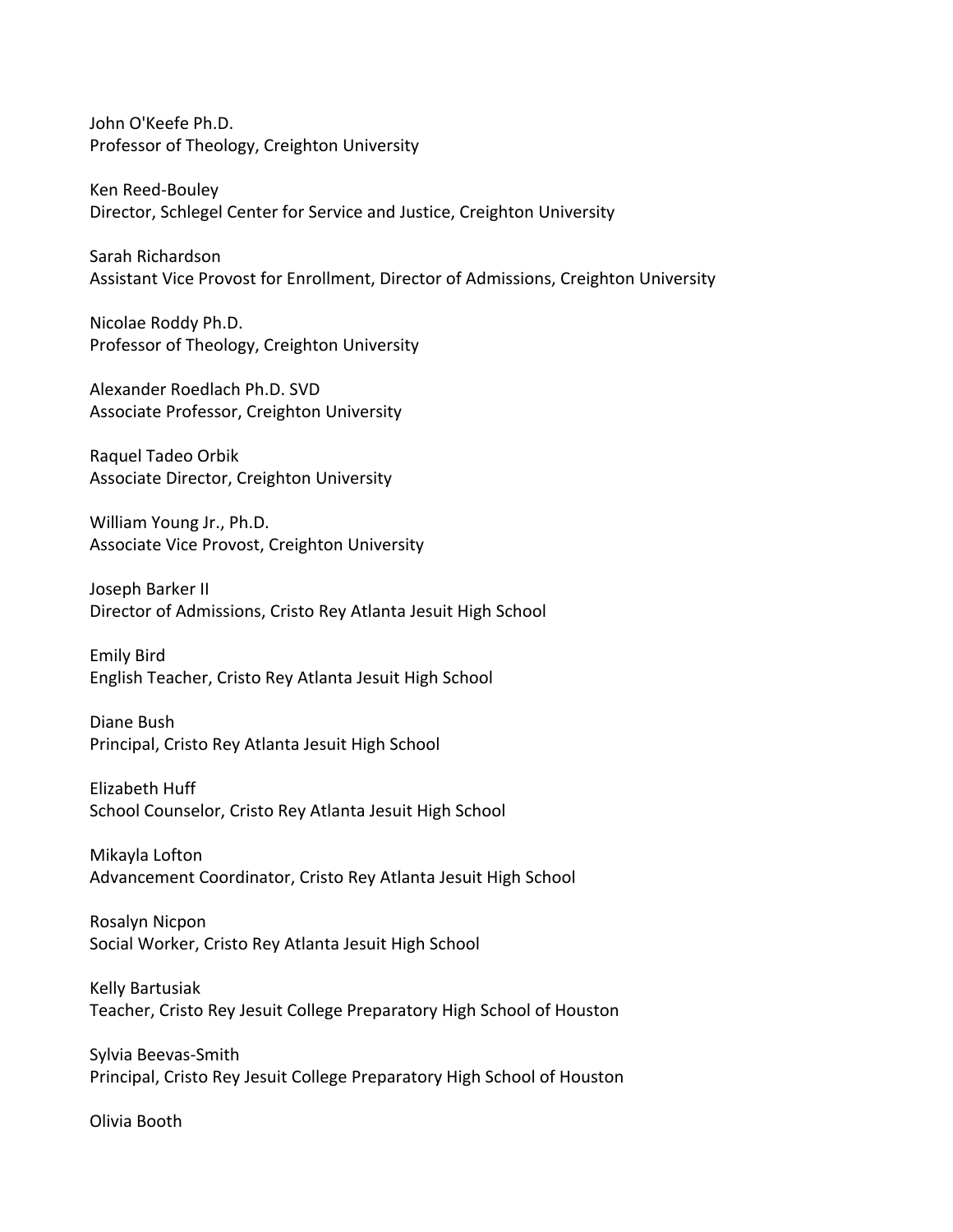Teacher, Cristo Rey Jesuit College Preparatory High School of Houston

Clement Chee Science and Theater Teacher, Cristo Rey Jesuit College Preparatory High School of Houston

Emma Chibnall Teacher, Cristo Rey Jesuit College Preparatory High School of Houston

Helen Decker Teacher, Cristo Rey Jesuit College Preparatory High School of Houston

Daniel Feak Teacher, Cristo Rey Jesuit College Preparatory High School of Houston

David Garcia-Prats Principal, Cristo Rey Jesuit College Preparatory High School of Houston

Myrna Garza Admissions Coordinator, Cristo Rey Jesuit College Preparatory High School of Houston

Kaitlynn Guerrero Volunteer Service Corps., Cristo Rey Jesuit College Preparatory High School of Houston

Rachel Hasan Registrar, Cristo Rey Jesuit College Preparatory High School of Houston

Calista Herbert IT Assistant Director, Cristo Rey Jesuit College Preparatory High School of Houston

Richard Jaramillo Teacher, Cristo Rey Jesuit College Preparatory High School of Houston

Aaron Jean Associate Director of Development, Cristo Rey Jesuit College Preparatory High School of Houston

Lauran Kerr-Heraly Ph.D. Teacher, Cristo Rey Jesuit College Preparatory High School of Houston

Kelsey Martin U.S./World History Teacher, Cristo Rey Jesuit College Preparatory High School of Houston

Michael Martin Theology Teacher, Cristo Rey Jesuit College Preparatory High School of Houston

Margie Martinez Teacher Leader, Cristo Rey Jesuit College Preparatory High School of Houston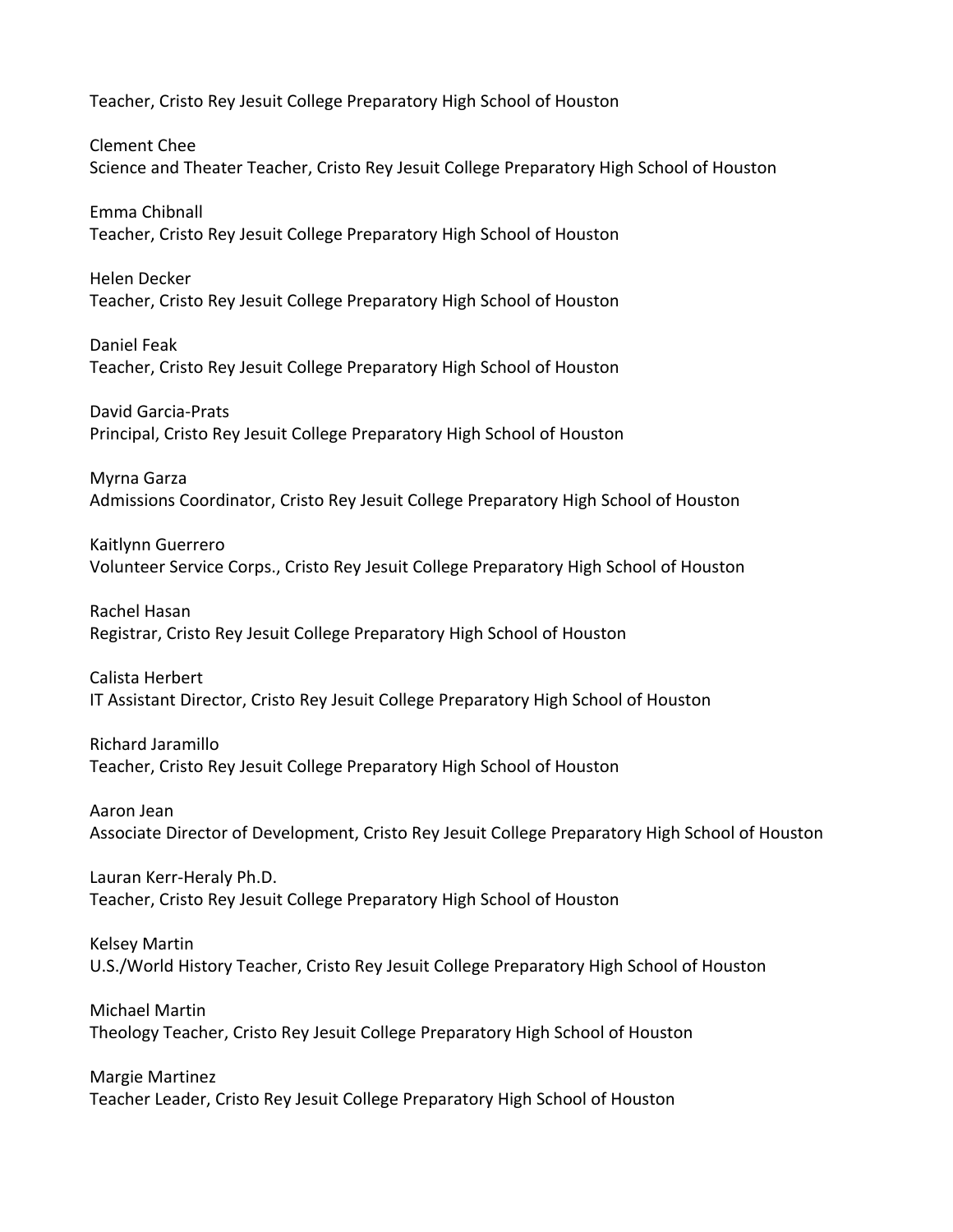Rev. Gerard Menard S.J. Academic Dean, Cristo Rey Jesuit College Preparatory High School of Houston

Guadalupe Mendez Educator, Cristo Rey Jesuit College Preparatory High School of Houston

John Mendoza Director of Enrollment, Cristo Rey Jesuit College Preparatory High School of Houston

Stephanie Perez-Gill Dean of College Counseling, Cristo Rey Jesuit College Preparatory High School of Houston

Sarah Ramirez Campus Ministry Coordinator, Cristo Rey Jesuit College Preparatory High School of Houston

Juan Ruiz Spanish Teacher, Cristo Rey Jesuit College Preparatory High School of Houston

Kathy Schwarzbach Director of Finance, Cristo Rey Jesuit College Preparatory High School of Houston

Beth Speck

Coordinator of Summer Programs, Cristo Rey Jesuit College Preparatory High School of Houston

Lauren Thompson Executive Assistant to the President, Cristo Rey Jesuit College Preparatory High School of Houston

## Christine Gallagher

Director of Mission and Ministry, Cristo Rey Jesuit High School

Griffin Knipp Campus Minister, Cristo Rey Jesuit High School Milwaukee

Molly McConnell Science Teacher, Cristo Rey Jesuit High School Milwaukee

Yasamin Mahallaty Director of Graduate Support, Cristo Rey New York High School

Marissa Solberg Development Associate, Cristo Rey New York High School

David Cabrera World Languages Teacher and Global Education Director, De Smet Jesuit High School

Laura Elliott Personal/Academic Counselor, De Smet Jesuit High School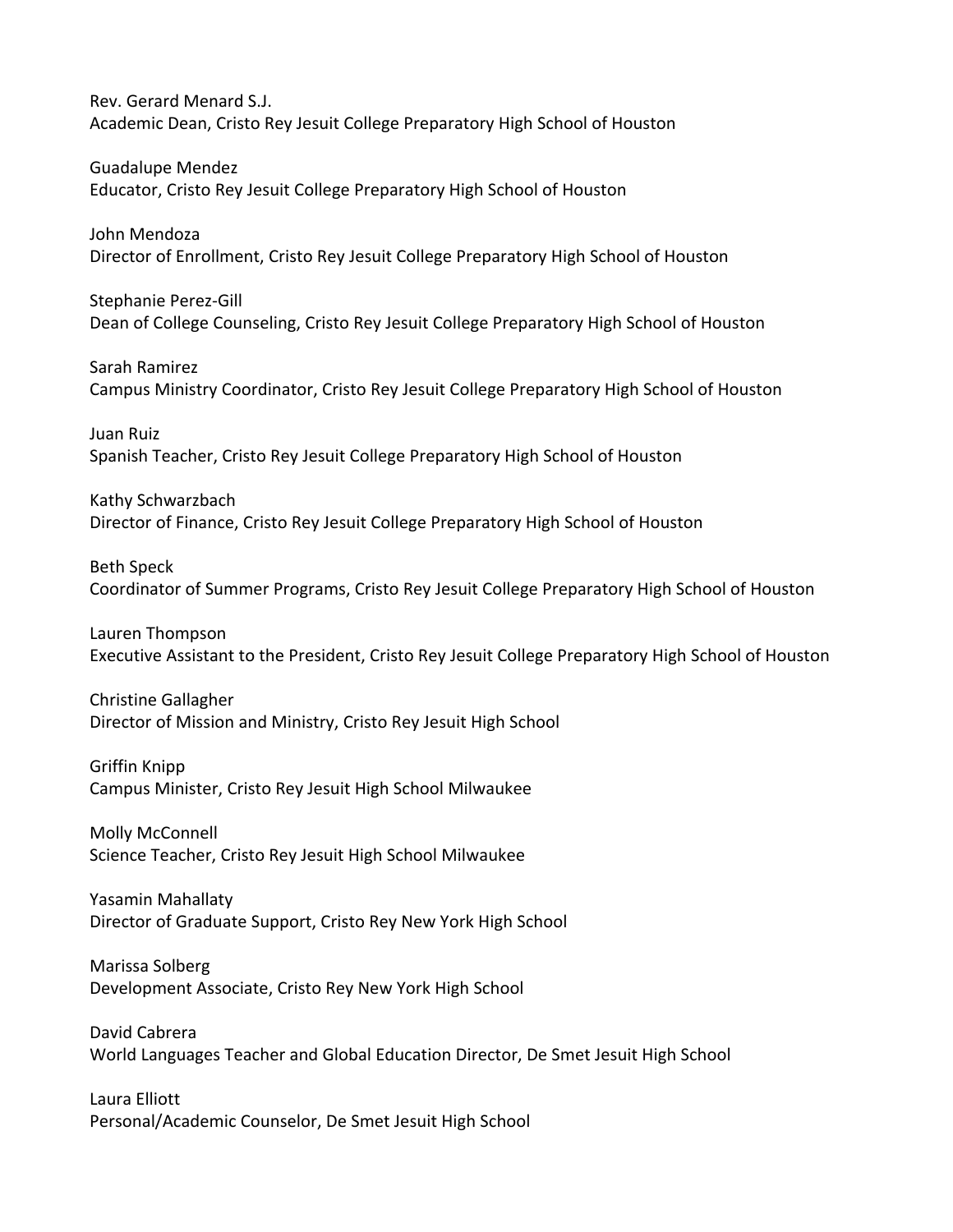Latoshia Ellis Ph.D. Director of Student Support, De Smet Jesuit High School

Sheila Fuegner Bookstore Mgr., De Smet Jesuit High School

Andrew Lange Teacher, De Smet Jesuit High School

Catalina Martinez Director of Diversity and Inclusion, De Smet Jesuit High School

Susan Murray Teacher, De Smet Jesuit High School

Howard Place Jr. Theology Chairperson, De Smet Jesuit High School

Tony Strawhun P.E. Director of Robotics and STEM, De Smet Jesuit High School

Christopher Williams Assistant Principal, De Smet Jesuit High School

Aedryan Cox Ph.D. Faculty/Coach, DeSmet Jesuit High School

Madeline Powers Math Teacher, DeSmet Jesuit High School

Sarah Stanley Director of Christian Service, Fairfield College Preparatory School

Kathleen Byrnes Campus Minister, Fairfield Universiry

Jennifer Adair Ph.D. Assistant Professor, Fairfield University

Delicia Alarcon Academic Counselor, Fairfield University

Marcia Arambulo Rodriguez Assistant Dean, SOE, Fairfield University

Prof. Betsy Bowen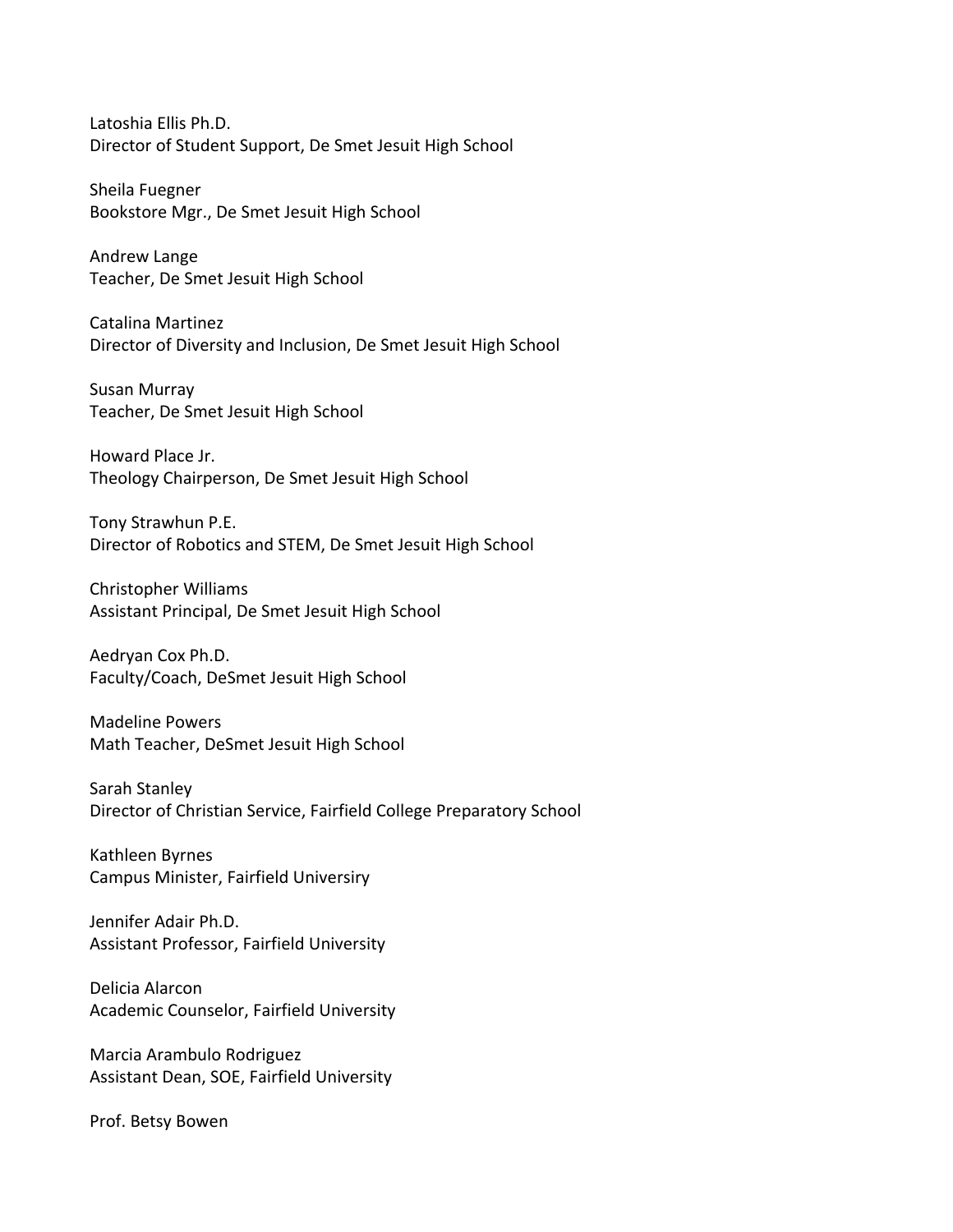Professor, Fairfield University

Daniel Budak Assistant Director, Fairfield University

Kathleen Byrnes Campus Minister, Fairfield University

Andrea Canuel Associate Director for Service Learning, Fairfield University

Diane Cerritelli Associate Director, Advancement Research, Fairfield University

Daniel Cosacchi Canisius Fellow and Lecturer of Religious Studies, Fairfield University

Bridget Dalen Senior Video Producer, Fairfield University

Jack Delaney Accessibility Coordinator, Fairfield University

Michael Flatto Assistant Registrar, Fairfield University

Johanna Garvey Associate Professor, Fairfield University

Nathan Lubich Associate Director, Office of Conference & Event Management, Fairfield University

Dawn Massey Ph.D. Professor of Accounting, Fairfield University

Mary Beth Mayer Program Coordinator, Fairfield University

Dugan McGinley Ph.D. Director of Music and Liturgy, Fairfield University

Gail McGrath Assistant to the Vice President for Enrollment Management, Fairfield University

Carlos Mesquita Technical Services Coordinator, Fairfield University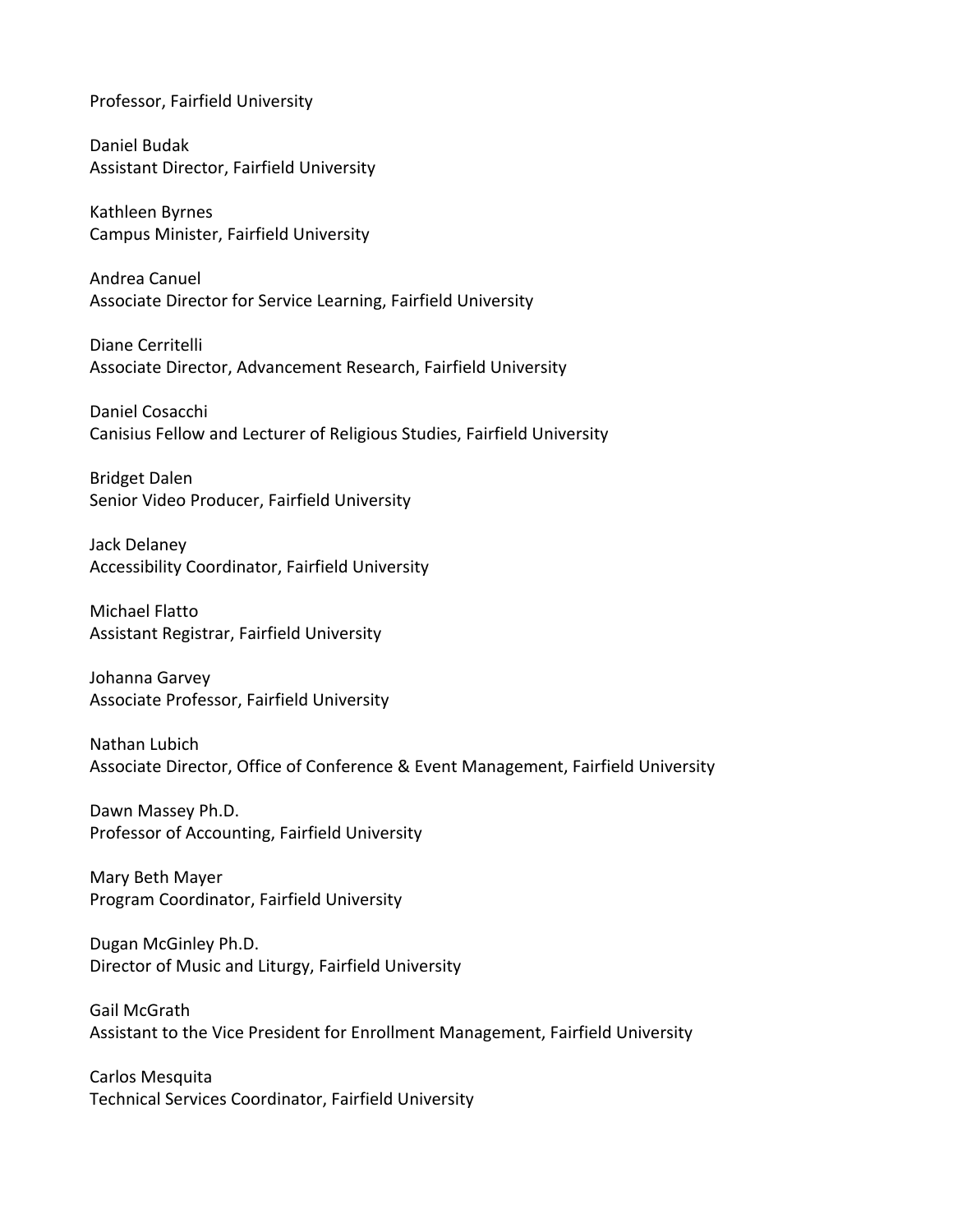Julie Mughal Associate director, Center for Faith and Public Life, Fairfield University

Aura Pineda Student, Fairfield University

Michael Prescott II Assistant Director, Foundation Relations, Fairfield University

Melissa Quan Director, Center for Faith & Public Life, Fairfield University

Rev. Michael Tunney S.J. Rector, Fairfield University

Cathleen Borgman Director- Career, Leadership and Professional Development, Fairfield Universtiy

Pierre Chavez Assistant Global Education Coordinator / Science Department, Fordham Preparatory School

Thomas Dunne Esq. Vice President for Administration, Fordham University

Rev. Michael McCarthy S.J. Vice President, Fordham University

Maria Anderson Administrative Coordinator, Georgetown University

Lisa Bennett Assistant Director for Student Engagement, Georgetown University

Devita Bishundat Assistant Director, CMEA, Georgetown University

Rev. Mark Bosco S.J. Vice President for Mission and Ministry, Georgetown University

Jessica Chilin Assistant Director, Georgetown University

Deborah Coburn Senior Assistant Dean, Georgetown University

Soyica Colbert Ph.D. Associate Professor, Georgetown University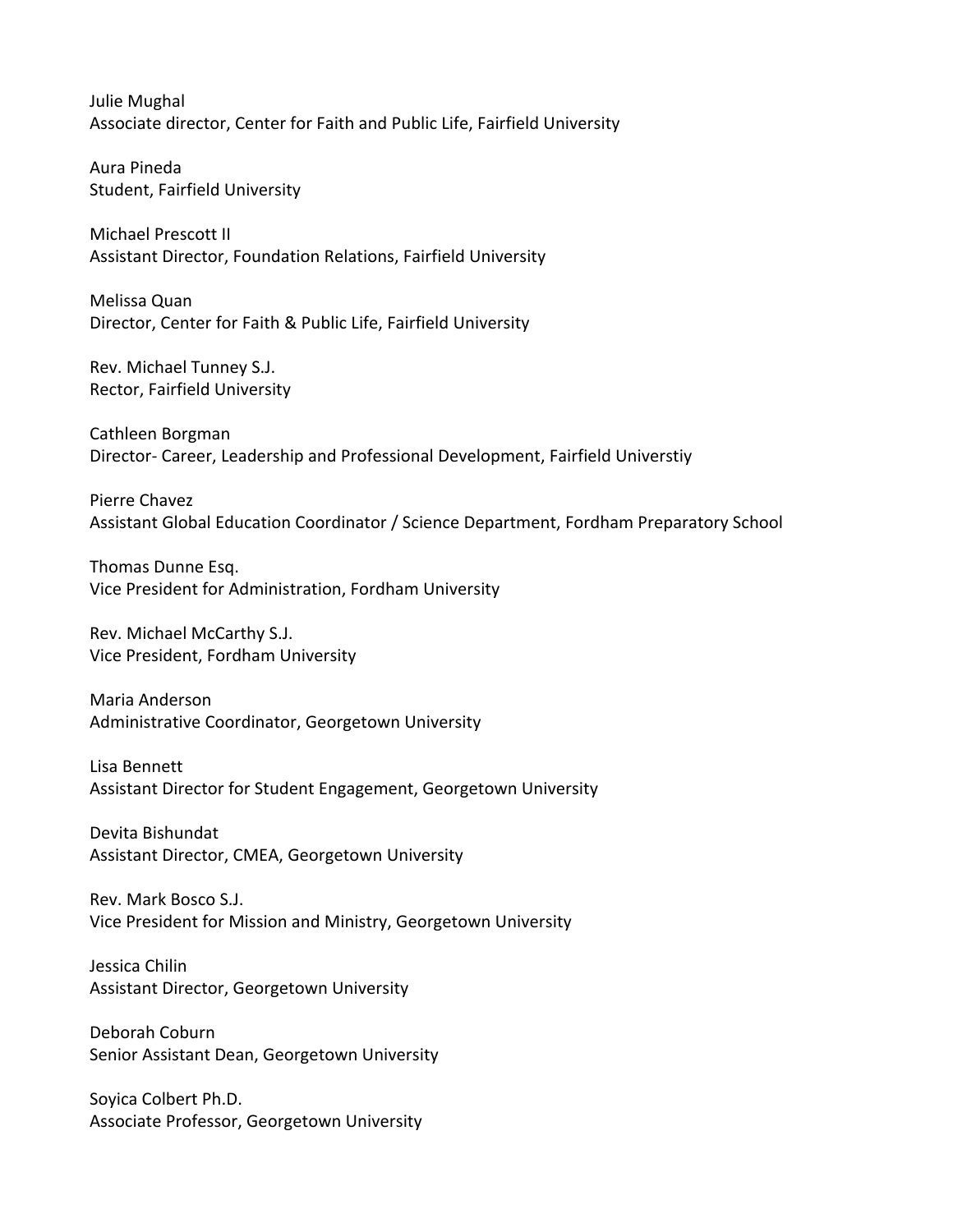Carmen Fitzsimmons Catholic Campus Minister, Georgetown University

Melissa Foy Program Director, Georgetown University

Cristina Gil Alumna, Georgetown University

Millissa Hare Assistant Director of Pre-College Programs : CMEA, Georgetown University

Rev. Jerome Hayes S.J. Director of Ignatian Programs, Georgetown University

Darryl Jones II Program Specialist, Georgetown University

Rev. Ray Kemp Staff, Georgetown University

Sherry Linkon Ph.D. Professor of English, Georgetown University

Angela Miller McGraw Program Director, Georgetown University

Daniel Minot Senior Associate Director & Academic Counselor, Georgetown University

David Molk Ph.D. Assistant Teaching Professor, Georgetown University

Arelis Palacios Advisor, Georgetown University

Nicholas Pavlovic Alumni, Georgetown University

Sarah Rutherford Communications Manager, Georgetown University

Michelle Sheahan Associate Director, Georgetown University

Ray Shiu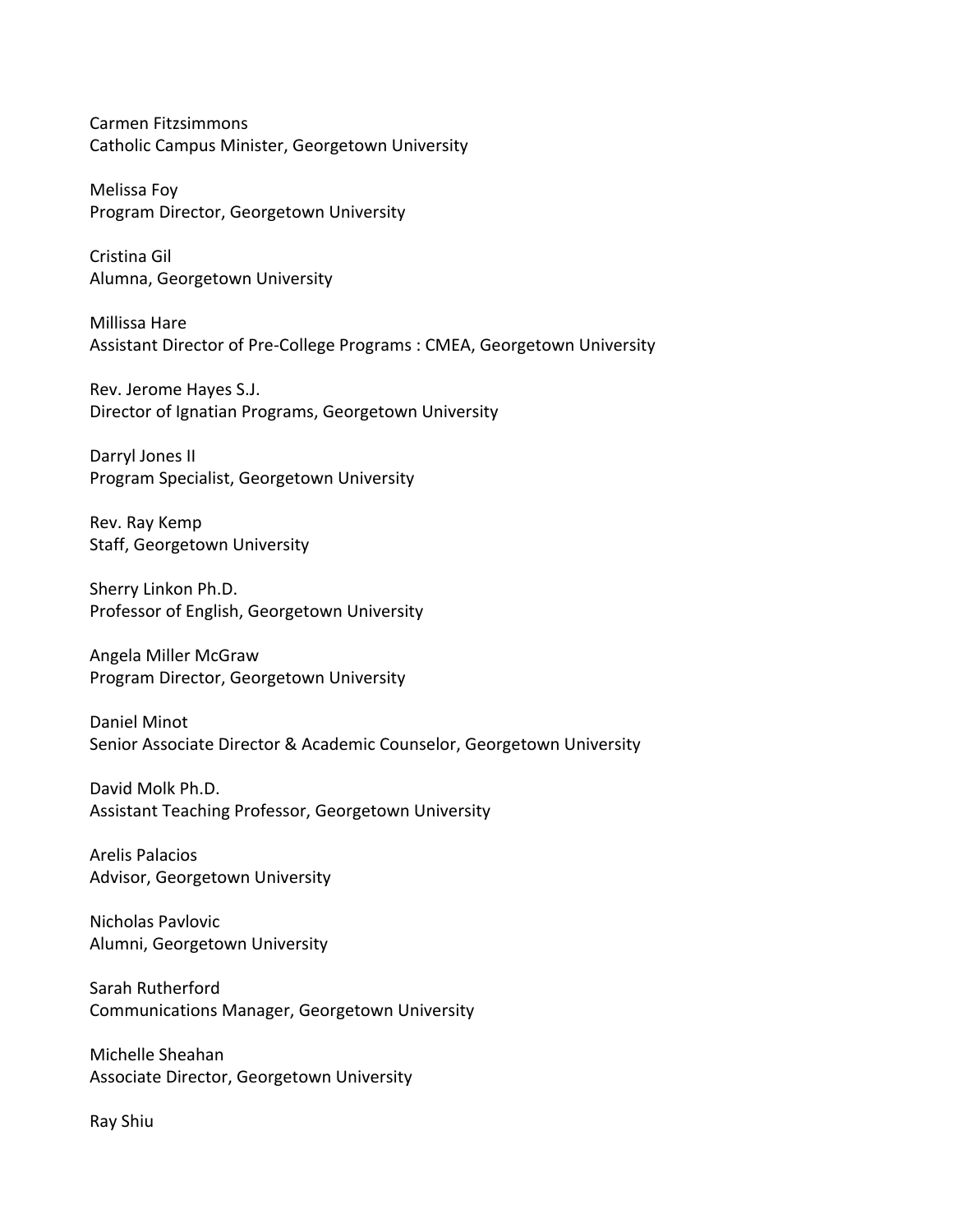Associate Director, Georgetown University

Sara Skillman Associate Director, Georgetown University

Lahra Smith Associate Professor, Georgetown University

Laura Soerensson Assistant Dean, Georgetown University

Gregory Spear assistant director, global education, Georgetown University

Corey Stewart Assistant Director-Georgetown Scholarship Program, Georgetown University

Alexandros Taliadoros Project Coordinator, Georgetown University

Sarah Vazquez Alumna, Georgetown University

Daviree Velazquez Phillip Assistant Director of Diversity Education, Georgetown University

Nick Wertsch Director, Georgetown University

Marisha Wickremsinhe Research Associate, Georgetown University

Lane Windham Ph.D. Assoc. Dir. Kalmanovitz Initiative for Labor and the Working Poor, Georgetown University

Rev. Christopher Staab S.J. Priest, Gesú Church

Rev. Matt Walsh S.J. Associate Pastor, Gesu Milwaukee

Luis Perez Jr. ITS Tech 2, Gonzaga Univerity

Antonio Abeyta Ph.D. Post-doctoral Fellow, Gonzaga University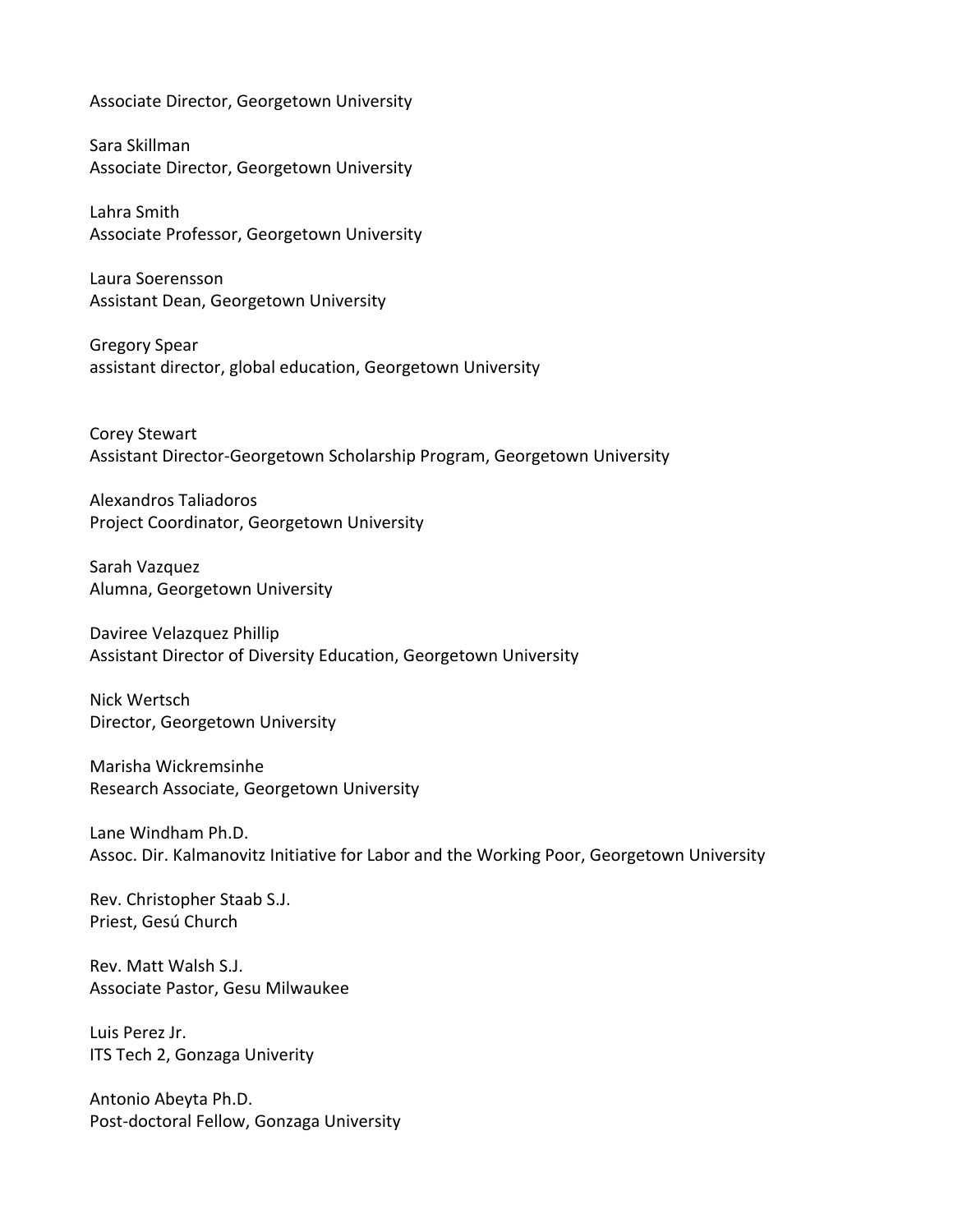Kelly Alvarado Assistant Director, First Year Experience Programs, Gonzaga University

Jeffrey Brogan Coordinator, University Ministry, Gonzaga University

Rev. Thomas Colgan S.J. Campus Ministry, Gonzaga University

Ivette Godwin Office Manager, Gonzaga University

Maria F Gomez Admission Counselor, Gonzaga University

Erin Hays Director of Undergraduate Admission, Gonzaga University

Inga Laurent Dir., Externship Program and Assoc. Prof., Gonzaga University

Julie McCulloh Dean of Admission, Gonzaga University

Anthony Medina Assistant Director of the Center for Community Engagement, Gonzaga University

Ricardo Ortega Ph.D. Program Manager, Gonzaga University

Noralis Rodriguez Ph.D. Postdoctoral Instructor, Gonzaga University

Carie Weeks Assistant Dean of Admission, Gonzaga University

Sr. Laura Michels SNJM Chaplain, University Ministry, Gonzaga University

Charlie Hennessy Principal, Holy Trinity School

Kevin McShane Assistant Principal, Holy Trinity School

Sister Patricia Krommer CSJ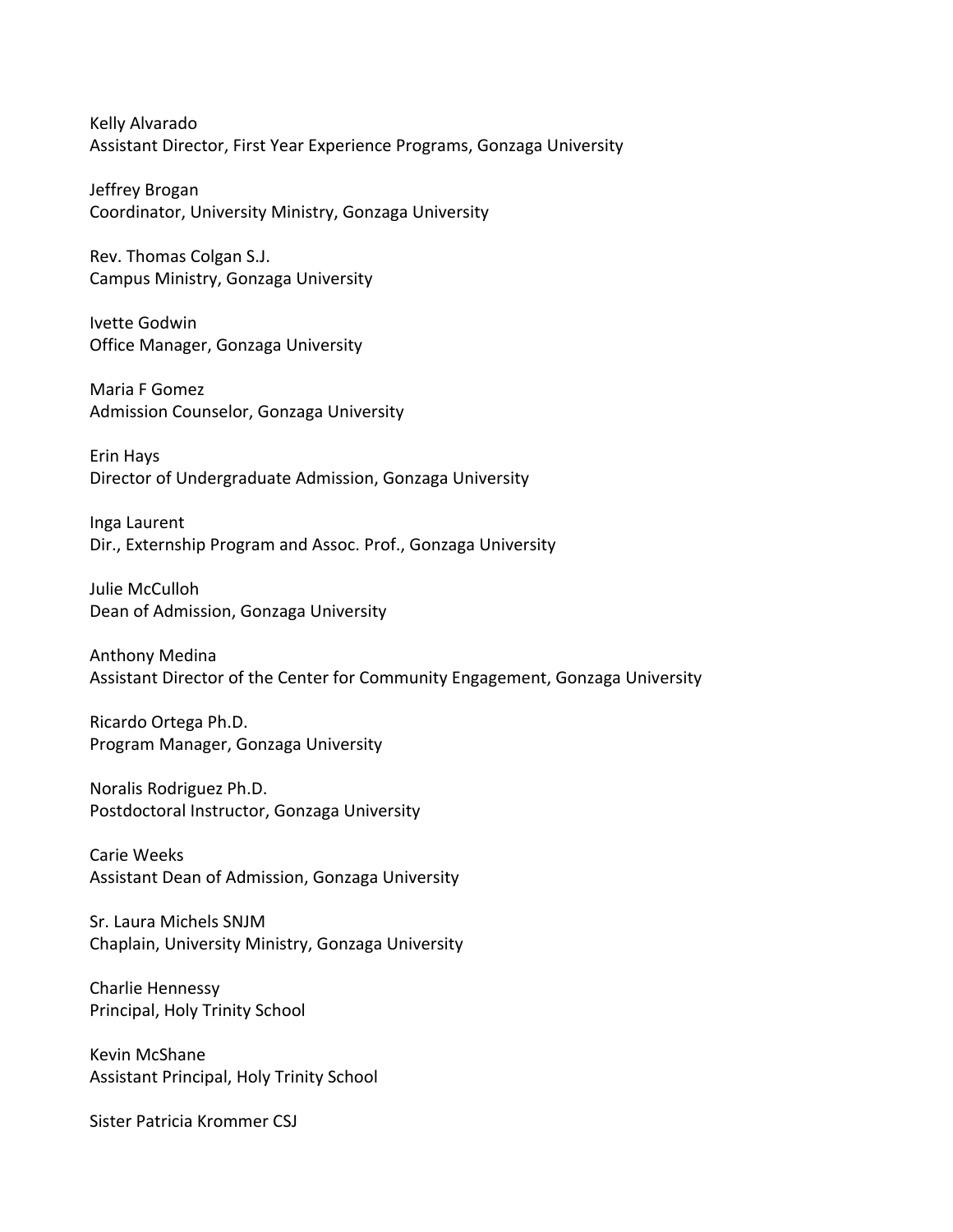Spiritual guide, Ignatian Volunteer Corp

M. Therese Lysaught Ph.D. Professor and Associate Dean, Institute of Pastoral Studies/Loyola University Chicago

Daniel Dion Theology Teacher, Jesuit College Preparatory School Dallas

Robert Donahue Staff, Jesuit College Preparatory School Dallas

Michele Elchlepp Chairperson/teacher, Jesuit College Preparatory School Dallas

Keith Reese Teacher/Coordinator Nicaraguan Immersion, Jesuit College Preparatory School Dallas

Sara Brabec Teacher, Jesuit High School Sacramento

Rev. William Muller S.J. Executive Director, Jesuit Schools Network

Susan Weishar Ph.D. Migration Specialist, Jesuit Social Research Institute, Loyola University New Orleans

Medora Barnes Ph.D. Associate Professor of Sociology, John Carroll University

Carrie Buchanan Ph.D. Assistant Professor, John Carroll University

Emily Butler Ph.D. Associate Professor, John Carroll University

Richard Clark Ph.D. Professor, John Carroll University

Carlo DeMarchi Ph.D. Assistant Dean, John Carroll University

Phyllis Harris Ph.D. Professor, John Carroll University

A. Imam Ph.D. Associate Professor, John Carroll University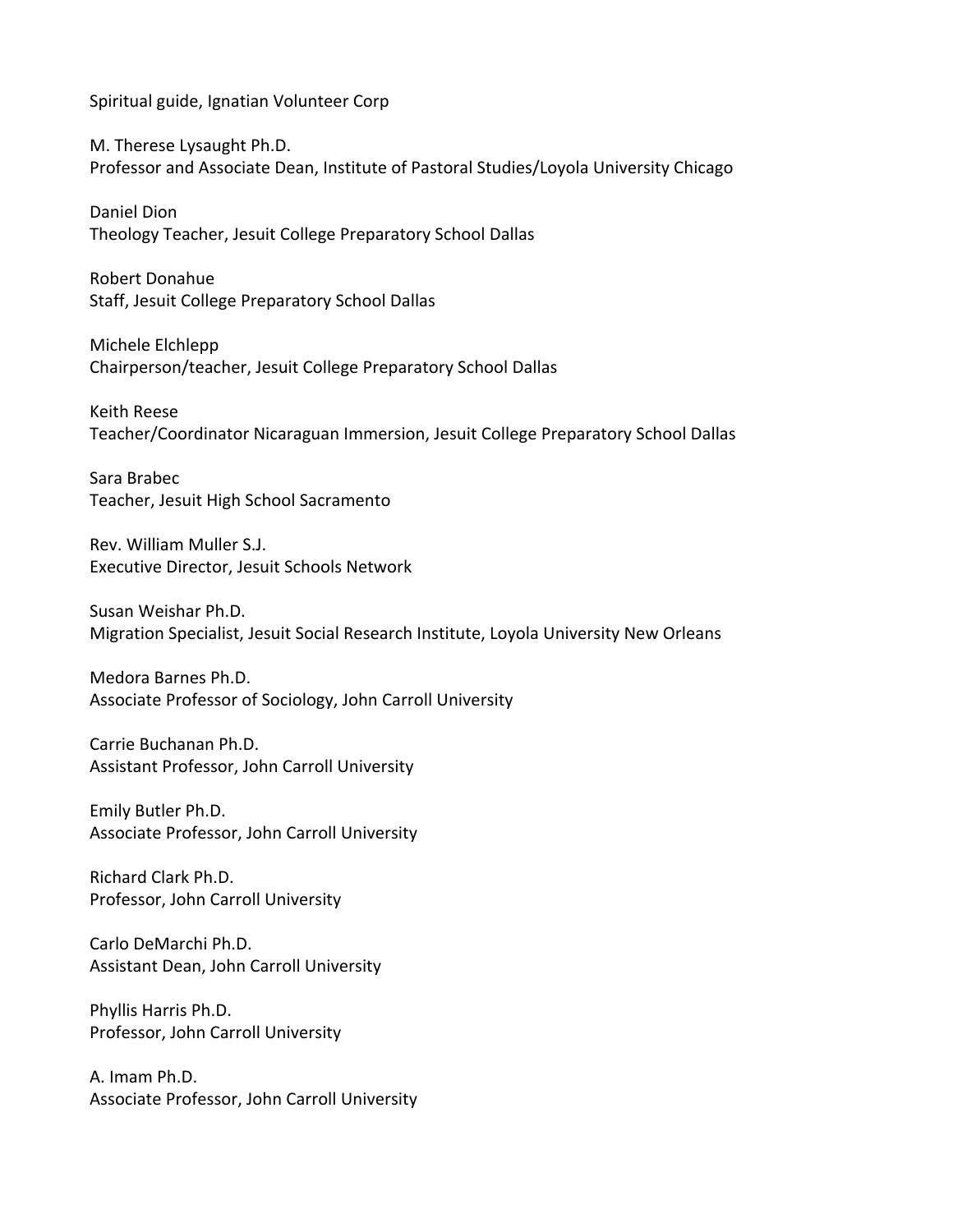Susan Long Ph.D. Professor of Anthropology, John Carroll University

Philip Metres Ph.D. Professor, Department of English, Director, Peace, Justice and Human Rights Program, John Carroll **University** 

Julie Myers Assistant Director of Campus Ministry, John Carroll University

Mindy Peden Ph.D. Chair, Political Science Department, John Carroll University

Salomon Rodezno Director, John Carroll University

Megan Thornton Associate Professor, John Carroll University

Gloria Vaquera Ph.D. Associate Professor, John Carroll University

Wendy Wiedenhoft Ph.D. Associate Professor, John Carroll University

Megan Wilson-Reitz Lecturer in Theology and Religious Studies, John Carroll University

Rev. Jeffrey von Arx S.J. Superior and Director, John LaFarge House

Julie Olbrantz Educational Assitant, Kino Border Initiative

Beth Scanlon Campus Minister, Le Moyne College

Gabrielle Feldman Ph.D. School Counselor, Loyola Academy

Traci Flowers College Counselor, Loyola Academy

Anneliese Kranz School Counselor, Loyola Academy

Timothy Martin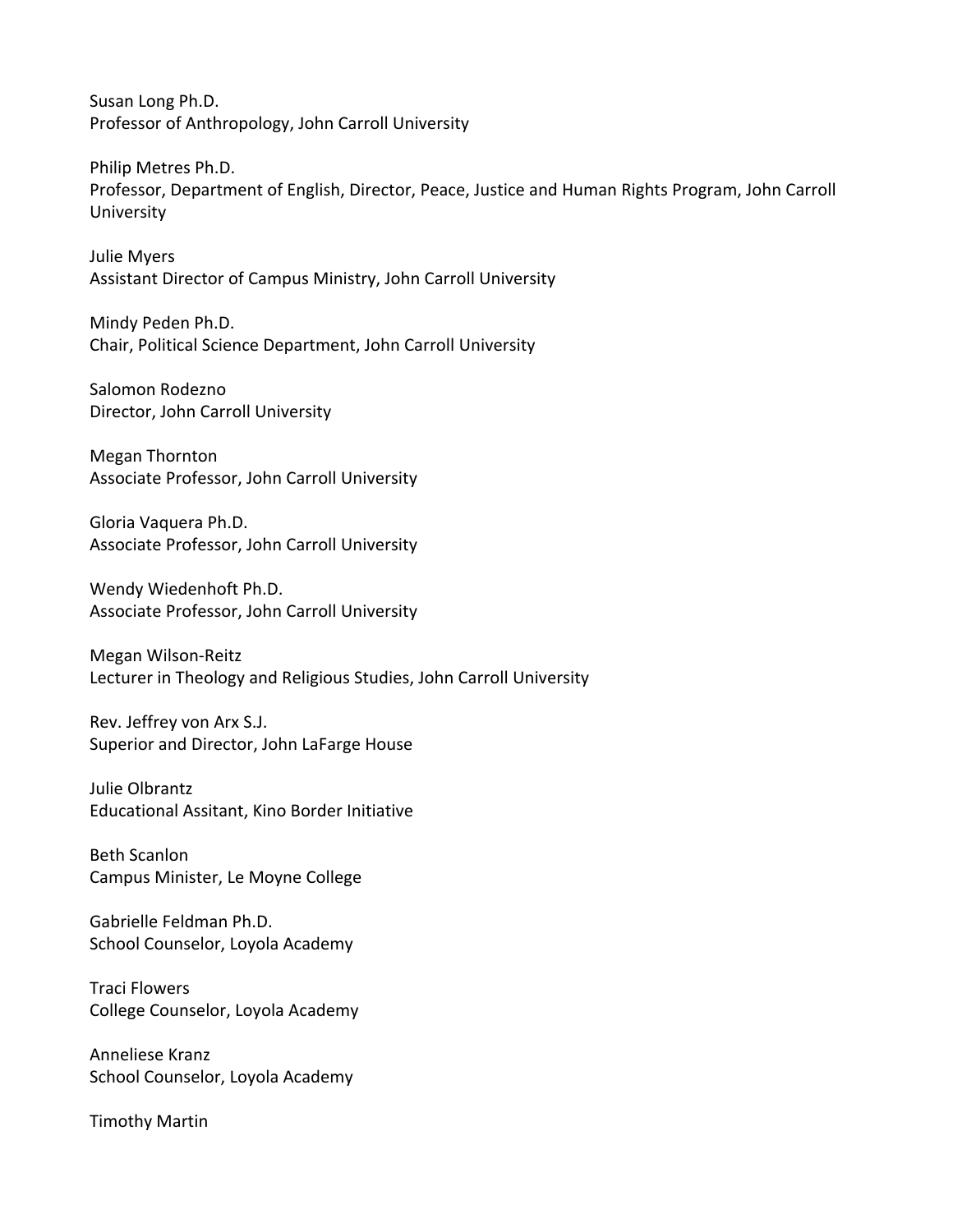Director of Ignatian Service Learning, Loyola Academy

Morgan Parkinson School Counselor, Loyola Academy

James Simon College Counselor, Loyola Academy

Justin White Ignatian Ministries Associate, Loyola Blakefield

Ann Holmquist Vice President for Mission, Loyola High School of Los Angeles

Angela Reno Valvardi Guidance Counselor, Loyola High School of Los Angeles

Thomas Zeko Director of Community Service, Loyola High School of Los Angeles

Rev. Felix Just S.J. Director of Biblical Programs, Loyola Institute for Spirituality

Linda Claros Senior Administrative Coordinator, Loyola Marymount University

Alice Gandara Mgr, Loyola Marymount University

Kim Harris Ph.D. Visiting Professor of Theological Studies, Loyola Marymount University

Rev. Thomas Rausch S.J. Professor, Loyola Marymount University

Raymundo Andrade Programming Librarian, Loyola Marymount University

Linda Bannister Ph.D. Professor of English, Loyola Marymount University

Rev. Michael Braden S.J. Loyola Marymount University

Rev. Robert Caro S.J. Professor Emeritus, Loyola Marymount University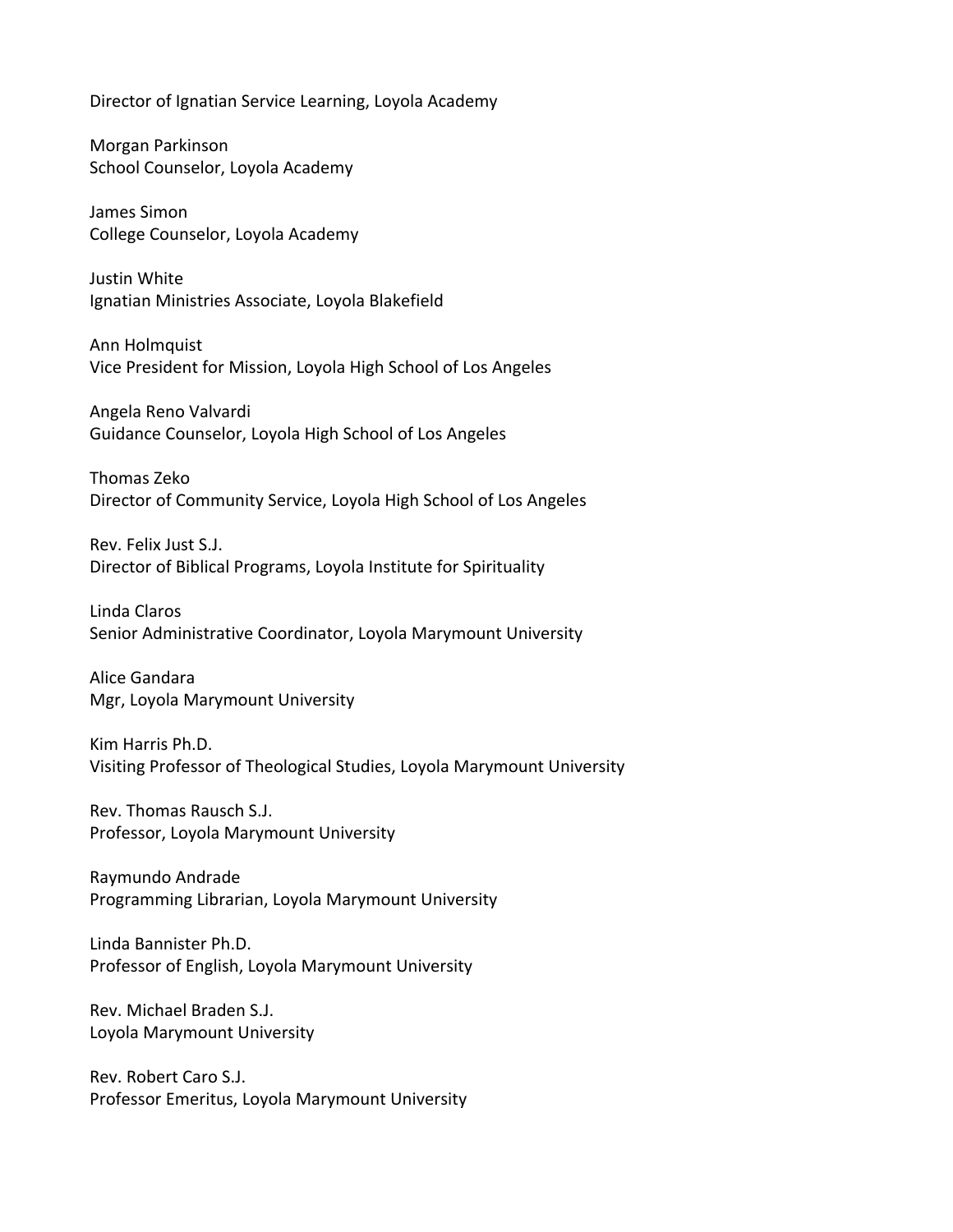Sr. Joanna Carroll CSJ Campus Minister, Loyola Marymount University

Rev. Allan Deck S.J. Rector Jesuit Community, Loyola Marymount University

Elizabeth Drummond Ph.D. Associate Professor & Chair, Department of History, Loyola Marymount University

Cecilia Gonzalez-Andrieu Ph.D. Associate Professor of Theology, Loyola Marymount University

Emilie Grosvenor Graduate Assistant, Loyola Marymount University

Jamie Hazlitt Collection Development Librarian, Loyola Marymount University

Brett Hoover Ph.D. Associate Chair for Graduate Education, Theological Studies, Loyola Marymount University

Amir Hussain Ph.D. Professor of Theological Studies, Loyola Marymount University

Nirinjan Khalsa Assistant Professor, Loyola Marymount University

Rubén Martínez Fletcher Jones Chair in Literature and Writing, Loyola Marymount University

Margarita Ochoa History Professor, Loyola Marymount University

Jeanne Ortiz Ph.D. Dean of Students, Loyola Marymount University

Matthew Petrusek Ph.D. Assistant Prof. of Theological Ethics, Loyola Marymount University

Rev. Randall Roche S.J. Director, Ignatian Spirituality, Loyola Marymount University

Eliza Rodriguez y Gibson Ph.D. Associate Professor, Loyola Marymount University

Tracy Tiemeier Ph.D. Associate Professor, Loyola Marymount University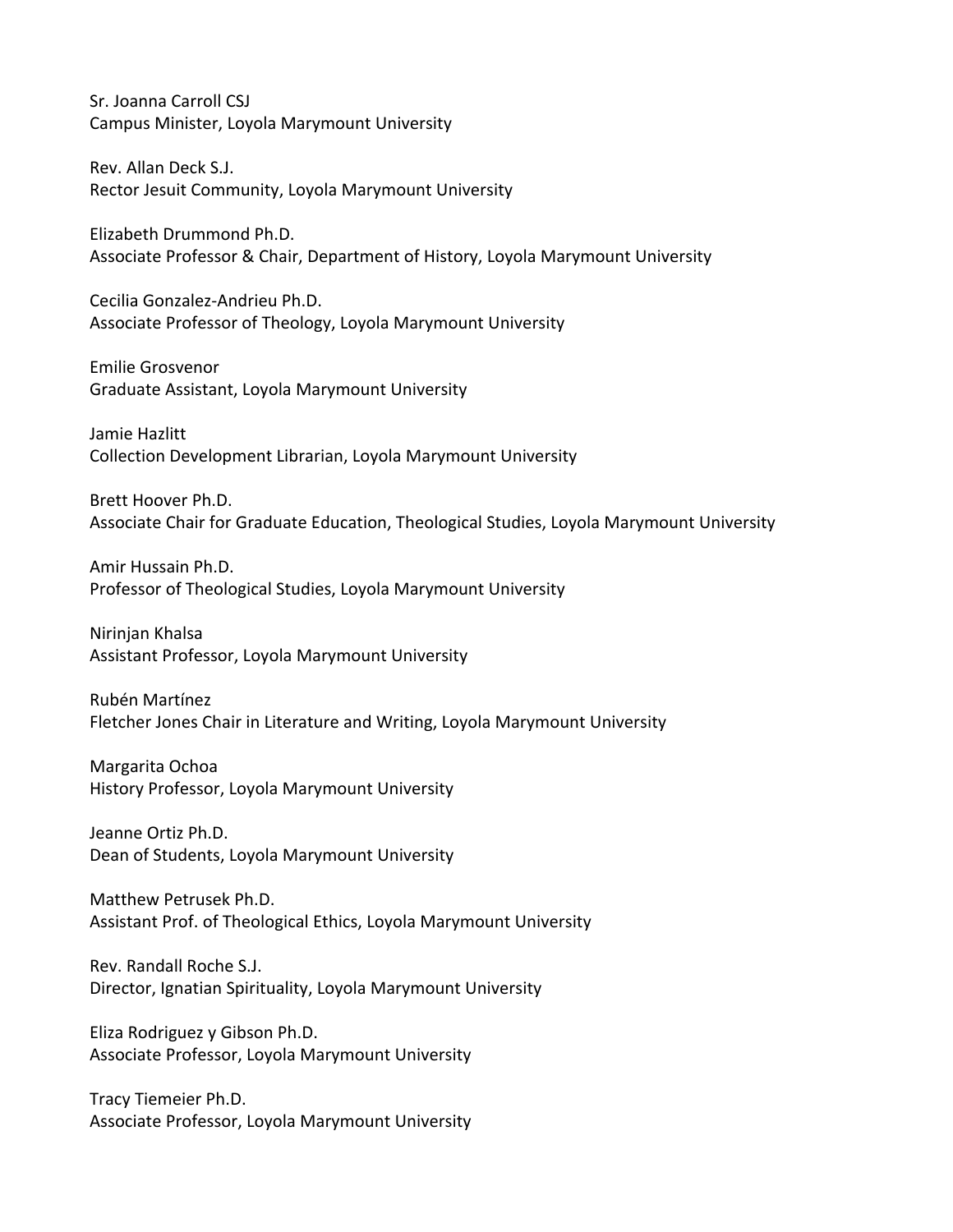Joseph Wakelee-Lynch Editor, LMU Magazine, Loyola Marymount University

Christopher Chapple Ph.D. Doshi Professor of Indic and Comparative Theology, Loyola Marymount University

Rev. Minka Sprague Th.D. Adjunct, Loyola New Orleans

Noelle Morano Director of Christian Service, Loyola School

Kathleen Adams Ph.D. Professor of Anthro, Loyola University Chicago

Viviana Arellano Assistant Director of Financial Aid, Loyola University Chicago

Julia Bninski Ph.D. Lecturer, Loyola University Chicago

Bruce Boyer Clinical Professor of Law, Loyola University Chicago

Lauren Brown Administrative Assistant, Loyola University Chicago

Daniel Burke Ph.D. Lecturer, Loyola University Chicago

Michael Byrne Assistant Director of Financial Aid, Loyola University Chicago

Michael Canaris Ph.D. Assistant Professor of Theology, Loyola University Chicago

Michael Canaris Ph.D. Asst. Professor of Theology, Loyola University Chicago

Sr. Wendy Cotter CSJ Professor Emerita, Loyola University Chicago

Rev. William Creed S.J. Adjunct Professor, Loyola University Chicago

Rev. Henoch Derbew S.J.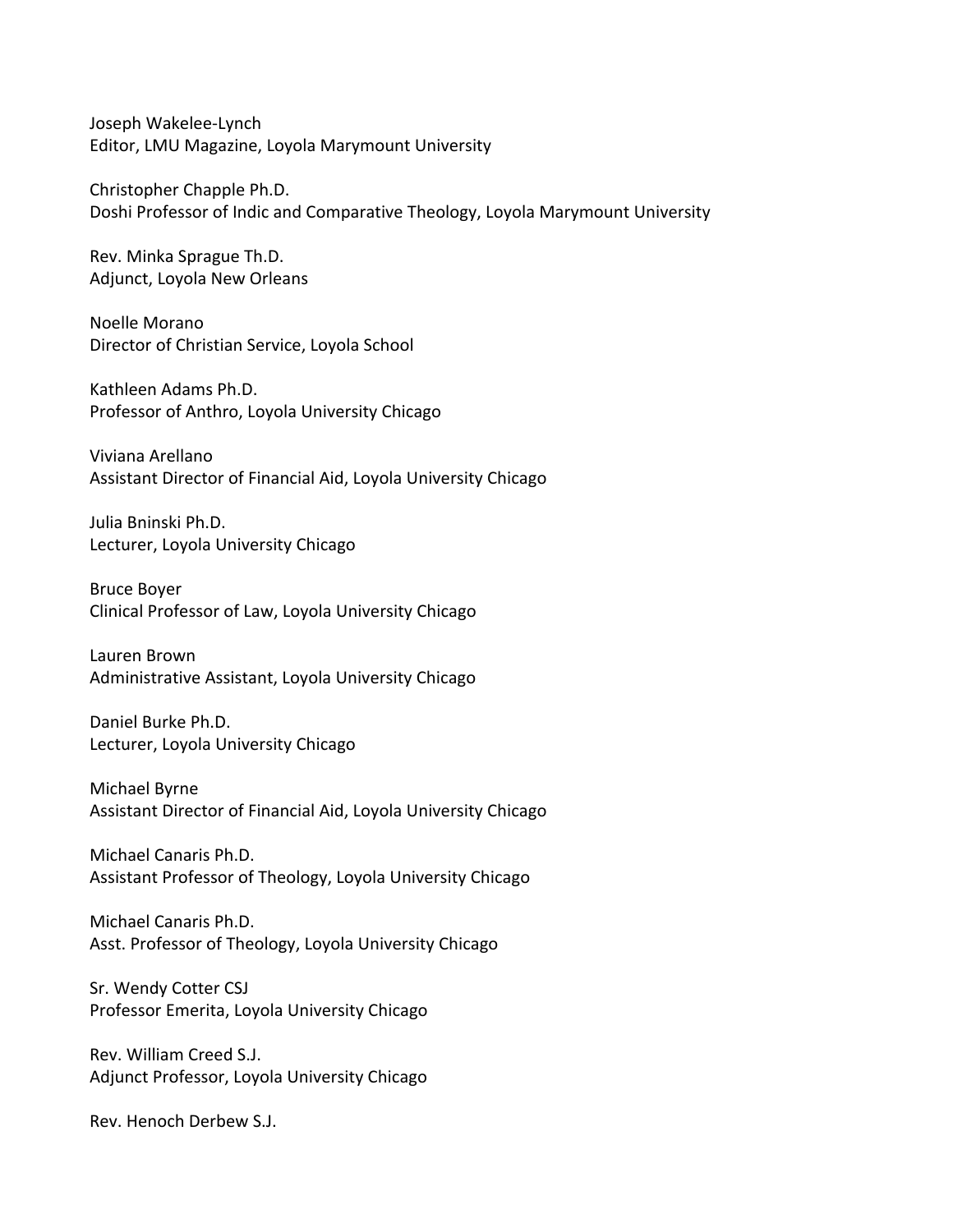Scholastic, Loyola University Chicago

Curtis Dixon HUB Advisor, Loyola University Chicago

Noni Gaylord-Harden Ph.D. Associate Professor, Loyola University Chicago

Christine George Ph.D. Research Associate Professor, Loyola University Chicago

Kelsey Gerber Associate Director of Financial Aid, Loyola University Chicago

Susan Haarman Assistant Director for the Center for Experiential Learning, Loyola University Chicago

Hille Haker Ph.D. Richard McCormick Endowed Chair of Ethics, Loyola University Chicago

Judi Jennrich RN, Ph.D. Assoc Professor, Loyola University Chicago

Peter Jones Ph.D. Assistant Professor, Loyola University Chicago

Betsy Jones Hemenway Ph.D. Senior Lecturer/Director of Women's Studies & Gender Studies, Loyola University Chicago

Katherine Kaufka Walts Director, Center for the Human Rights of Children, Loyola University Chicago

Megan Kelly Ph.D. Lecturer, Loyola University Chicago

Bridget Kelly Ph.D. Associate Professor, Loyola University Chicago

Mark Kuczewski Ph.D. Professor, Department of Medical Education, Loyola University Chicago

Jessica Landis Assistant Dean of Students, Loyola University Chicago

Cristina Lombardi-Diop Ph.D. Senior Lecturer, Loyola University Chicago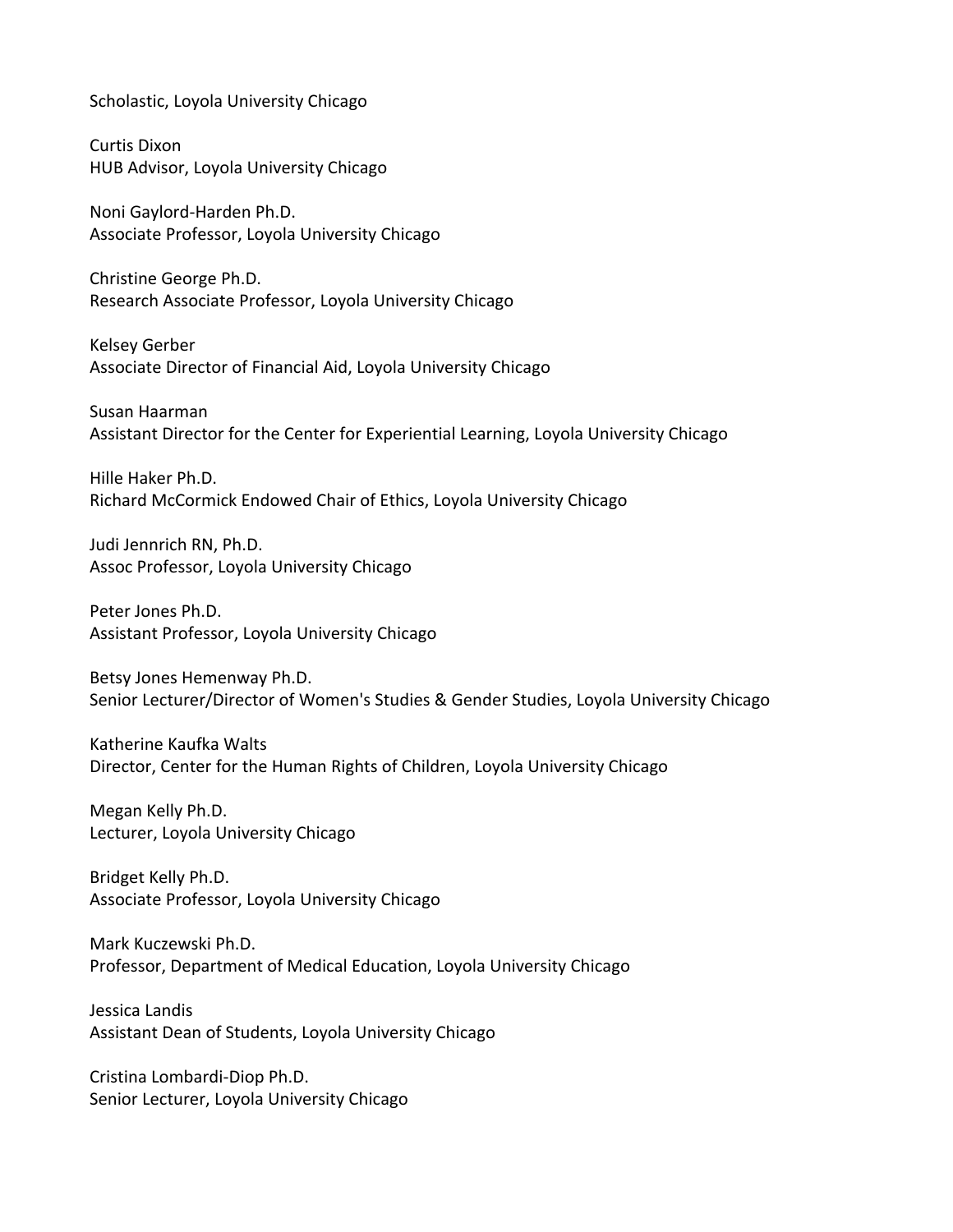Jacqueline Long Ph.D. Associate Professor, Loyola University Chicago

Timothy Love J.D. Associate Dean of Students, Loyola University Chicago

Marta Lundy Professor of Social Work, Loyola University Chicago

Kathleen Maas Weigert Ph.D. Professor, Sociology, Loyola University Chicago

Robyn Mallett Ph.D. Professor, Loyola University Chicago

Daniel Matamoros Assistant Director, Loyola University Chicago

Nicole Mazzella Assistant Director, Loyola University Chicago

Chris Murphy Director of Staff Mission Formation, Loyola University Chicago

Kate Nissan Math and Statistics Professor, Loyola University Chicago

Gilda Parrella Ph.D. Professor Emeritus, Loyola University Chicago

Lisbeth Philip Ph.D. Professor, Loyola University Chicago

Anne Reilly Ph.D. Professor, Loyola University Chicago

Daniel Rhodes Ph.D. Instructor in Social Justice, Loyola University Chicago

Susan Ross Ph.D. Professor, Loyola University Chicago

Heidi Russell Ph.D. Associate Professor, Loyola University Chicago

Peter Sanchez Professor, Loyola University Chicago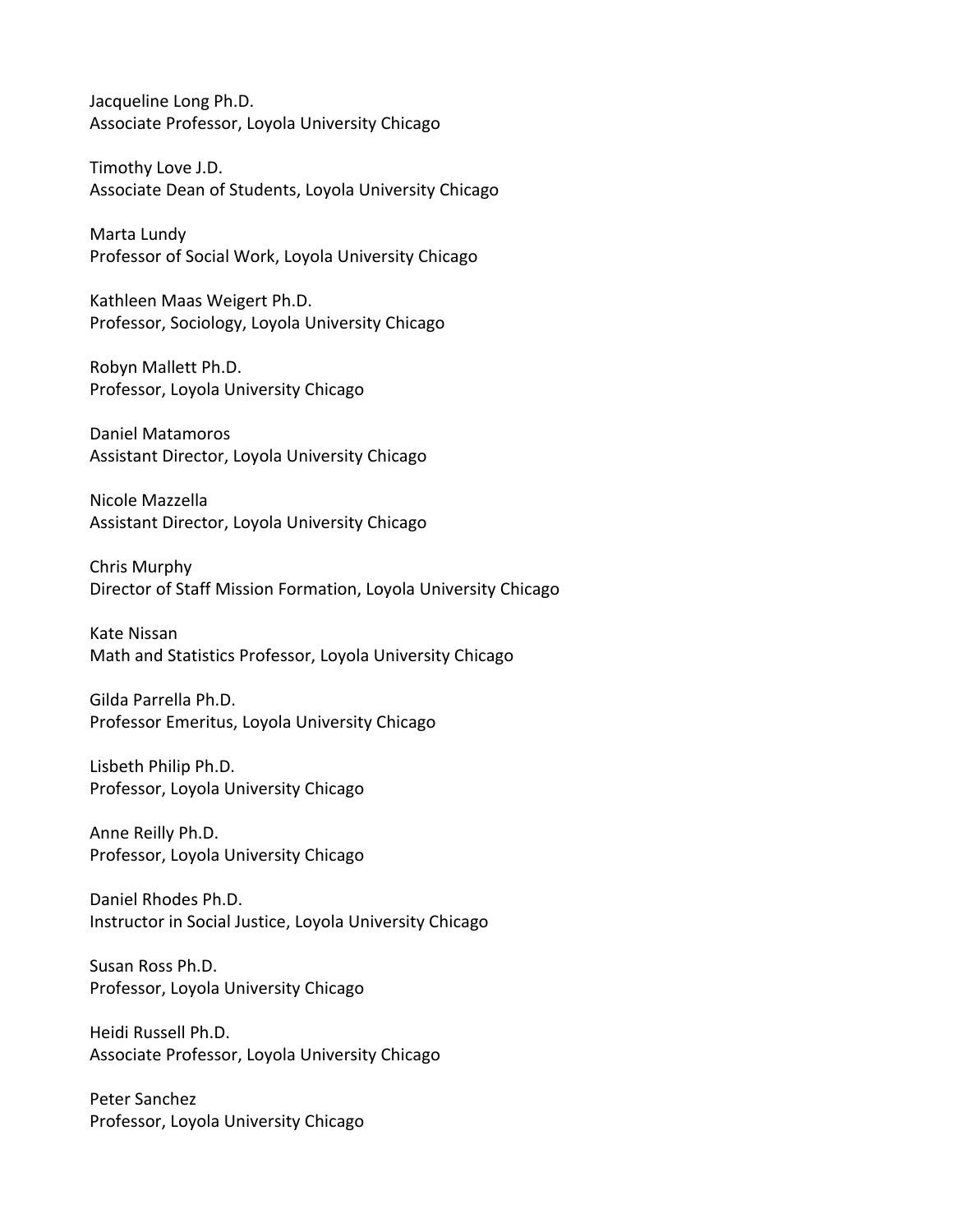Joseph Saucedo Director, Loyola University Chicago

Gina Spitz Ph.D. Postdoctoral Research Fellow, Loyola University Chicago

Kathryn Thies Program Coordinator- Campus Recreation, Loyola University Chicago

Maria Vidal de Haymes Ph.D. Professor, Loyola University Chicago

Aana Vigen Ph.D. Associate Professor, Christian Social Ethic, Loyola University Chicago

Deborah Watson Ed.D. Clinical instructor, Loyola University Chicago

Guadalupe Zarco Assistant Director Financial Aid, Loyola University Chicago

Timone Davis Ph.D. Assistant Professor, Loyola University Chicago, Institute of Pastoral Studies

Sean Bray Director of Campus Ministry, Loyola University Maryland

Erin O'Keefe Director, Schlegel Center for Community Service and Justice, Loyola University Maryland

Diane Blair Manager, Loyola University New Orleans

Patricia Boyett Ph.D. Director Women's Resource Center, Loyola University New Orleans

Ali Bustamante Ph.D. Economic Policy Fellow, Loyola University New Orleans

Eileen Doll Ph.D. Chair, Dept. of Languages & Cultures, Loyola University New Orleans

Ramona Fernandez Clinic Professor, Loyola University New Orleans

Ashley Howard Ph.D.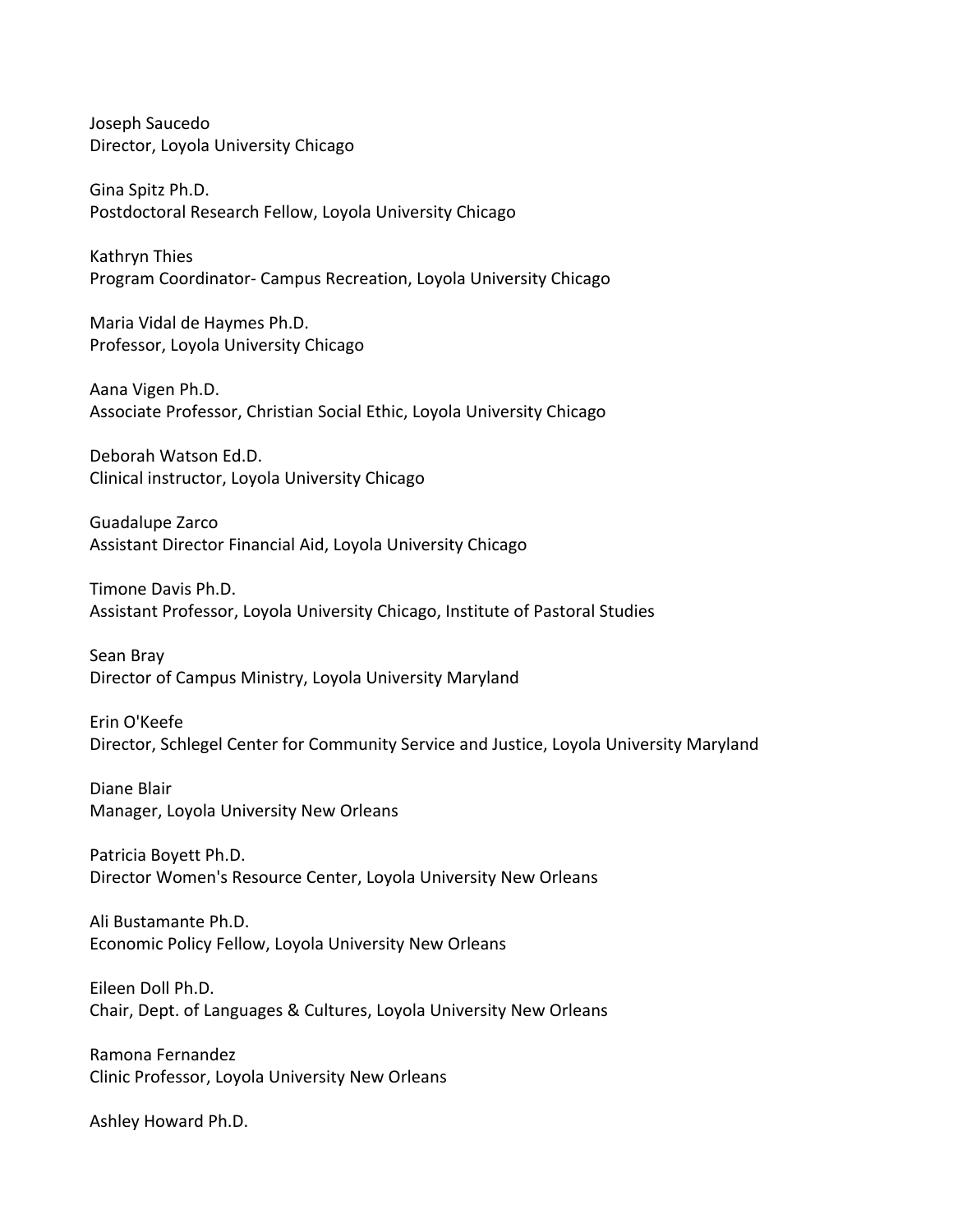Assistant Professor, Loyola University New Orleans

Rev. Fred Kammer S.J. Director, Jesuit Social Research Institute, Loyola University New Orleans

Katherine O'Dowd Administrative Assistant, Loyola University New Orleans

Uriel Quesada Ph.D. Associate Dean, Loyola University New Orleans

William Quigley Professor of Law, Loyola University New Orleans

Hiroko Kusuda Clinic Professor, Loyola University New Orleans, College of Law

Bernardo Ávila Borunda Assistant Director of Campus Ministry, Marquette University

Jacki Black Associate Director for Hispanic Initiatives, Marquette University

Stephen Blaha Assistant Director of Campus Ministry, Marquette University

Louise Cainkar Ph.D. Associate Professor, Marquette University

Gerry Fischer Associate Director, Campus Ministry, Marquette University

Chris Jeske Associate Director, Center for Peace Making, Marquette University

Rev. Jeffrey La Belle S.J. Assistant Professor, Marquette University

Rev. John Laurance S.J. Associate Professor Emeritus, Marquette University

Eva Martinez Powless Director of Intercultural Engagement, Marquette University

Rev. Edward Mathie S.J. Teacher, Chaplain, Marquette University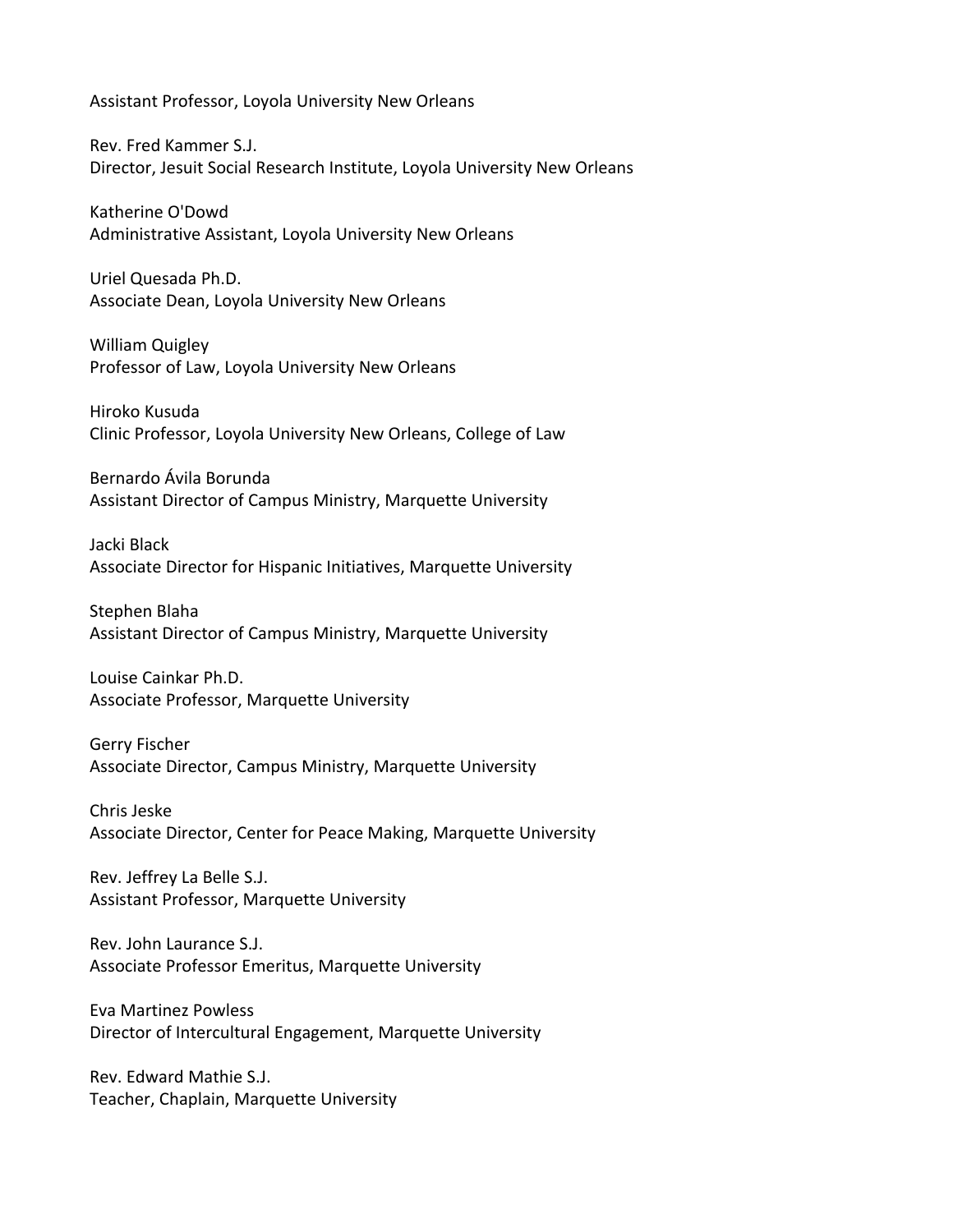Rev. T. Michael McNulty S.J. Scholar in Residence, Center for Peacemaking, Marquette University

Ann Mulgrew Administrator, Marquette University

Rev. Philip Rossi S.J. Professor of Theology, Marquette University

Rev. Nicky Santos S.J. Marketing Professor, Marquette University

Rev. David Schultenover S.J. Professor Emeritus, Marquette University

Rev. John Schwantes S.J. Chaplain, Marquette University

Rev. Robert Wild S.J. Chancellor and Retired President, Marquette University

John Azpell Science Teacher, Marquette University High School

Connie Bennett College Counselor, Marquette University High School

Daniel Cleary Mathematics Teacher/Coach, Marquette University High School

Ryan Grusenski Educator, Marquette University High School

Carol Hardtke Teacher, Marquette University High School

Daniel Holahan Faculty, Marquette University High School

Br. Ken Homan S.J. Theology Teacher, coach, Marquette University High School

James Kearney English Instructor, Marquette University High School

Evan Kern Student Outreach Coordinator, Marquette University High School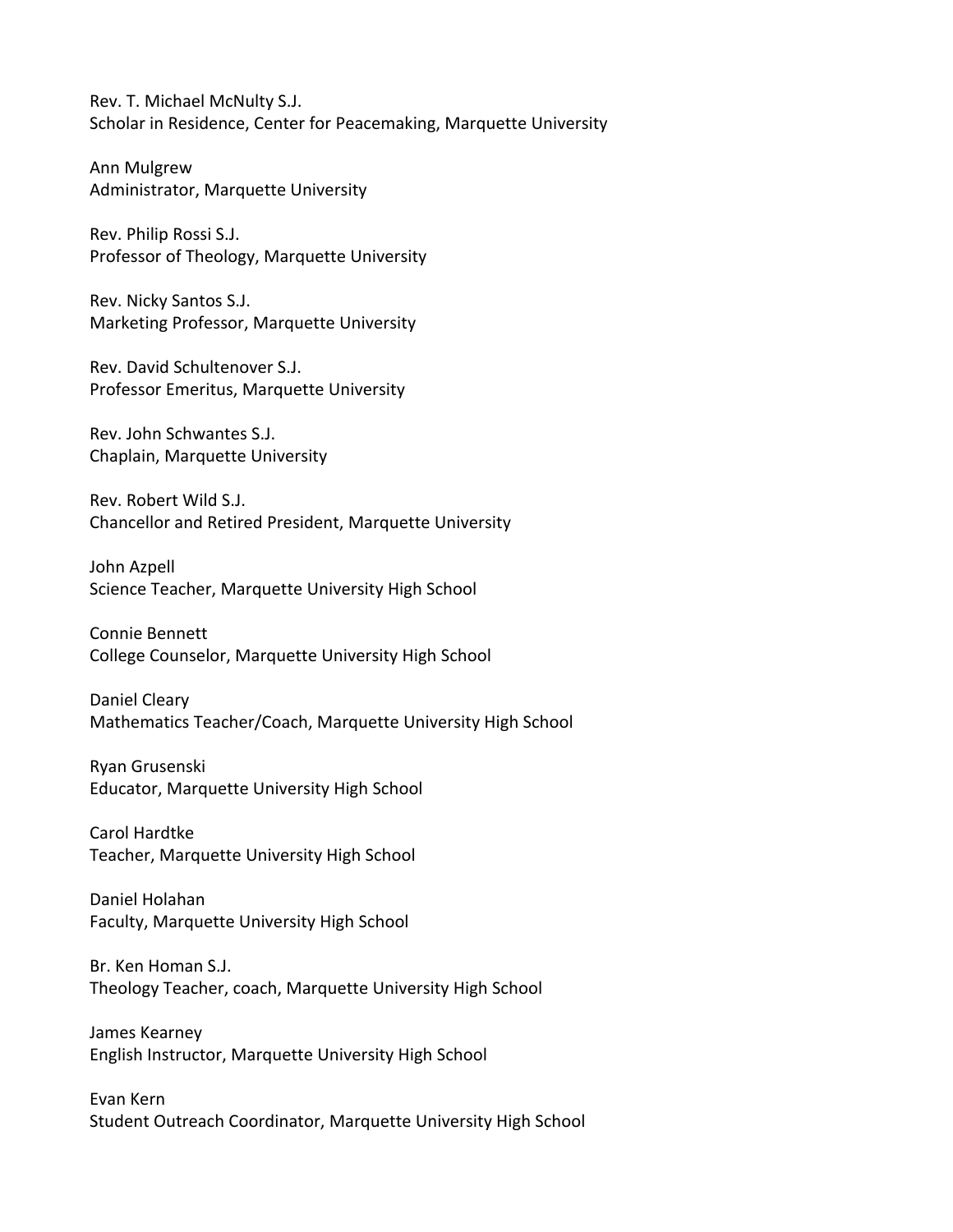Stacy Kodra Art teacher, Marquette University High School

Janice Kofler Employee Chaplain, Marquette University High School

Vince Kostos Theology Teacher, Marquette University High School

Rev. Frank Majka S.J. Mission and Identity Formation, Marquette University High School

Fran Maloney Asst Principal, Marquette University High School

Daniel Miller World Languages Dept Chair, Marquette University High School

Elizabeth Morrell Teacher of Mathematics, Marquette University High School

Patricia Nunez administrative assistant, campus ministry, Marquette University High School

Tim Prosser Teacher, Marquette University High School

Christopher Reis Math and Computer Science Teacher, Marquette University High School

Javier Reyes Teacher, Marquette University High School

David Vogt Science Teacher, Marquette University High School

John Sealey Provincial Asst Social Min, Midwest Jesuits

Jamie McIntyre Principal, Most Holy Trinity School

Catherine Homan Ph.D. Assistant Professor of Philosophy, Mount Mary University (Creighton University BA)

Sebastian Fuentes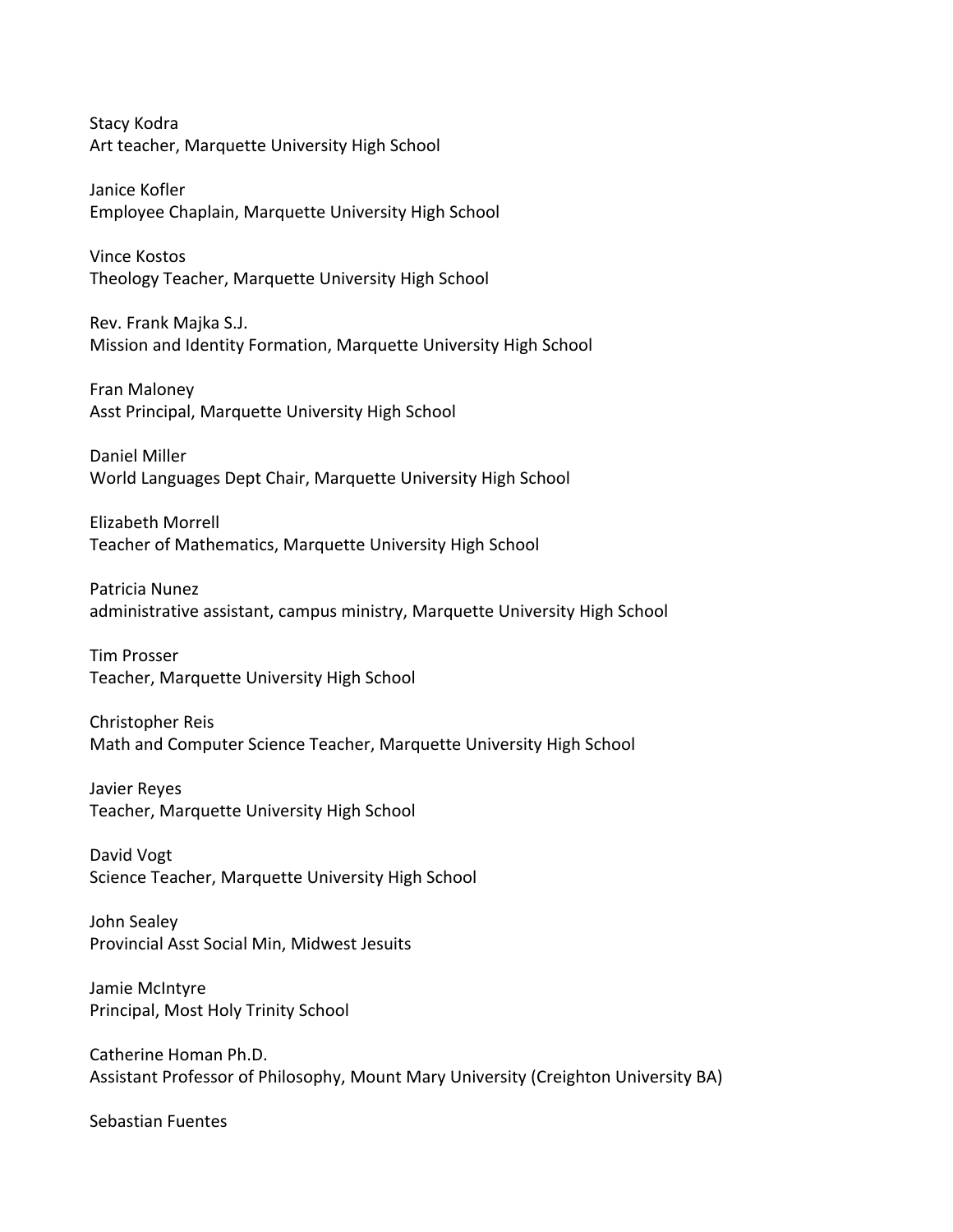Graduate Support Coordinator, Nativity Jesuit Academy

Br. Matthew Wooters S.J. Social Worker, Nativity Jesuit Academy

Rev. James Miracky S.J. Assistant for Higher Education, Northeast Province, Society of Jesus

Rev. Richard Abert S.J. Superior, Pere Marquette Jesuit Community

Charisse Broderick King Director of Communications, Regis Jesuit High School

Mark Giesmann Director of College Counseling, Regis Jesuit High School

Sharon Bramante Associate University Minister, Regis University

Chris Bosco Assistant Principal for Student Life, Rockhurst High School

Carol Dougherty Guidance Counselor, Rockhurst High School

Kathy Cordova Director of Advancement, Sacred Heart Nativity School

Elaine Barry Ph.D. Director, Sophie's Scholars Program, Sacred Heart Schools

Louise Paustenbach Institutional Planning, Sacred Heart Schools

Maria Delia Greth Administrative Assistant to Hispanic Ministries, Saint Francis Xavier

Susan Clampet-Lundquist Ph.D. Associate Professor, Saint Joseph's University

Catherine Collins Librarian, Saint Joseph's University

Clare Conry-Murray Ph.D. Asst. Professor of Psychology, Saint Joseph's University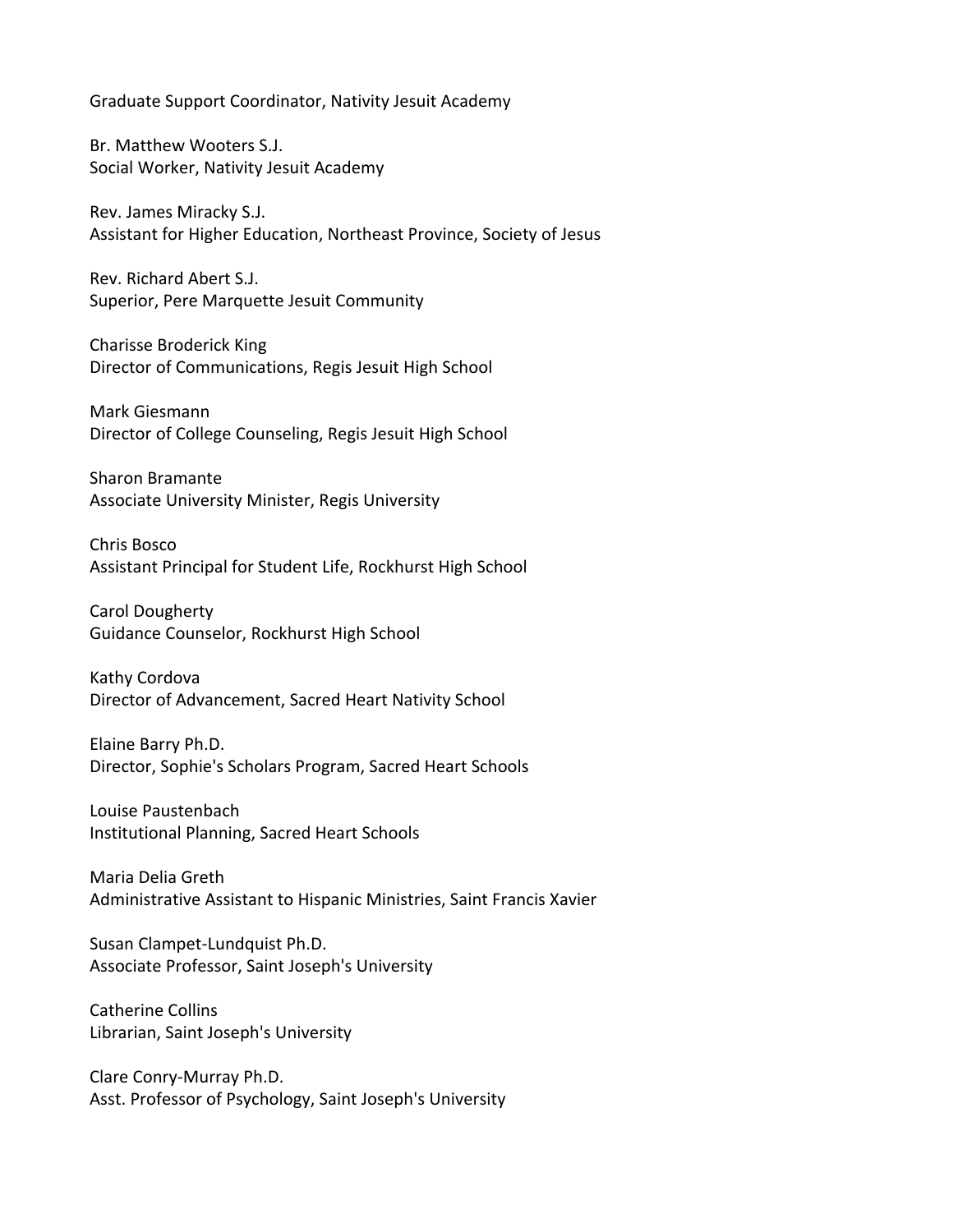Beth Ford McNamee Asst. Director, Campus Ministry, Saint Joseph's University

Nancy Fox Ph.D. Associate Professor, Saint Joseph's University

Dr. Celina Gray Ph.D. Director, Advising, Saint Joseph's University

Ann Green Ph.D. Professor of English, Saint Joseph's University

Rev. Daniel Joyce S.J. Executive Director of Mission Programs, Saint Joseph's University

Monica Nixon Ph.D. Assistant Provost for Inclusion and Diversity, Saint Joseph's University

Jo Parker Ph.D. Professor of English, Saint Joseph's University

Thomas Sheibley Director of Campus Ministry, Saint Joseph's University

Richard Warren Ph.D. Professor of History, Saint Joseph's University

Julian Zuzarte Student, Saint Joseph's University

Janice Barnes Associate Director - Student Financial Services, Saint Louis University

Amelia Blanton Hibner Program Coordinator, Saint Louis University

Laurie Callaway Program Coordinator, Saint Louis University

Daniel Dick Coordinator of Operations, Student Financial Services, Saint Louis University

Jennifer Heintz SFS Specialist, Saint Louis University

Jennifer Jekel-Farrell Coordinator of New Students and Outreach, Saint Louis University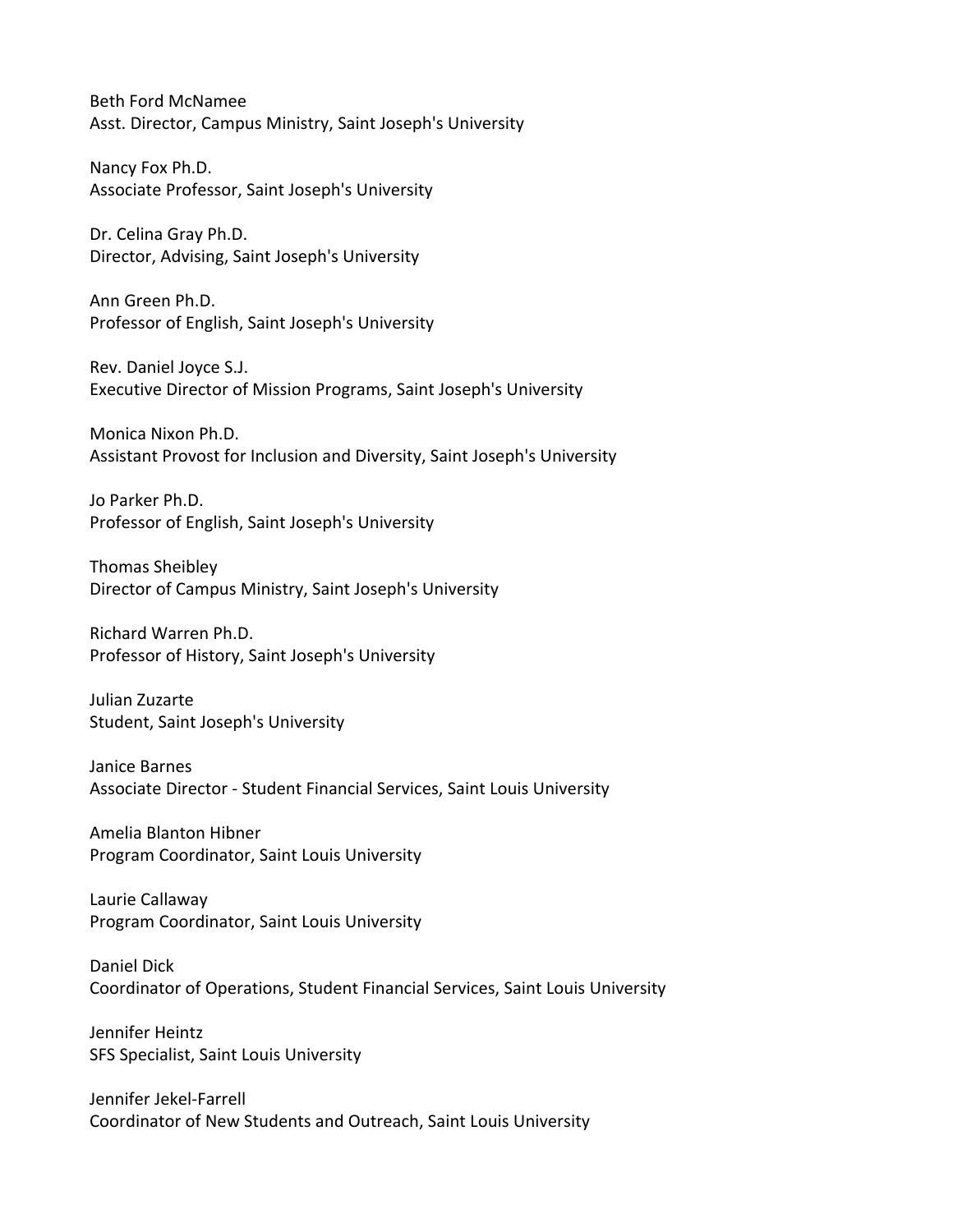Valerie Jensen Assistant Director, Counseling and Outreach, Saint Louis University

S. Johnson Coordinator, Saint Louis University

Marguerite Kupferer Supervisor Student Loans, Saint Louis University

Carolyn Merkel Student Financial Services, Saint Louis University

Kelly Mishler Admission Counselor, Saint Louis University

Mark Nothum Admission Counselor, Saint Louis University

Kofi Oyirifi Financial Services Counselor, Saint Louis University

Jessica Seavers Assistant Director of Student Financial Services & Financial Education, Saint Louis University

Jovan Smith Admission Counselor, Saint Louis University

Benjamin Smyth Manager, Service Leadership Program, Saint Louis University

Hannah Stabler Student, Saint Louis University

Jennifer Steck Admission Counselor, Saint Louis University

Kaylyn Stoll Admission Counselor, Saint Louis University

Stephanie Szczepanski Assistant Director, Saint Louis University

Kaitlynn Tretter Admission Counselor, Saint Louis University

Meimei Zou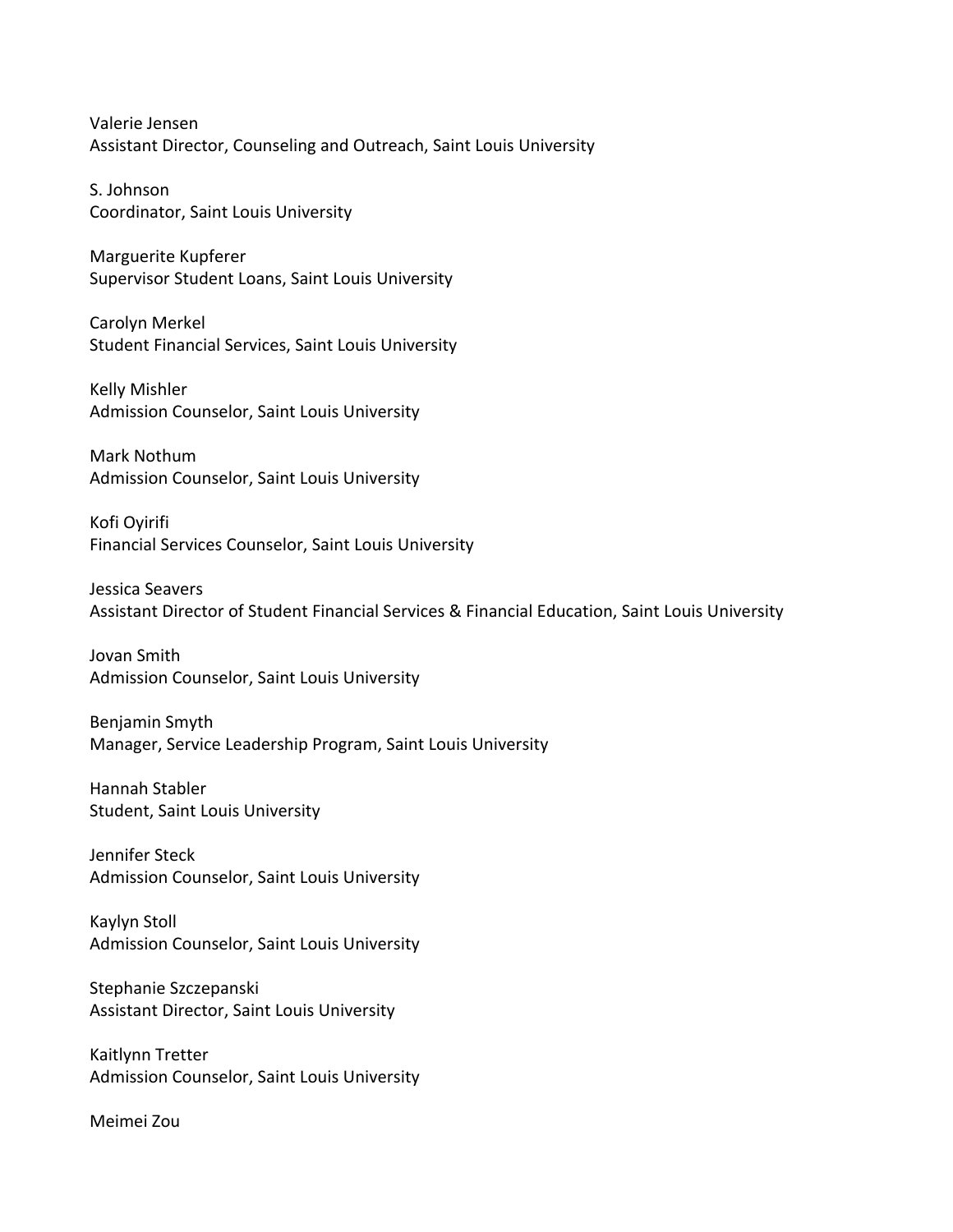International Admission Counselor, Saint Louis University

Tara Maulood International admission counselor, Saint Louis University

Giuseppe Giglio Director of Guidance & College Counseling, Saint Peter's Prep

Thomas Powers Spanish teacher and Exchange program coordinator, Saint Peter's Preparatory School

Jennifer Ayala Ph.D. Professor, Saint Peter's University

Anna Brown Ph.D. Chair, Political Science & Director, Social Justice, Saint Peter's University

Rev. Claudio Burgaleta S.J. Rector of the Jesuit Community, Saint Peter's University

Rev. John Hyatt S.J. Administrator, Saint Peter's University

Rev. Oscar Magnan S.J. Full Professor, Saint Peter's University

Marilu Marcillo Ph.D. Director Office of Diversity, Equity & Inclusion, Saint Peter's University

Joseph McLaughlin Ph.D. Chair and Professor, Sociology/Urban Studies, Saint Peter's University

Edgar Rivera Colon Ph.D. Assistant Professor of Sociology and Urban Studies, Saint Peter's University

Anna Ryan Asst. Director of Campus Ministry, Saint Peter's University

Danielle Aguilar Assistant Director, Office for Multicultural Learning, Santa Clara University

Aldo Billingslea Professor, Santa Clara University

Denise Castillo Chavez Santa Clara University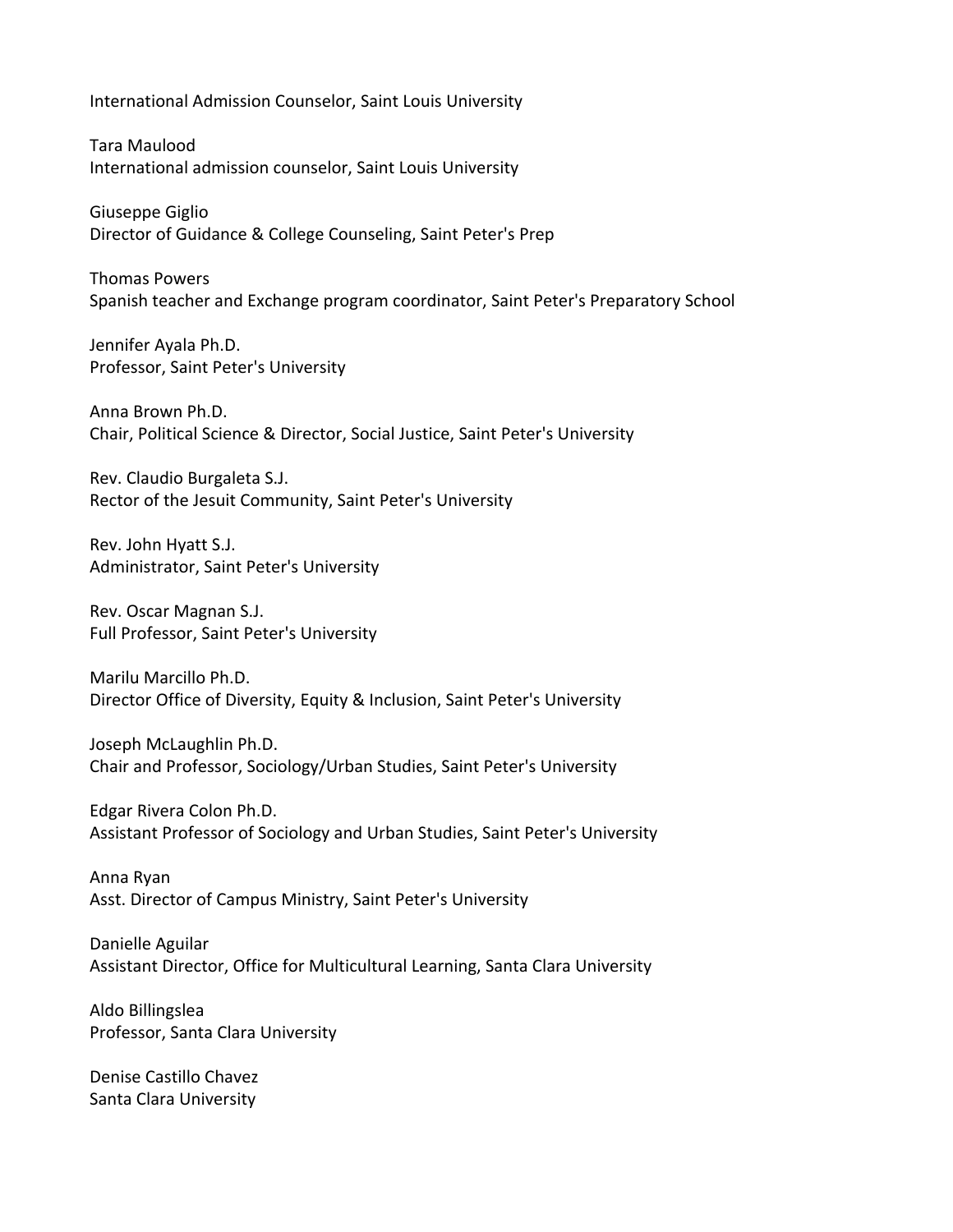Teri Escobar-Ochoa Head of Technology Training, Santa Clara University

Jesica Fernandez Postdoctoral Fellow, Santa Clara University

Paola Garcia Assistant Director of Admission, Santa Clara University

Gloria Hermosillo Operations Manager, Santa Clara University

Charles Mansour Director of Immersions in the Ignatian Center for Jesuit Education, Santa Clara University

Laura Nichols Ph.D. Associate Professor of Sociology, Santa Clara University

Kathryn Palmieri Dean, Academic Support Services, Santa Clara University

Anna Sampaio Ph.D. Associate Professor and Chair, Ethnic Studies Department, Santa Clara University

Andrea Santillan Assistant Director for the LEAD Scholars Program, Santa Clara University

Valerie Sarma Senior Program Director for Student Engagement and Special Projects, Santa Clara University

Matt Smith Associate Director of Campus Ministry, Santa Clara University

Brett Solomon Ph.D. Associate Professor, Santa Clara University

Kevin Speer Resident Director, Santa Clara University

Kim Tavares Advocate/Purchasing Analyst, Santa Clara University

Mary Grace Phillips MA.NCc Director of Guidance & College Admission, Scranton Preparatory School

Sandra Foy Director of College Counseling, Seattle Preparatory School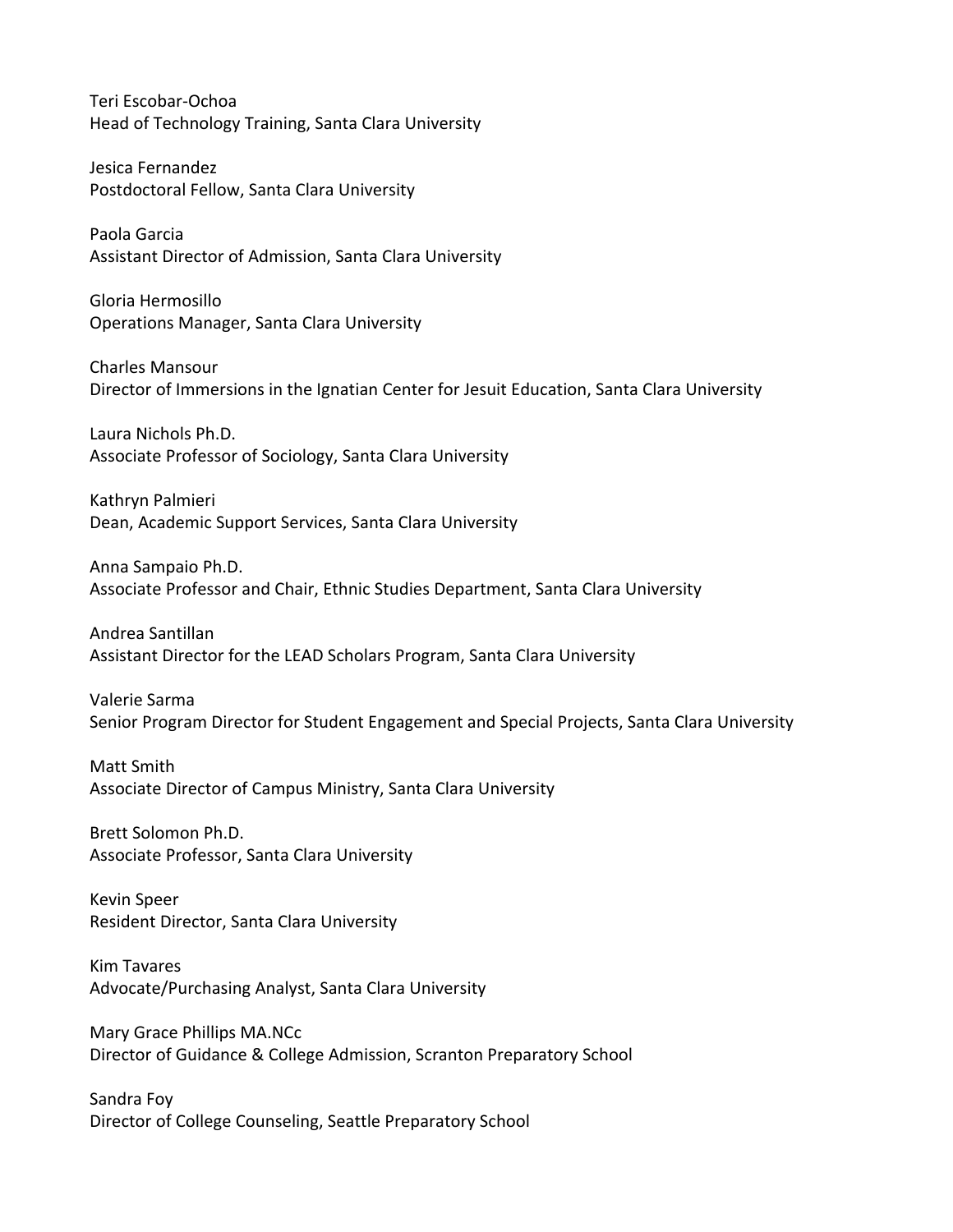Michelle Kim Assistant Director, OMA, Seattle University

Jimmy McCarty Ph.D. Director, Office of Multicultural Affairs, Seattle University

Rev. Stephen Sundborg S.J. President, Seattle University

Fabian Balmori Ph.D. Chair, Depart. of Languages, Spring Hill College

Rev. Rafael Victoriano Baylon S.J. Assistant Professor of Biology, Spring Hill College

Jamie Franco-Zamudio Ph.D. Associate Professor, Spring Hill College

Kevin Funk Ph.D. Assistant Professor, Spring Hill College

Erik Goldschmidt Ph.D. Director, Foley Community Service Center, Spring Hill College

Jessica Logan Program Assistant, Foley Community Service Center, Spring Hill College

Susan Milano Educational Resource Specialist, St Francis Xavier School (Cincinnati)

Rev. James O'Leary S.J. St. Camillus Jesuit Community of Milwaukee

Rev. Daniel Sullivan S.J. Pastor, St. Francis Xavier Parish

Lisa Appelbe Admissions Director, St. Francis Xavier School (Phoenix)

Sylvia Avery Reading Specialist, St. Francis Xavier School (Phoenix)

Melinda Longwell Dir. Religious Education, St. Francis Xavier School (Phoenix)

Bridget Martin Mrs.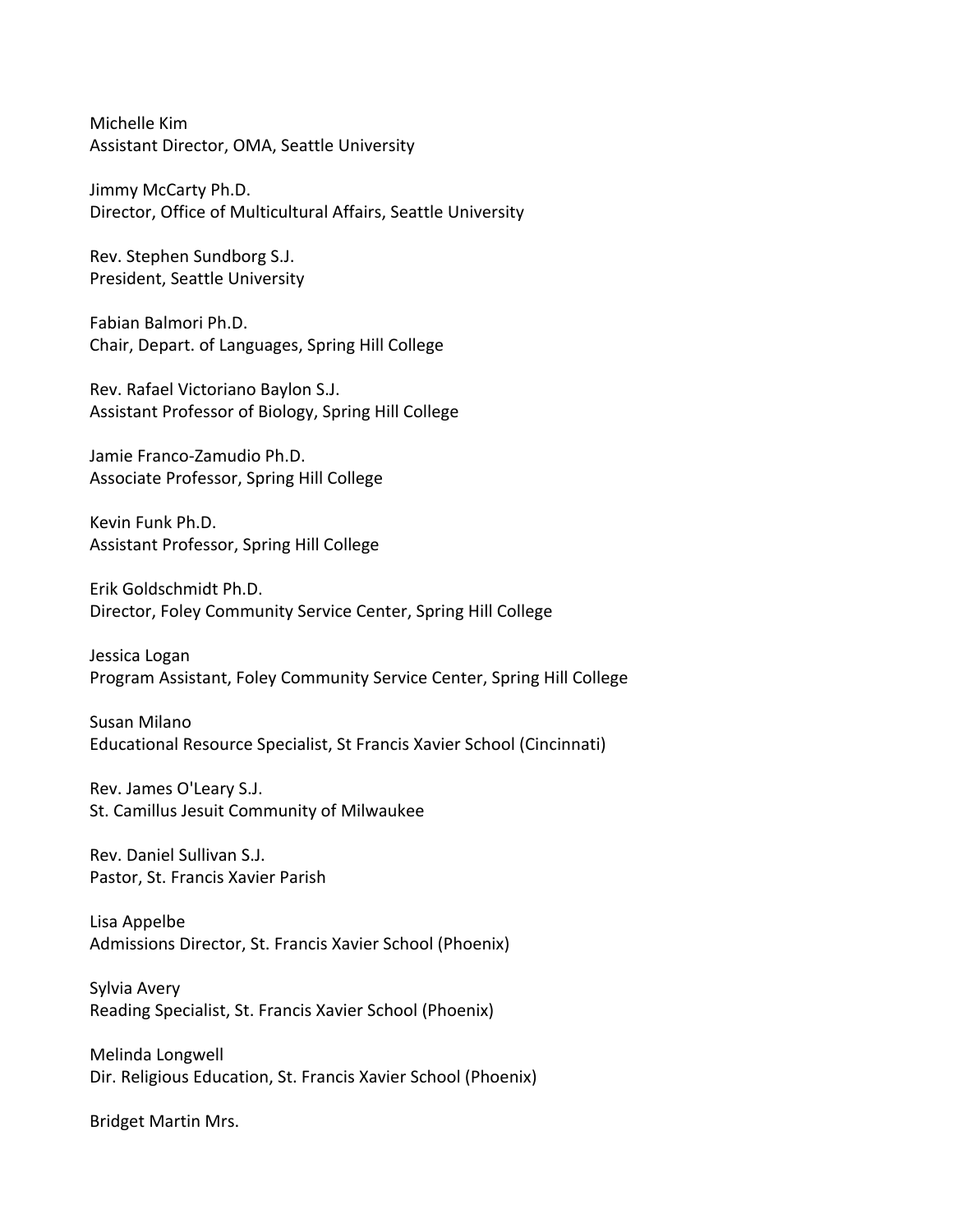Teacher, St. Francis Xavier School (Phoenix)

Rev. Anthony Sauer S.J. Parochial Vicar, St. Francis Xavier School (Phoenix)

Carson Westerfield Community Outreach Coordinator, St. Francis Xavier School (Phoenix)

Kathleen Davis Senior Class Chaplain, St. Ignatius College Prep

Rebecca Frett Dean of Faculty, St. Ignatius College Prep

Phil Skeldon Pastoral Ministries Director, St. John's Jesuit High School and Academy

Patrick Fennessy head of school, St. Joseph School, Seattle, WA

Beatrice Connaghan Student, St. Louis University

Ameer Khan President of Interfaith Alliance, St. Louis University

Brian Cerabona Campus Minister, St. Mary Student Parish at the University of Michigan

Jacob Derry Campus Ministry Associate, St. Mary Student Parish at the University of Michigan

Amy Ketner Hispanic/Latino Ministry Coordinator, St. Mary Student Parish at the University of Michigan

Alison Quinn Campus Minister, St. Mary Student Parish at the University of Michigan

Matthew Kemper Director of Community Service, St. Xavier High School School

Michael Allison Ph.D. Professor, The University of Scranton

Rev. Rick Malloy S.J. University Chaplain, The University of Scranton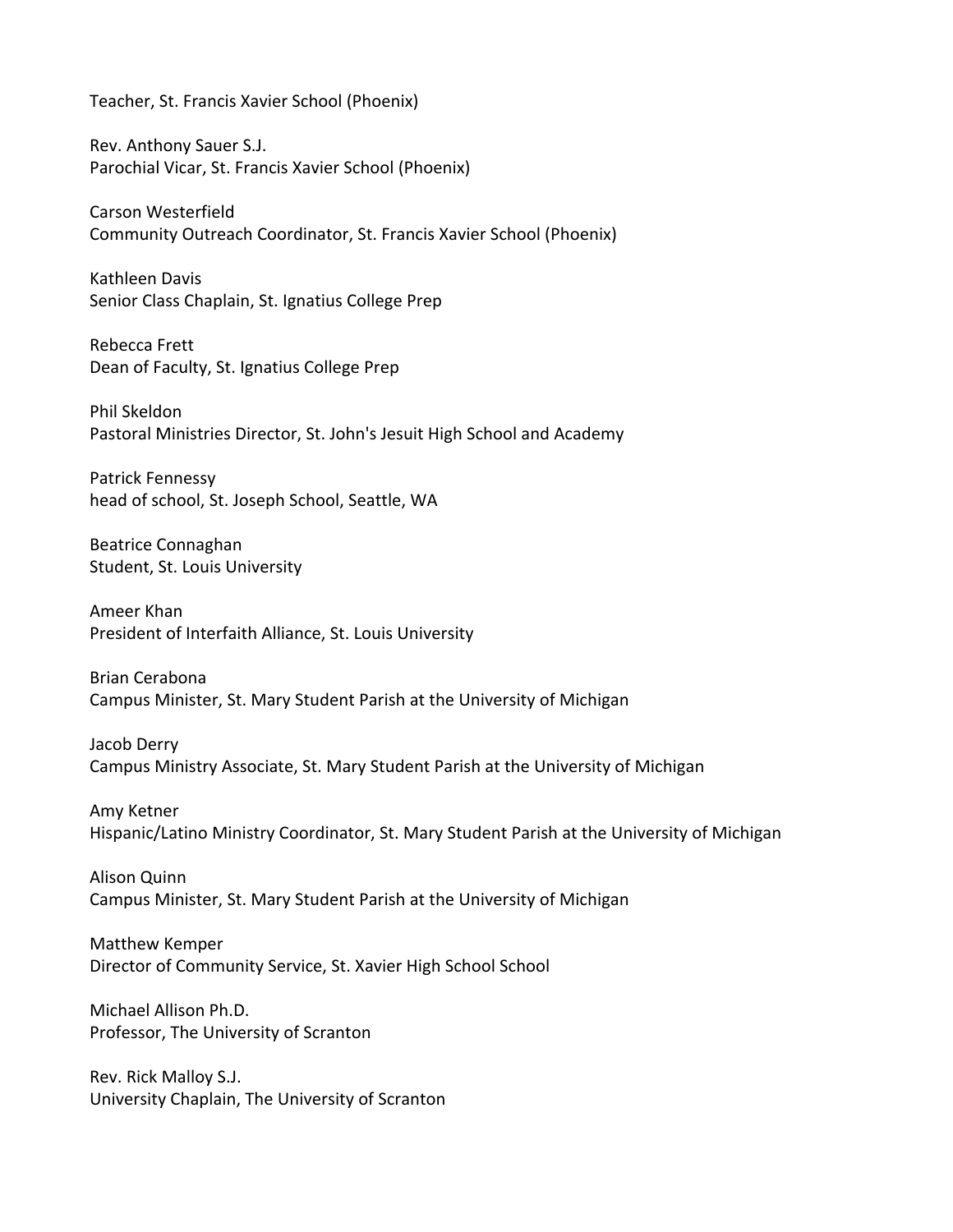Catherine Seymour Campus Minister for Social Justice, The University of Scranton

Gerald Cavanagh Prof. of Management, U of Detroit Mercy

Pete Musso Ph.D. Director of School Support, U.S. Central Southern Province of the Society of Jesus

Maura Toomb Associate PASE, U.S. Northeast Province of the Society of Jesus

Kathryn Beard Ph.D. University of Detroit Jesuit High School & Academy

Dana Blake Assistant Principal for Academic Affairs, University of Detroit Jesuit High School & Academy

Nancy Carapellotti teacher, University of Detroit Jesuit High School & Academy

Dominic Coccitti-Smith Science Teacher, University of Detroit Jesuit High School & Academy

Thomas Costello Teacher, University of Detroit Jesuit High School & Academy

Carol Coury teacher, University of Detroit Jesuit High School & Academy

Sean Johnson Teacher, University of Detroit Jesuit High School & Academy

Catherine Lomas-Ermanni English teacher, University of Detroit Jesuit High School & Academy

James Maier Sr. Help Desk Technician, University of Detroit Jesuit High School & Academy

Michele Mooney Co-chair of Performing and Fine Arts Department, University of Detroit Jesuit High School & Academy

Kimberly Redigan Theology Teacher; JustPeace Moderator, University of Detroit Jesuit High School & Academy

Nicholas Rennpage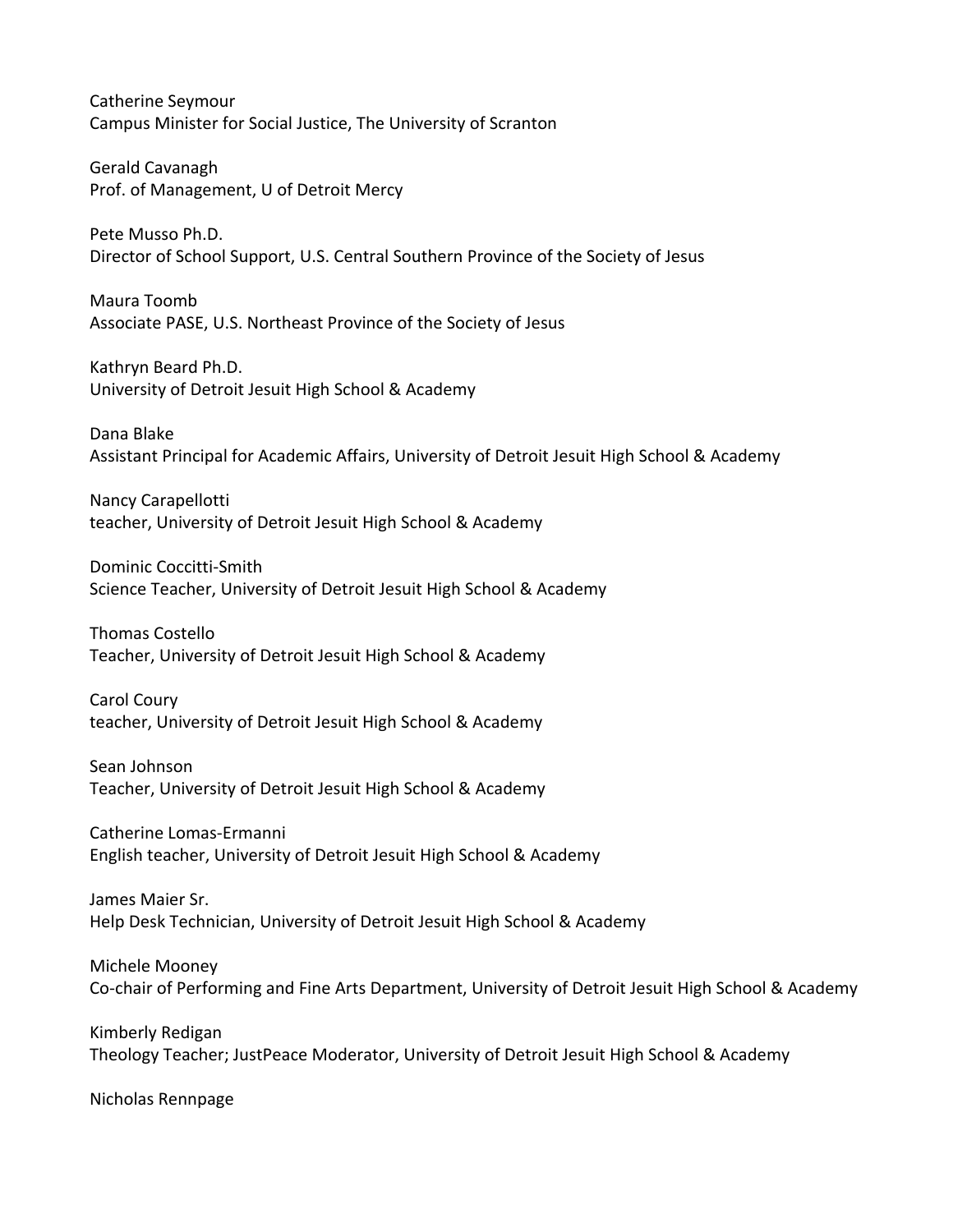Director of Adult Formation and Mission Integration, University of Detroit Jesuit High School & Academy

Lydia Sawchuk teacher, University of Detroit Jesuit High School & Academy

Edward Utter III Dean of Instructional Technology, University of Detroit Jesuit High School & Academy

Clarence Wilson instructor, University of Detroit Jesuit High School & Academy

Elisabeth Wood History Teacher, University of Detroit Jesuit High School & Academy

Rev. Phillip Cooke S.J. Co-Director Center for Social Entrepreneurship, University of Detroit Mercy

Rev. Thomas Florek S.J. Educator, University of Detroit Mercy

Rev. Thomas Florek S.J. Educator, University of Detroit Mercy

Rev. Simon J. Hendry S.J. Director, Catholic Studies Program, University of Detroit Mercy

Rev. Tim Hipskind S.J. Co-Director, Institute for Leadership and Service, University of Detroit Mercy

Gail Presbey Ph.D. Director, Carney Latin American Solidarity Archive, University of Detroit Mercy

Rev. John Staudenmaier S.J. Assistant to the President for Mission & Identity, University of Detroit Mercy

Rev. Gilbert Sunghera S.J. Superior of the Jesuit Community - Associate Professor in Architecture, University of Detroit Mercy

Damian Torres-Botello S.J. Audience Development and Outreach Coordinator, University of Detroit Mercy

Margaret Baker Ph.D. Dean and Professor, University of San Francisco

John Balsamo Operations Supervisor, University of San Francisco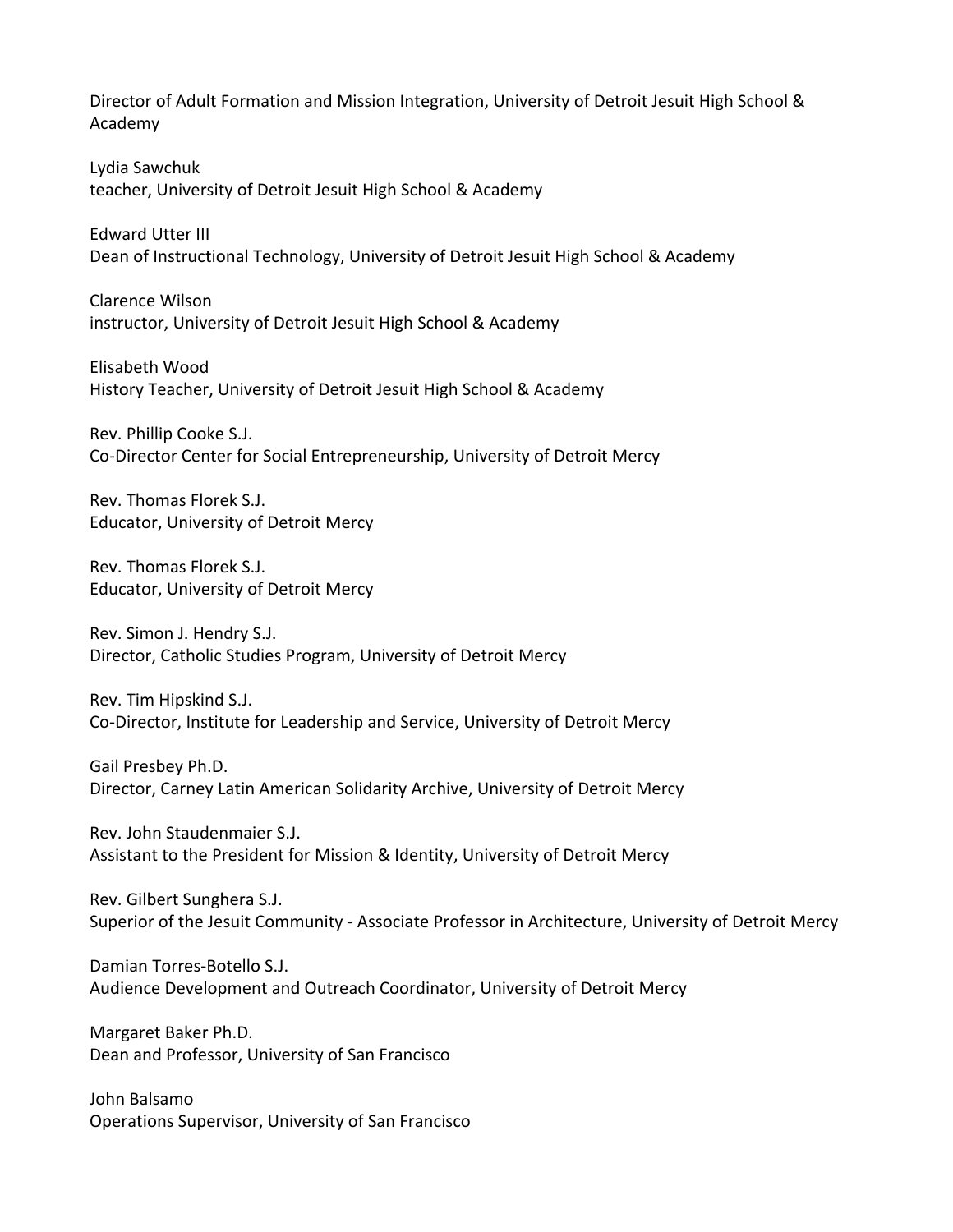Carol Batker Ph.D. Professor of English, University of San Francisco

Nathan Benzschawel SEVIS Administrator and International Student Advisor, University of San Francisco

Michael Beseda VP Strategic Enrollment Management, University of San Francisco

Erin Brigham Ph.D. Director, Lane Center, University of San Francisco

Christina Chong Assistant Professor of Law, University of San Francisco

Kathleen Coll Ph.D. Associate Professor of Politics, University of San Francisco

David Donahue Director, McCarthy Center for Public Service & the Common Good, University of San Francisco

Julie Dowd Director, University Ministry, University of San Francisco

Mike Duffy Ed.D. Associate Dean/Education, University of San Francisco

James Everitt Ph.D. Adjunct Professor of Education, University of San Francisco

Nicole Garcia Assignments Coordinator, University of San Francisco

Rev. Donal Godfrey S.J. Associate Director, University Ministry, Adjunct Faculty, University of San Francisco

Nina Gordon Lopes International Student Advisor, University of San Francisco

Shelly Helgeson Assistant Director, International Student & Scholar Services, University of San Francisco

Professor Bill Hing Professor of Law and Migration Studies, University of San Francisco

Heidi Ho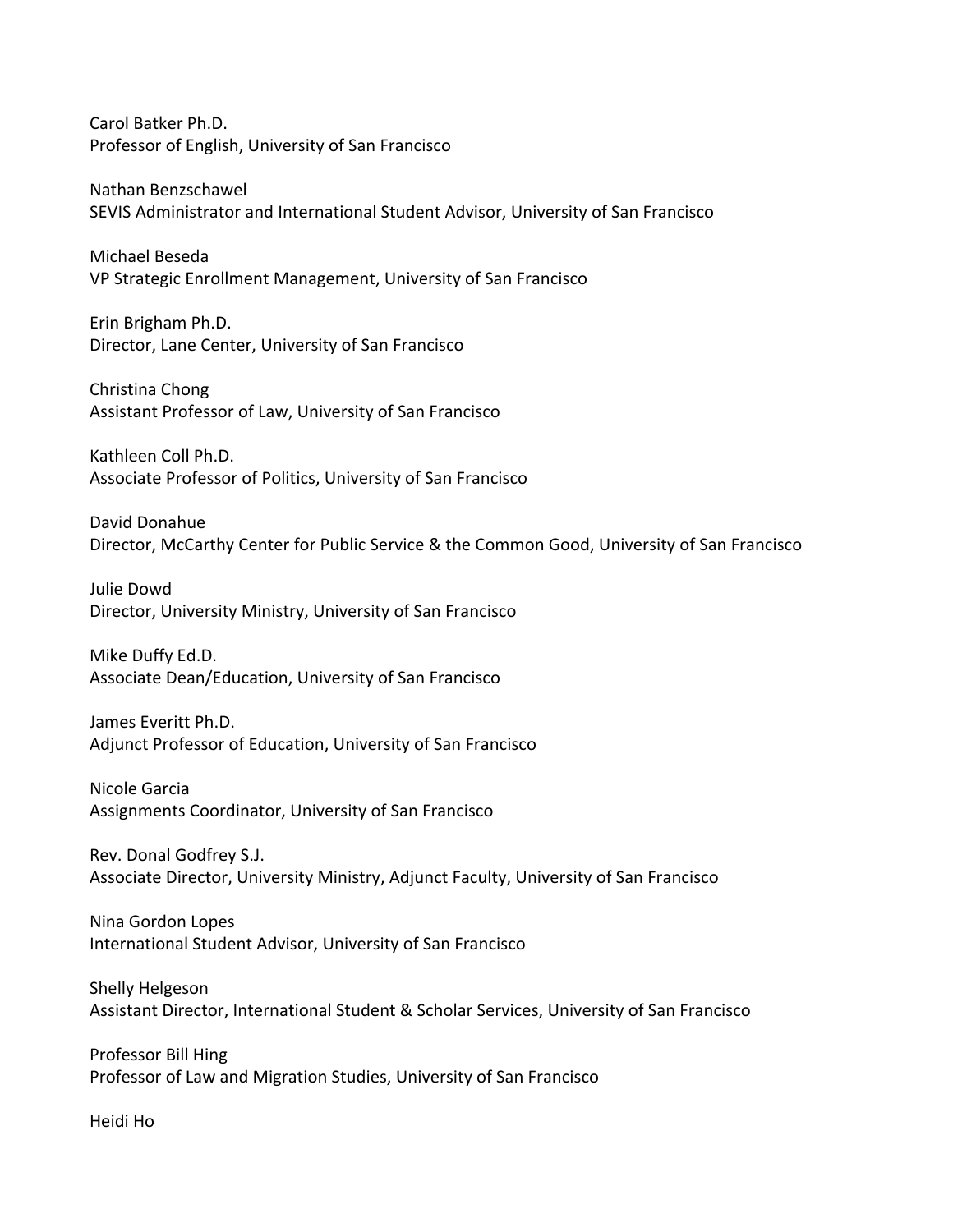Assistant Professor, University of San Francisco

Juman Khweis Program Assistant for Graduate Programs, University of San Francisco

Eugene Kim Professor of Legal Writing, University of San Francisco

Stacey Kohut Program Assistant, University of San Francisco

Rev. Gerdenio Manuel S.J. Director, St. Ignatius Institute, University of San Francisco

Mark Miller Ph.D. Associate Professor, University of San Francisco

Amanda Mitchell MA in International Studies Program Assistant, University of San Francisco

Tyler Murphy Assignments Coordinator, University of San Francisco

Genevieve Negrón-Gonzales Ph.D. Assistant Professor, University of San Francisco

Rev. Stephen Privett S.J. Chancellor, University of San Francisco

Sarah Rewers Program Assistant, University of San Francisco

Aide Rodriguez Program Manager, University of San Francisco

Evelyn Rodriguez Ph.D. Associate Professor, University of San Francisco

Sara Solloway M.S. Assistant Dean, University of San Francisco

Kristin Stimpson Ph.D. Assistant Professor, University of San Francisco

Elizabeth Thompson Program Assistant, University of San Francisco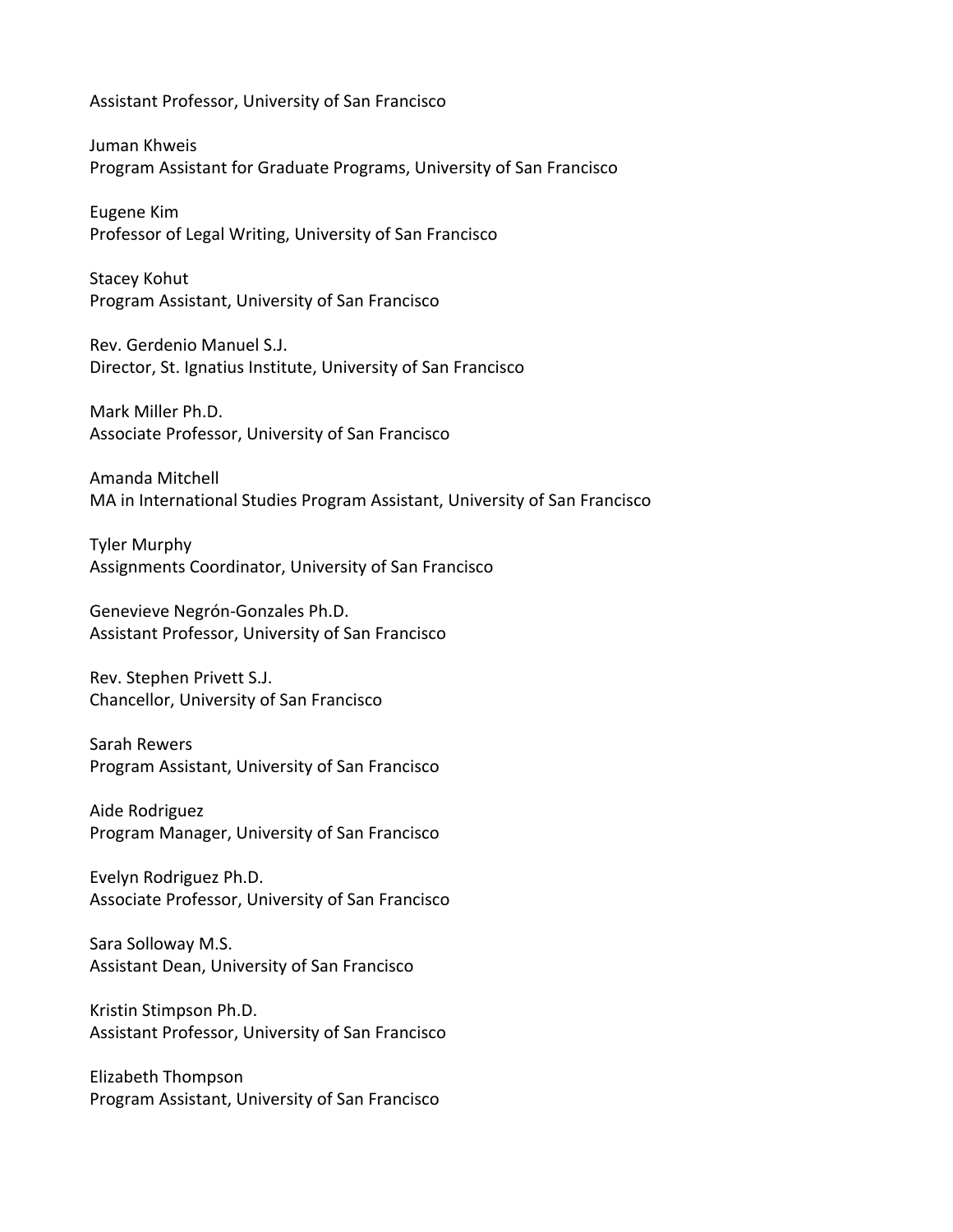John Trasvina Dean, School of Law, University of San Francisco

Mary J. Wardell Ph.D. Vice Provost, University of San Francisco

Alexandria Weishaar Asst. Director for Enrollment & Recruitment, University of San Francisco

Grace Hum Assistant Dean for Student Affairs, University of San Francisco School of Law

Professor Tim Iglesias Professor of Law, University of San Francisco School of Law

Christina Garcia Lopez Ph.D. Assistant Professor, University of San Francisco

Jeff Bonino-Britsch VP of Operations, Verbum Dei High School

Christopher Navarro Program Coordinator, Verbum Dei High School

Nanci Roman College Counselor, Verbum Dei High School

Eddie Vieyra Theology Dept. Chair, Verbum Dei High School

Rev. Donald Petkash S.J. Vice President for Mission and Identity, Walsh Jesuit High School

Michael Price Jesuit, Walsh Jesuit High School

Daniel O'Hare Ph.D. Associate Professor, Theology, Wheeling Jesuit

James Brogan Jr. Director of Campus Ministry, Mission & Identity, Wheeling Jesuit University

David Dennis Clinical Associate Professor in Athletic Training, Wheeling Jesuit University

Prof. Marybeth Emmerth Associate Professor and Program Director of Respiratory Therapy, Wheeling Jesuit University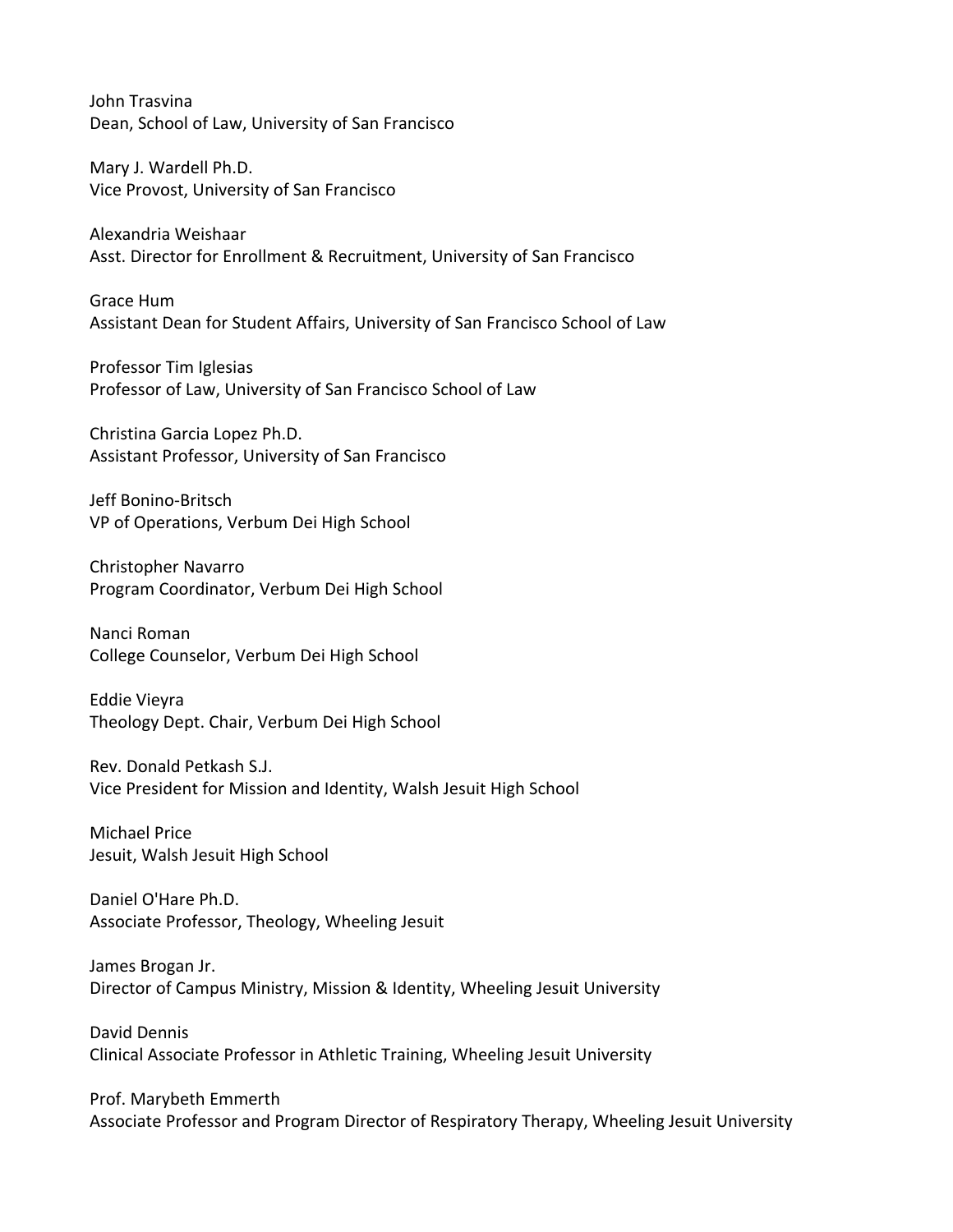Darin McGinnis Ph.D. Associate Professor, Wheeling Jesuit University

Kimberly McManis Clinical Assistant Professor, Wheeling Jesuit University

Jeff Rutherford Ph.D. Associate Professor of History, Wheeling Jesuit University

Colleen Ryan Mayrand Director, Service for Social Action Center, Wheeling Jesuit University

Andrew Staron Ph.D. Assistant Professor of Theology, Wheeling Jesuit University

Emily Sylvester Ph.D. Assistant Professor of Chemistry, Wheeling Jesuit University

Beverly Whelton Ph.D. Associate Professor of Philosophy, Wheeling Jesuit University

Jessica Wrobleski Ph.D. Associate Professor, Wheeling Jesuit University

Robert Reinhart Chair, Religious Education, Xavier High School

Michael Garcia Admission Counselor, Xavier University

Shannon Hughes Senior Assistant Director, Center for Faith and Justice, Xavier University

Erica Krasienko Assistant Director of Enrollment Events, Xavier University

Marcus Mescher Assistant Professor of Christian Ethics, Xavier University

Julie Nelson Regional Recruitment Director, Xavier University

Lindsey Steller Admission Counselor, Xavier University

Rev. Joseph Wagner S.J., Ph.D. Affiliated Faculty, Xavier University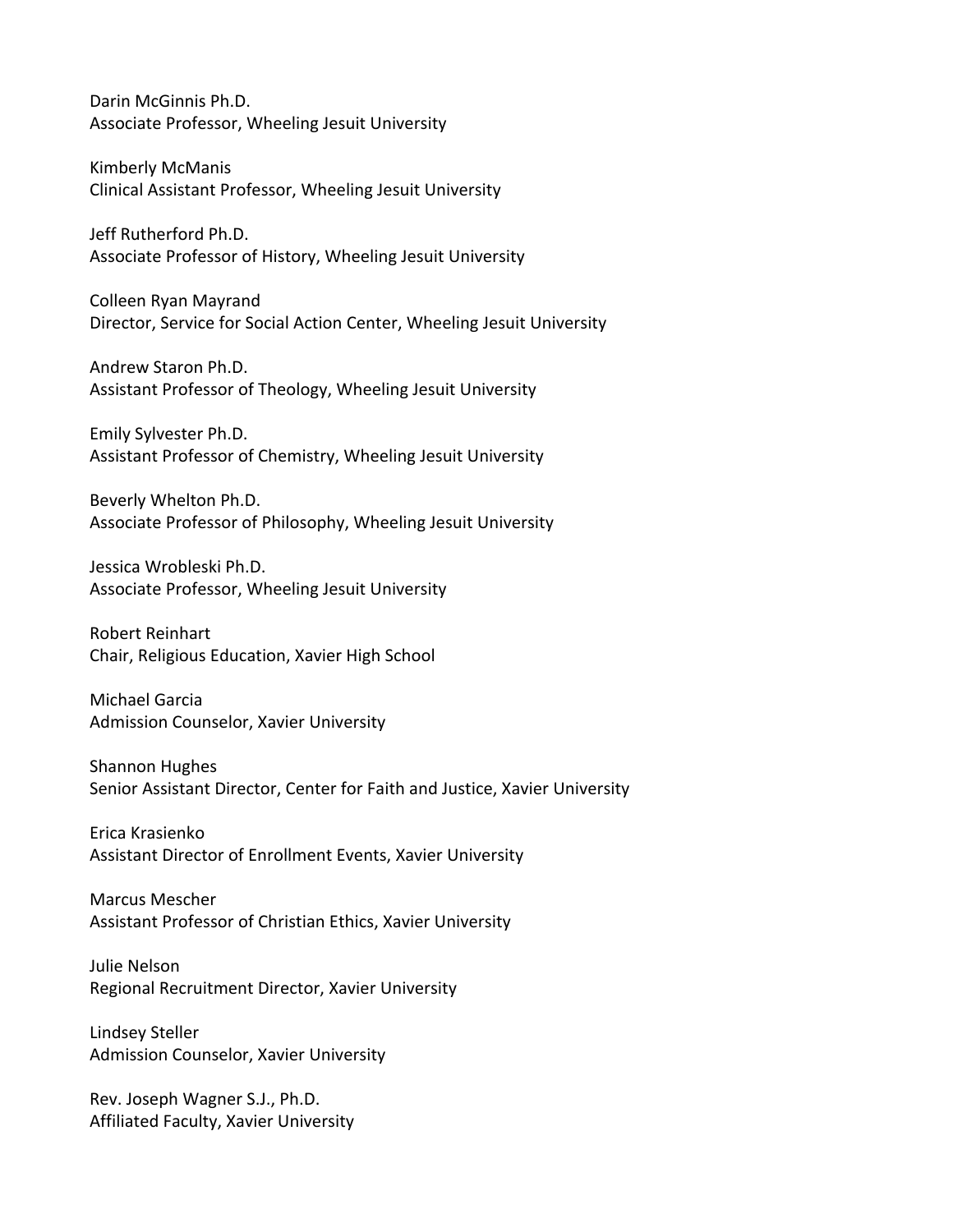Tim Severyn Director of Social Mission, Xavier University - Bellarmine Chapel

A. Robert Cyborski Saint Xavier University Chicago, IL

Aisha Karim Chicago, IL

Ms. Alba Ramiro Catholic Charities of Orange County La Habra, CA

Mr. Alex King Chicago, IL

Alice Ramirez Roswell, NM

Dr. Amanda Lopez Chicago, IL

Dr. Amanda Roe College of Saint Mary Ashland, NE

Ms. Amy Schumacher Dayton, OH

Mr. Andre Hotchkiss Divine Word Missionaries Riverside, CA

Andrea Duwel Presentation High School San Jose, CA

Sister Andrea Koverman Intercommunity Justice and Peace Center Cincinnati, OH

Prof. Andrew Albin New York, NY

Dr. Andrew Weber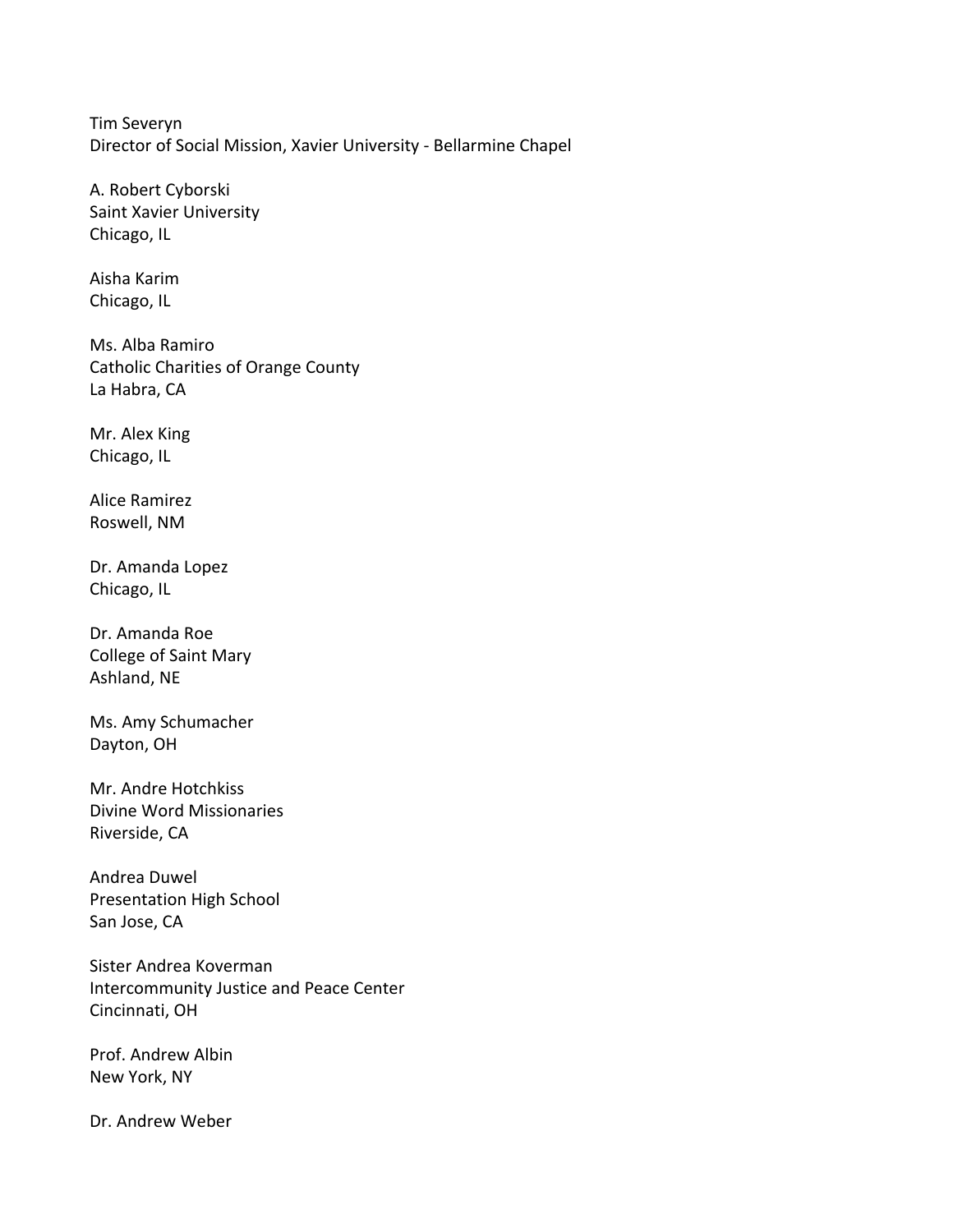St. Barnabas RC Church, Bayville, NJ Lakewood, NJ

Dr. Angela Durante Saint Xavier University Chicago, IL

Sister Angela Milioto Cantwell Sacred Heart of Mary High School Montebello, CA

Anita Morgan River Forest, IL

Dr. Ann Filipski Willowbrook, IL

Ms. Ann Ponikvar San Jose, CA

Ms. Anne Fernald Fordham University South Orange, NJ

Ms. Annemarie Hansen Minneapolis, MN

Sister Annemary Miller SNDdeN Columbus, OH

Annie Burson-Ryan San Jose, CA

Annmarie Mead Saint Xavier University Adjunct (American Sign Language Professor) Darien, IL

Anthony SuAirez-Abraham Dominican University Chicago, IL

Prof. Arthur Morton Country Club Hills, IL

Dr. Arunas Dagys Saint Xavier University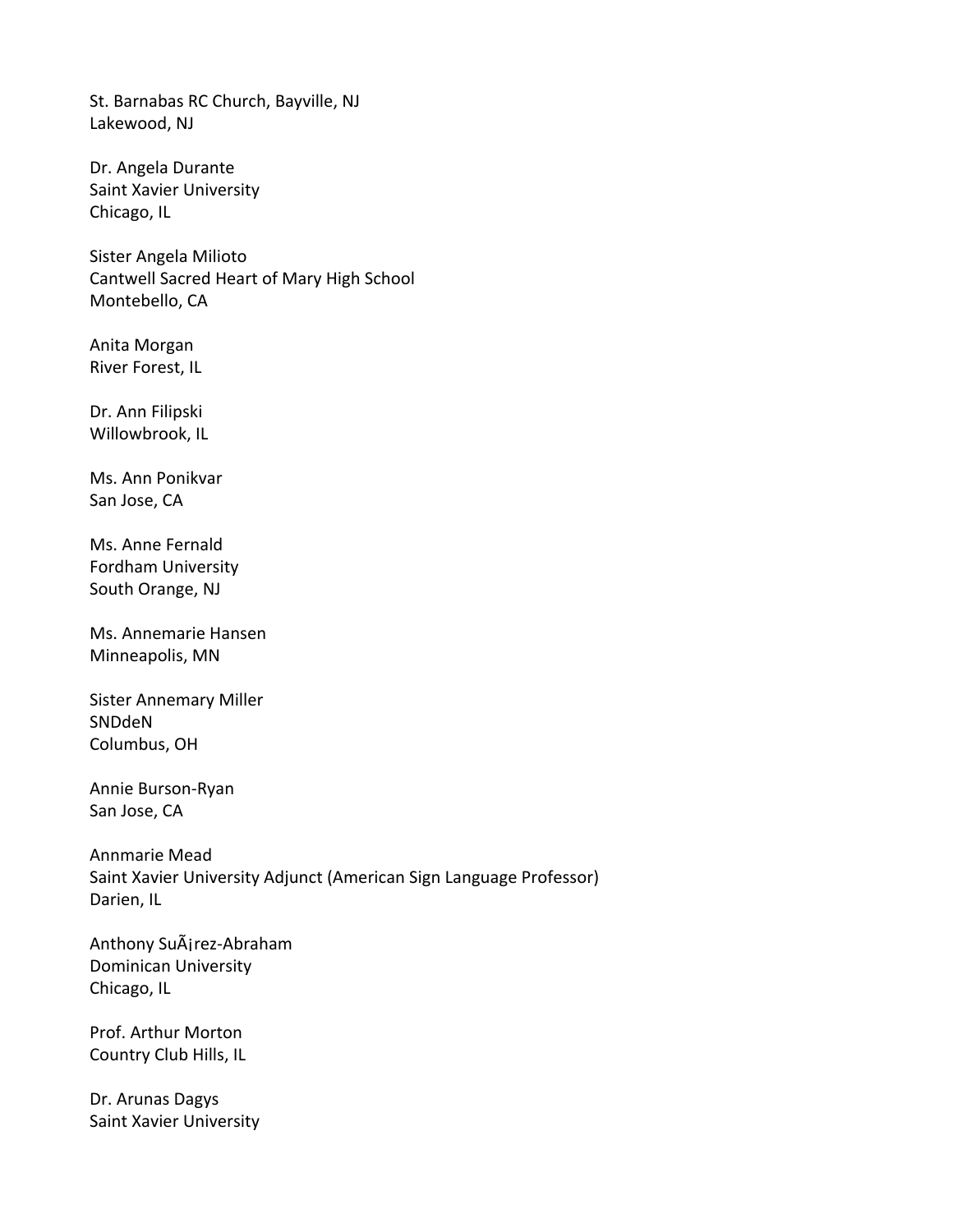Chicago, IL

Barbara English Sisters of Notre Dame de Namur Baltimore, MD

Mrs. Barbara Gawron Lemont, IL

Sister Barbara Williams Institute of the Sisters of Mercy of the Americas Spring Lake, NJ

Sister Bernadette LeTourneau Sisters of Notre Dame de Namur Phoenix, AZ

Ms. Bernadette Tourtual **NETWORK** Runnemede, NJ

Bertram Okpokwasili Georgian Court University, Lakewood, NJ Howell, NJ

Mr. Brian Anderson Hales Corners, WI

Ms. Britany Tufnell Presentation High School San Jose, CA

Brittaney Bushell Chicago, IL

Dr. Brunella Bowditch Lakewood, NJ

Dr. Camilla Burns Washington, DC

Sr. Carol Boschert Sisters of the Most Precious Blood of O'Fallon MO O Fallon, MO

Caroline Murray San Jose, CA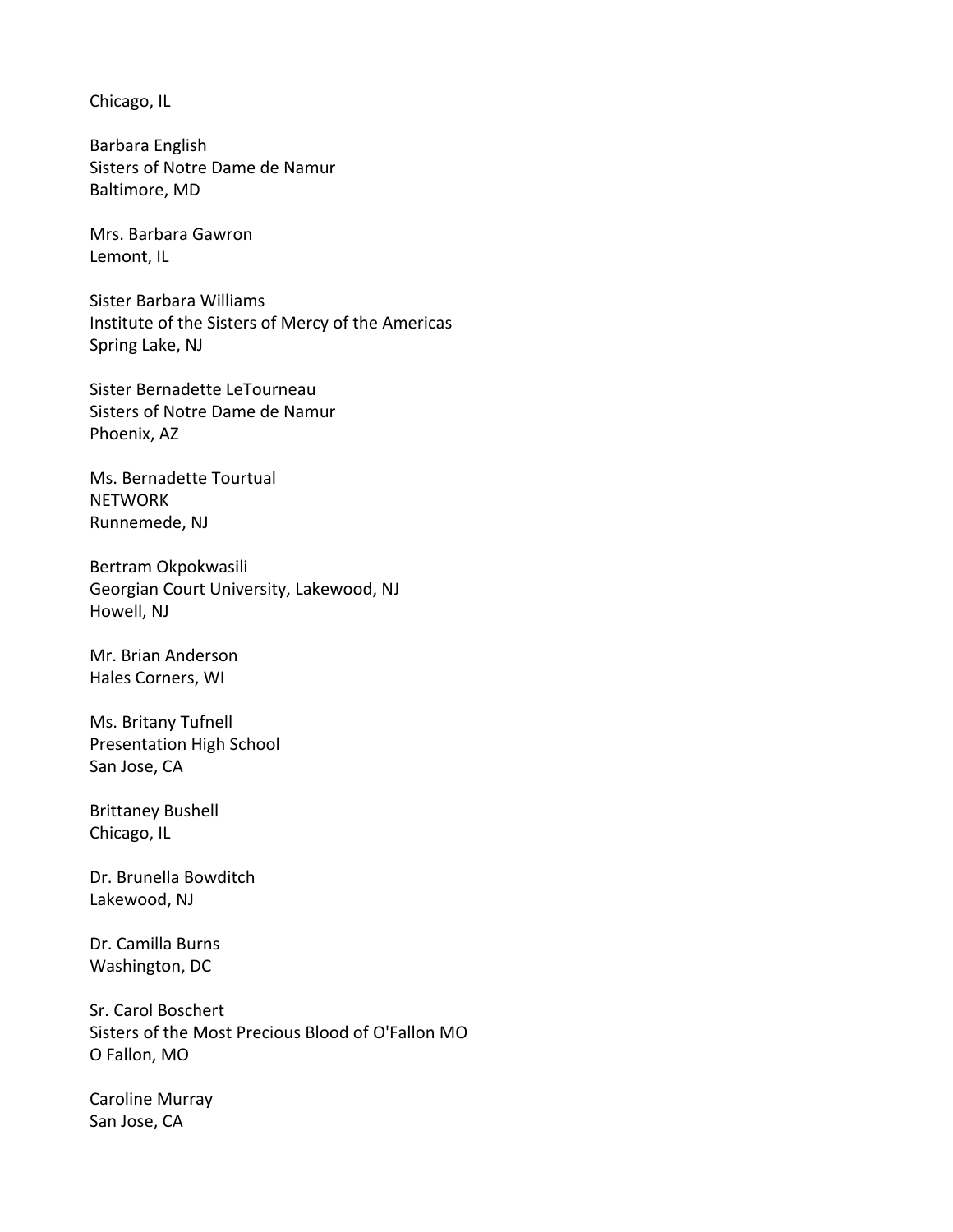Sister Caroline Sanchez Sisters of Notre Dame de Namur Los Angeles, CA

Catherine Aquino San Jose, CA

Catherine Furtado Campbell, CA

Sr. Cecelia Lavan **Catholic** New Rochelle, NY

Dr. Chad Raphael Menlo Park, CA

Sister Charlene Hudon Sisters of Providence Mother Joseph Province Seattle, WA

Chris Nassif Saint Louis, MO

Ms. Chris Nunez Holy Cross Santa Cruz, CA

Dr. Christine Fojtik Saint Xavier University Chicago, IL

Ms. Christine Powell Gaithersburg, MD

Christopher Bacon Santa Clara, CA

Mr. Christopher Tomaszewski Waco, TX

Sister Claire Foley Cincinnati, OH

Mrs. Claire Hansen Presentation High School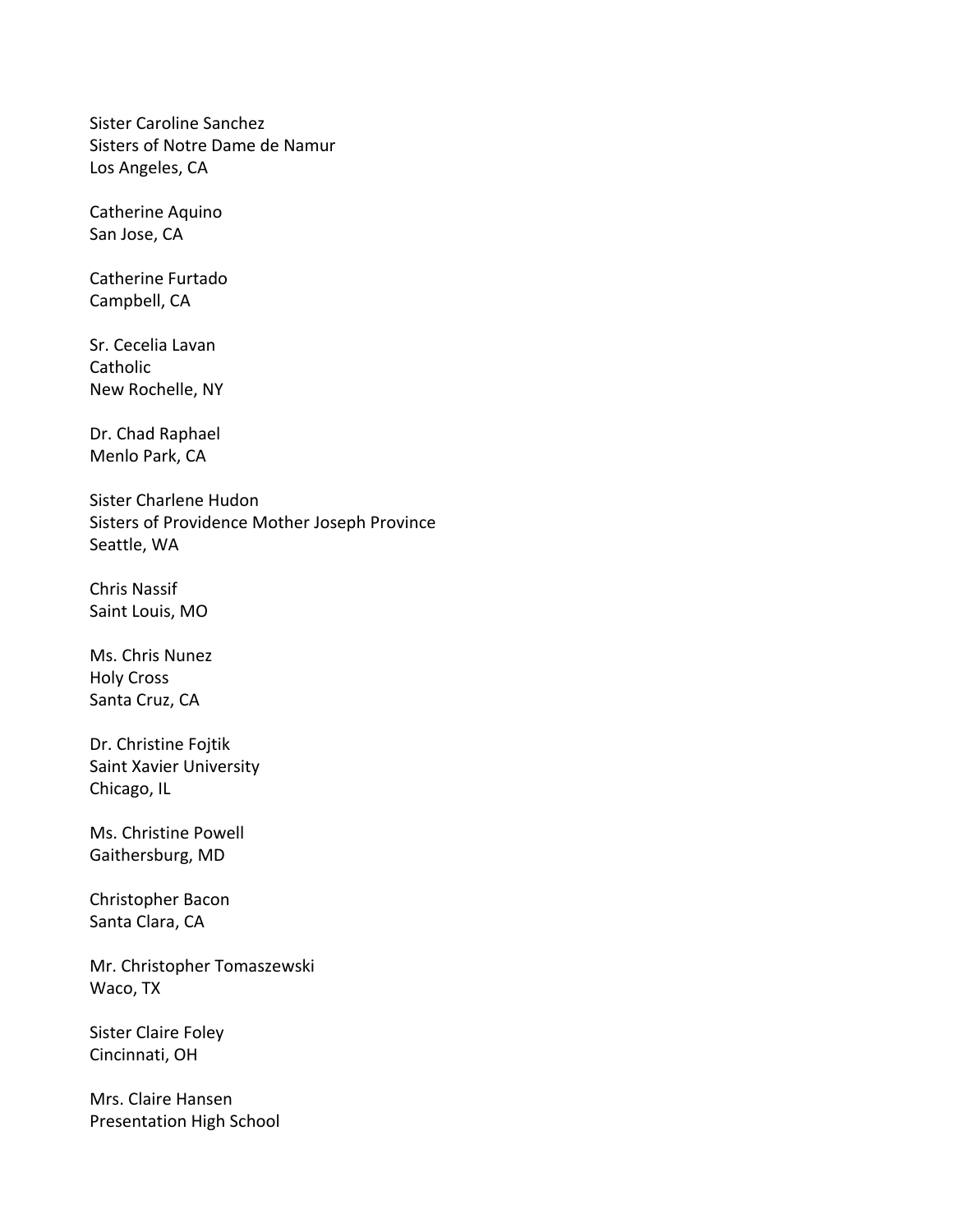San Jose, CA

Prof. Claire Marie Crabtree University of Detroit Mercy Detroit, MI

Sister Claudia McTaggart, SNDdeN San Jose, CA

Dr. Connie Chismar Georgian Court University Toms River, NJ

Mr. Connie Pascale Toms River, NJ

Ms. Constance Hassett Fordham University, Bronx New York Princeton, NJ

Ms. Constance Porter Charlottesville, VA

Dr. Courtney Alvarez Carlow University Pittsburgh, PA

Prof. Craig Poole Green Cove Springs, FL

Ms. Crystal Catalan San Jose, CA

Cynthia Kamp Ada, MI

Sister Cynthia March Dallas, PA

Daniel DiLeo Creighton University Omaha, NE

Dr. David Hollenbach School of Foreign Service, Georgetown University Washington, DC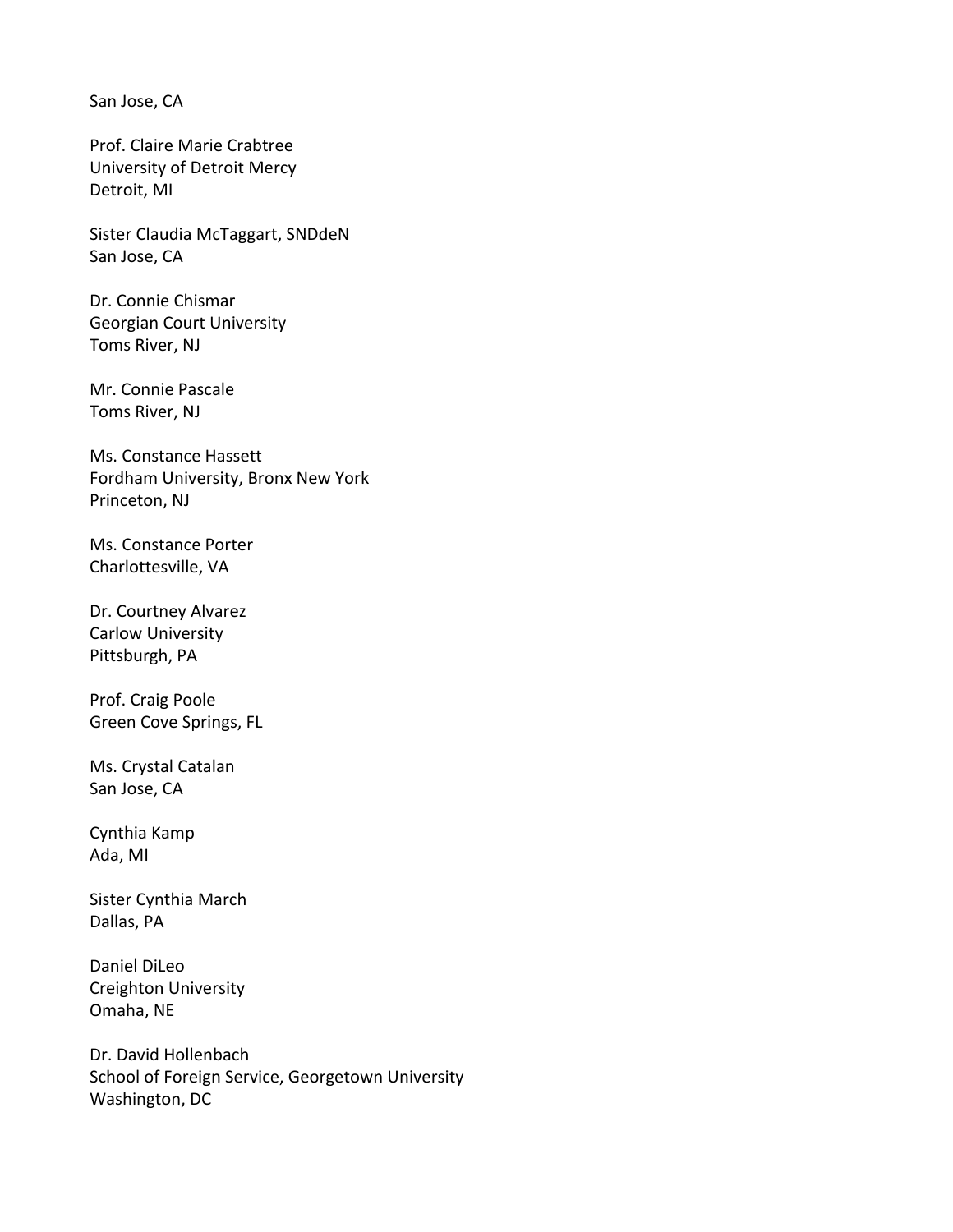Mr. David Powell Our Lady of Mercy R.C.Church,Forest Hills,NY Ridgewood, NY

David Santori St. Xavier University Chicago Heights, IL

Dr. Deanna Acklie College of Saint Mary Omaha, NE

Deanna DiGioia Pittsburgh, PA

Debra Conkey Laguna Beach, CA

Ms. Deidre Savino San Jose, CA

Sister Denise Curry Sisters of Notre Dame de Namur Baltimore, MD

Diane Heliker St. Xavier University-Chicago Chicago, IL

Ms. Diane Rosenthal San Jose, CA

Rev. Dominica LoBianco Sisters of St. Francis of Phila Aston, PA

Mr. Donald Carso Holy Spirit Newington, CT

Dr. Donald Taylor Cabrini University Radnor, PA

Sister Donna Frey Toledo, OH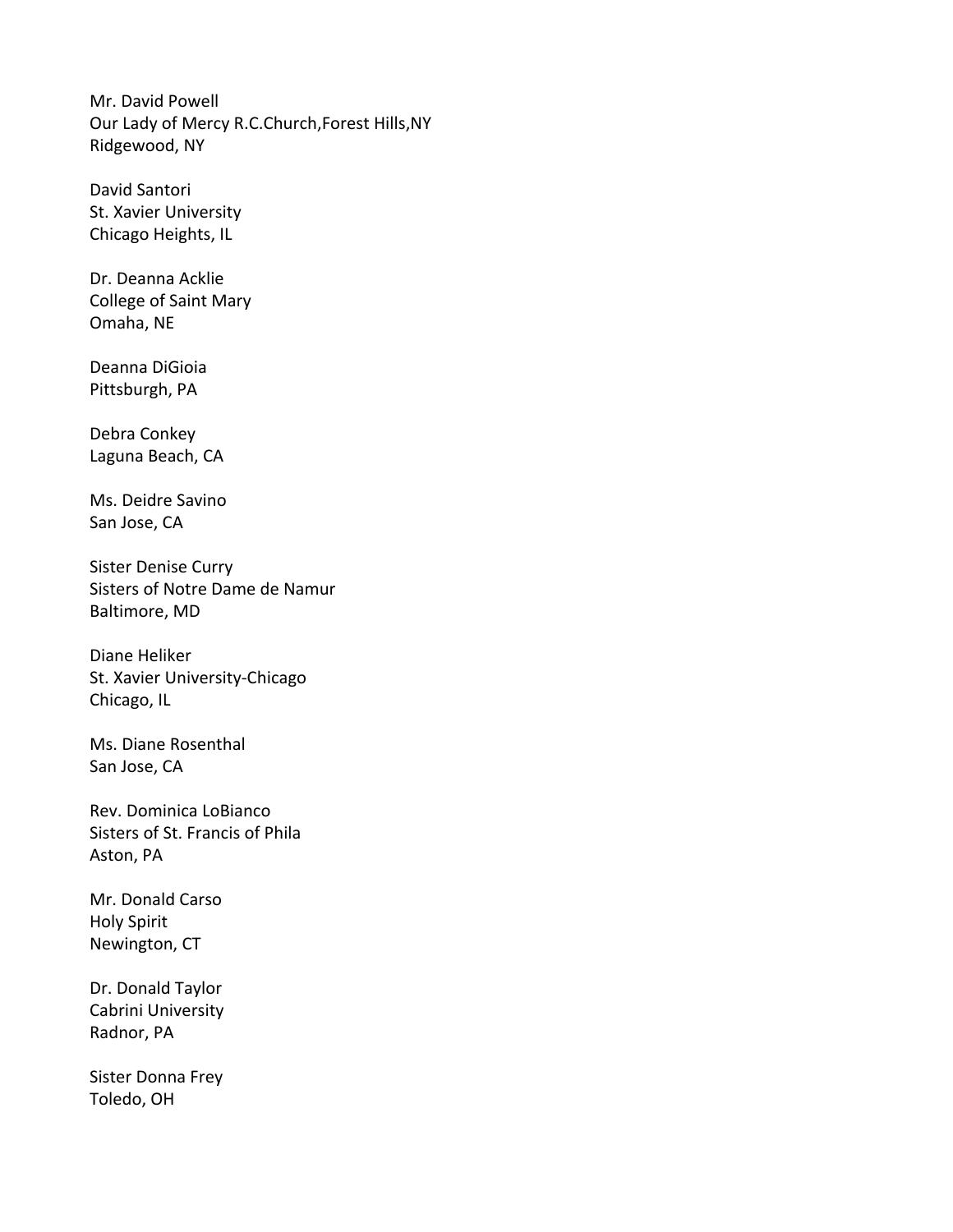Sr. Donna Wilhelm Cleveland, OH

Ms. Dorene Robinson Redmond, WA

Dorothy Berg Adrian, MI

Sr. Dorothy Dwight St Nicholas Catholic Church Chicago, IL

Ms. Dorothy Strunk Blessed Sacrament Catholic Church Alexandria, VA

Mr. Douglas Turley Portland, OR

Dr. Nancy Lockie Saint Xavier University La Grange, IL

Prof. Ed Maurer Santa Clara University Santa Clara, CA

Dr. Eileen Knight Chicago, IL

Sister Eileen Robinson Orange, CA

Eli McCarthy Georgetown University Takoma Park, MD

Prof. Elizabeth Stone New York, NY

Mrs. Elizabeth Watts Lynbrook, NY

Elizabeth-Anne Stewart Chicago, IL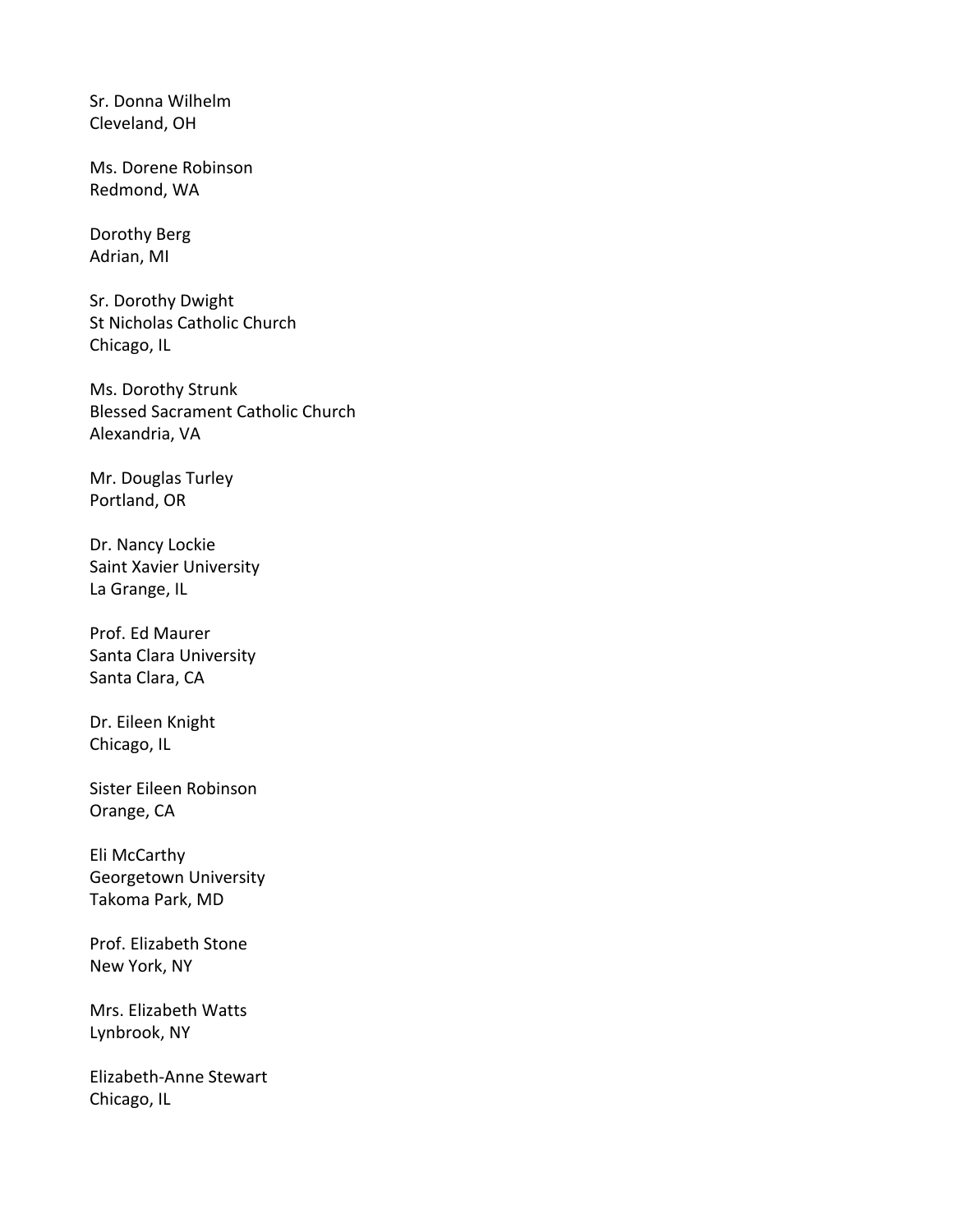Ellen Lilly Saint Xavier University Chicago, IL

Ms. Emily Devine Sisters of Mercy Cedar Rapids, IA

Sr. Evelyn Flowers Richfield, OH

Prof. Evelyn Quinn Georgian Court University Lakewood, NJ

Dr. Florence Appel Saint Xavier University Chicago, IL

Dr. Forrest Perry Chicago, IL

Sister Frances Crean Religious sister of mercy Chicago, IL

Dr. Frances Kelley Wexford, PA

Mr. Gary Nelson Whittier, CA

Prof. George Gerdow St. Xavier University Chicago, IL

Dr. Gerald Beyer Ardmore, PA Gina Rossetti Chicago, IL

Dr. Glenn Hendler Fordham University New York, NY

Sister Gloriamarie Amalfitano the Episcopal Church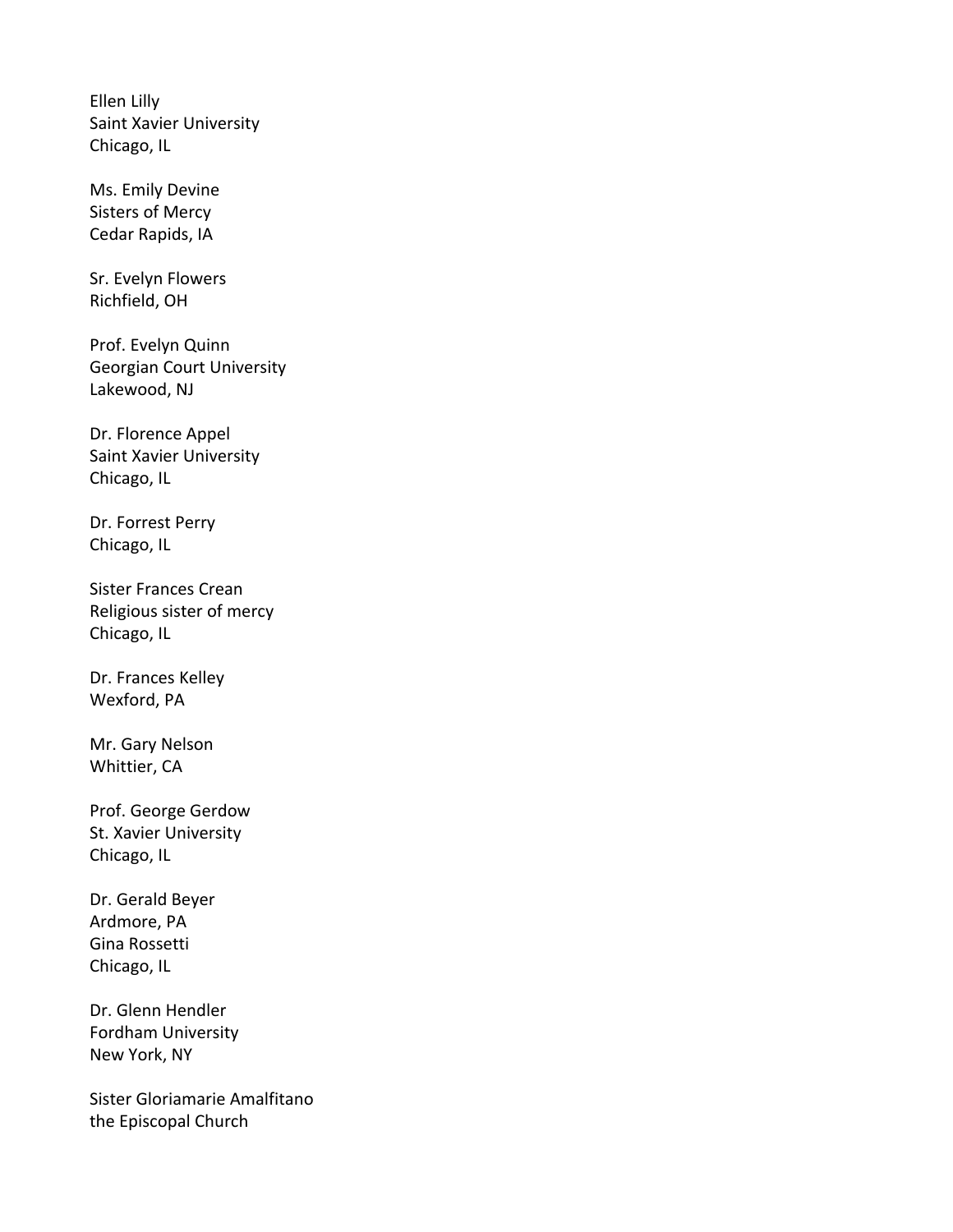San Diego, CA

Prof. Godfrey Mungal Santa Clara University Santa Clara, CA

Sr. Grace DiDomenicantonio, csjp Bellevue, WA

Dr. Graham Peck Saint Xavier University Chicago, IL

Brother Greg Amour Whittier, CA

Helen Dahlman Delano, MN

Mrs. Irene Claude Saint Xavier University Chicago, IL

Dr. Jacqueline Battalora Evanston, IL

Prof. Jame Schaefer Marquette University Milwaukee, WI

James Hagen Saint Xavier University La Grange, IL

Dr. James Kim Fordham University New York, NY

Dr. James Kollros Saint Xavier University Oak Lawn, IL

Mr. James Miller Manchester, MI

Dr. James Nickoloff Miami Beach, FL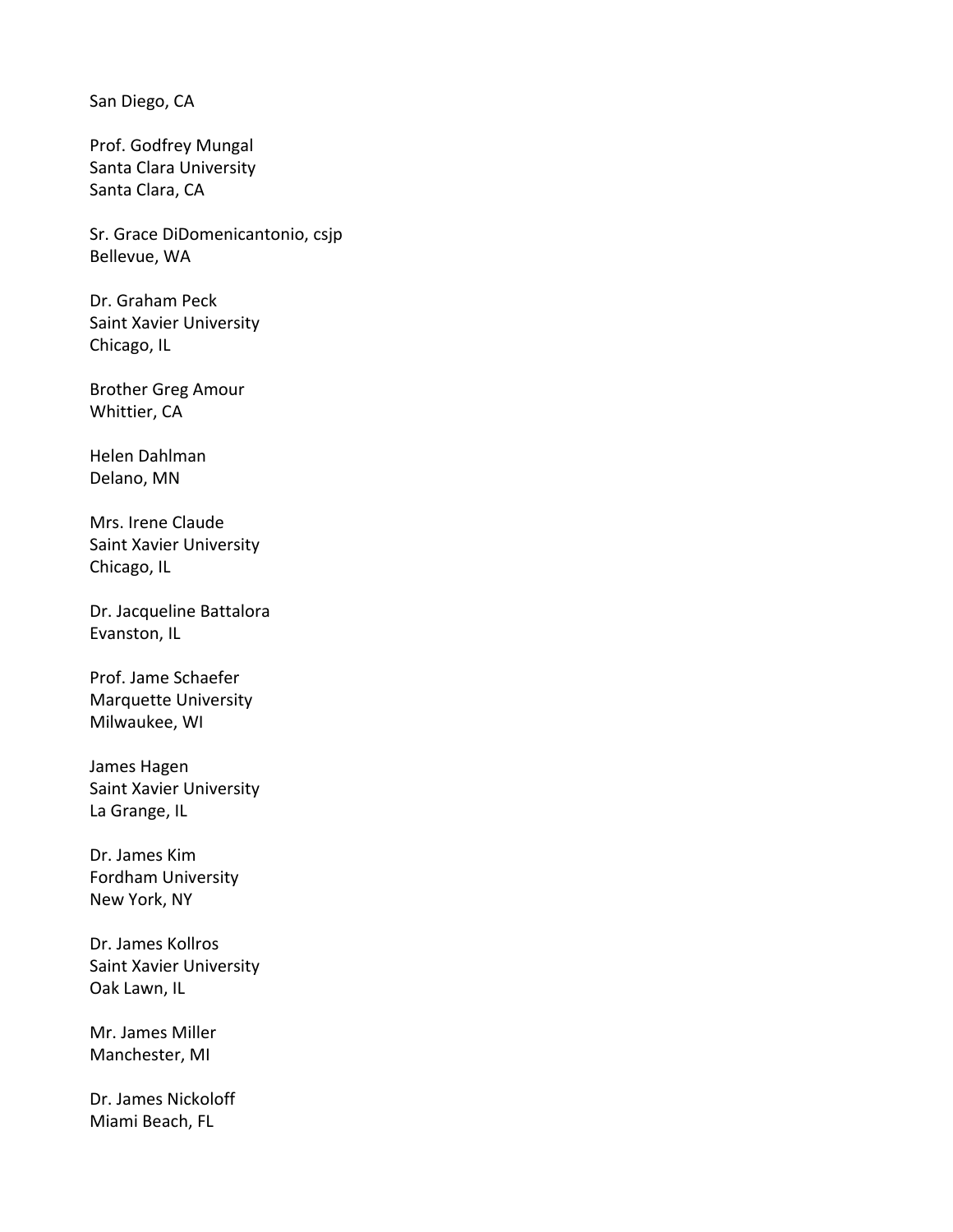Mr. James Schall Asheville, NC

Dr. Jane Miller La Vista, NJ

Janelle Pereira San Jose, CA

Ms. Janet Fore Mishawaka, IN

Dr. Janice Warner Georgian Court University Lakewood, NJ

Dr. Jason Eberl Marian University Indianapolis, IN

Sister Jean Messaros Religious Sisters of Mercy Dallas, PA

Ms. Jean Riordan Chicago, IL

Jeanne Hochstatter St. John Cathedral Milwaukee, WI

Sister Jeanne Marchese Sisters of St. Joseph of Orange Orange, CA

Jeanne Mcardle Forest Park, IL

Dr. Jef Tripp Chicago, IL

Mr. Jeff Beeby Bishop o'Dowd High School Oakland, CA

Mr. Jeff Tangel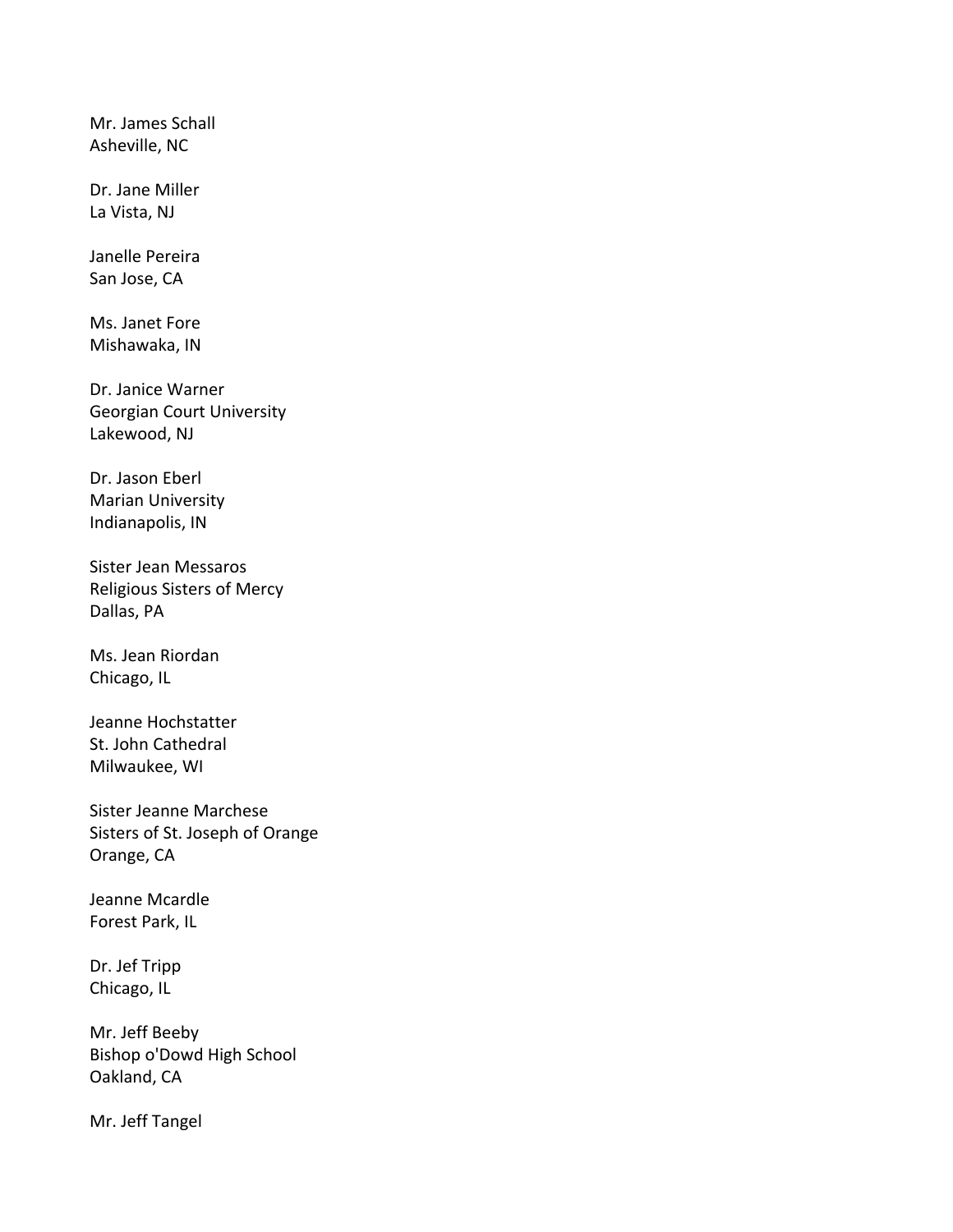Saint Xavier University Chicago, IL

Jeffrey Miller Saint Xavier University Frankfort, IL

Jennifer Jessen Omaha, NE

Dr. Jennifer Reed-Bouley Catholic Omaha, NE

Jessica Passa San Jose, CA

Ms. Jessica Ruffin Pittsburgh, PA

Sister Jo Ann Recker SND de N Cincinnati, OH

Mrs. Jo dufelmeier Des Moines, IA

Sister Joan Krimm Sister of Notre Dame de Namur Cincinnati, OH

Joanna Nemeh Chicago, IL

Sister Joanna Rosciszewska Sisters of St. Joseph of Orange Orange, CA

JoAnne Hurlston San Jose, CA

Prof. Jocelyn Wogan-Browne Fordham University Bronx, NY

Sister Joellen Sbrissa, CSJ Congregation of St. Joseph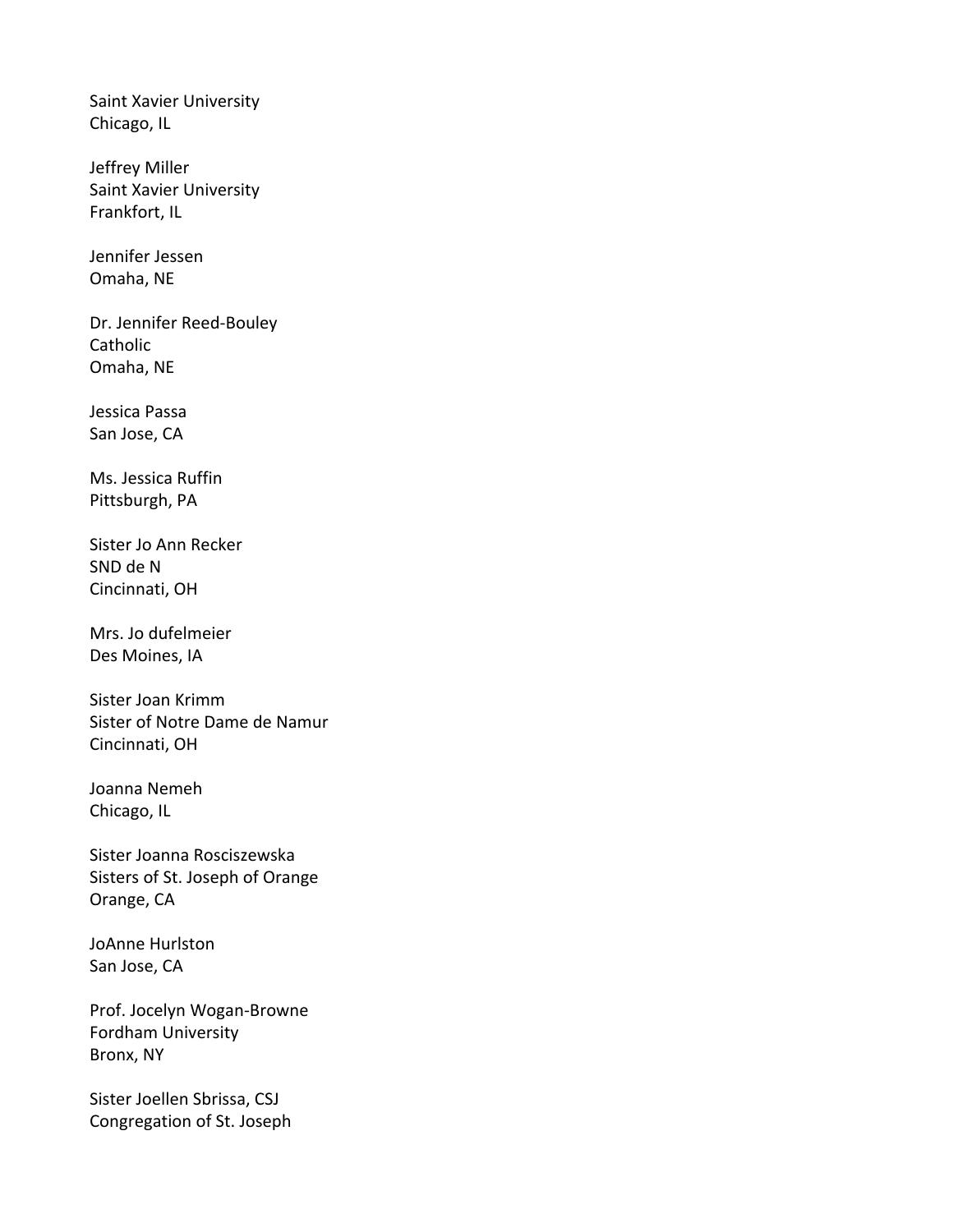Chicago, IL

Dr. John Eber Saint Xavier University Downers Grove, IL

Dr. John Farnsworth Santa Clara University Santa Clara, CA

Mr. John Salati Christ the King; School of Theology and Ministry, Boston College Evergreen, CO

Dr. John Sniegocki Cincinnati, OH

Mr. Jon Peterson Chicago, IL

Dr. Jordan Stein New York, NY

Jose Alfaro Miami, FL

Dr. Jose Luis Daniel

Dr. Joseph Fahey Catholic Scholars for Worker Justice Venice, FL

Sister Judith Clemens Sisters of Notre Dame de Namur Ohio Province Justice Peace and Care of Creation Office Cincinnati, OH

Ms. Judith Duffy Bronxville, NY

Dr. Judith Egan RN-BC CNE Georgian Court University Manasquan, NJ

Judith Schubert Belmar, NJ

Sister Judith Wemmer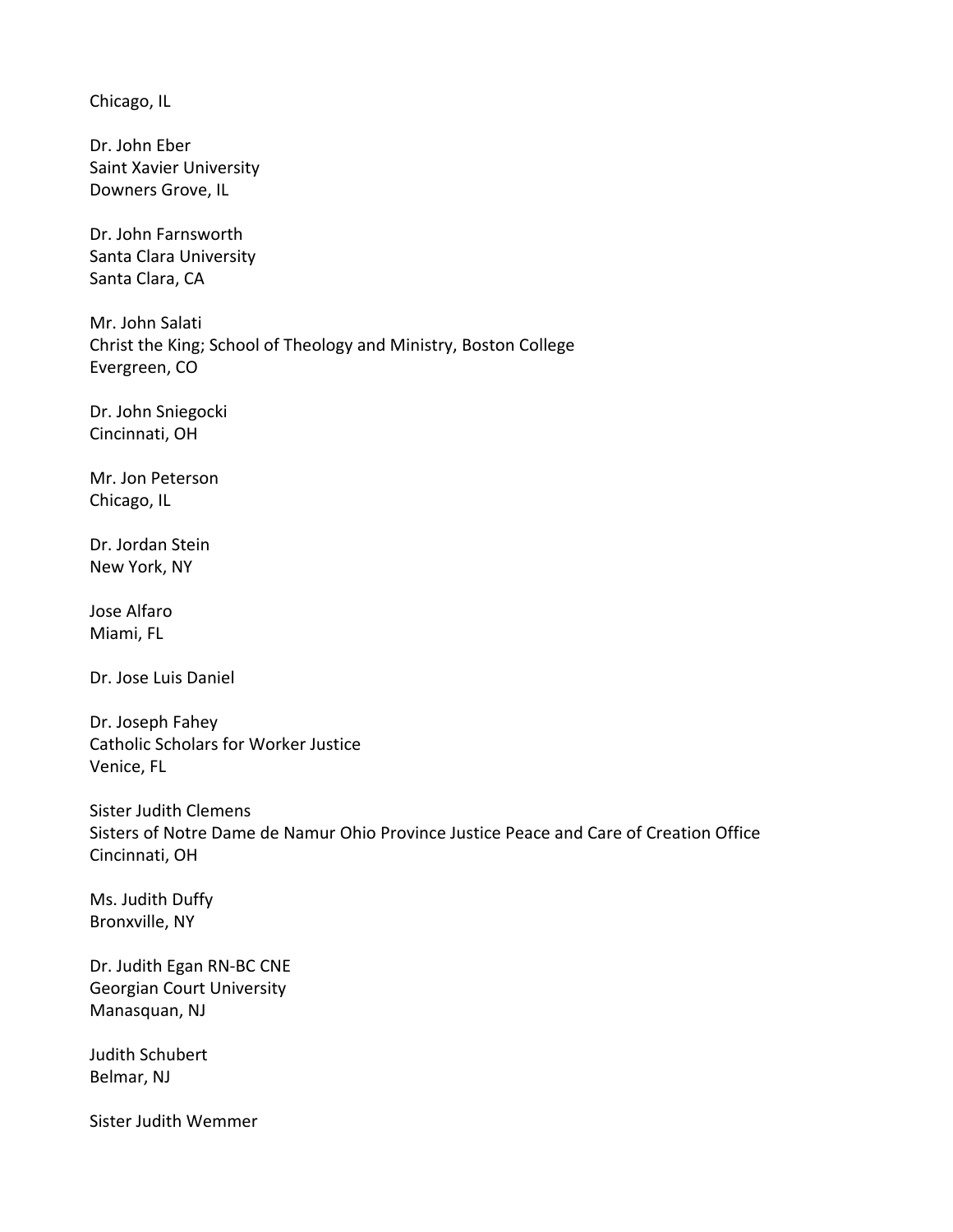Sisters of Saint Joseph Los Angeles, CA

Judy Schuelke

Mrs. Judy Wyeth Lodi, WI

Ms. Julia Petipas Somerville, MA

Julie Deisinger Chicago, IL

Ms. Julie Fissinger Fordham University Brooklyn, NY

Prof. Julie Reinhart Saint Xavier University Chicago, IL

Karen Benjamin Saint Xavier University La Grange Park, IL

Mr. Karen O'Loughlin Catholic Yonkers, NY

Dr. Karla Bergen Omaha, NE

Dr. Kasturi DasGupta Freehold, NJ

Ms. Katherine Deak San Jose, CA Mrs. Katherine Georgiev San Carlos, CA

Katherine Soderstrom Chicago, IL

Ms. Katherine Wojciechowski Holy Cross Academy Oneida, NY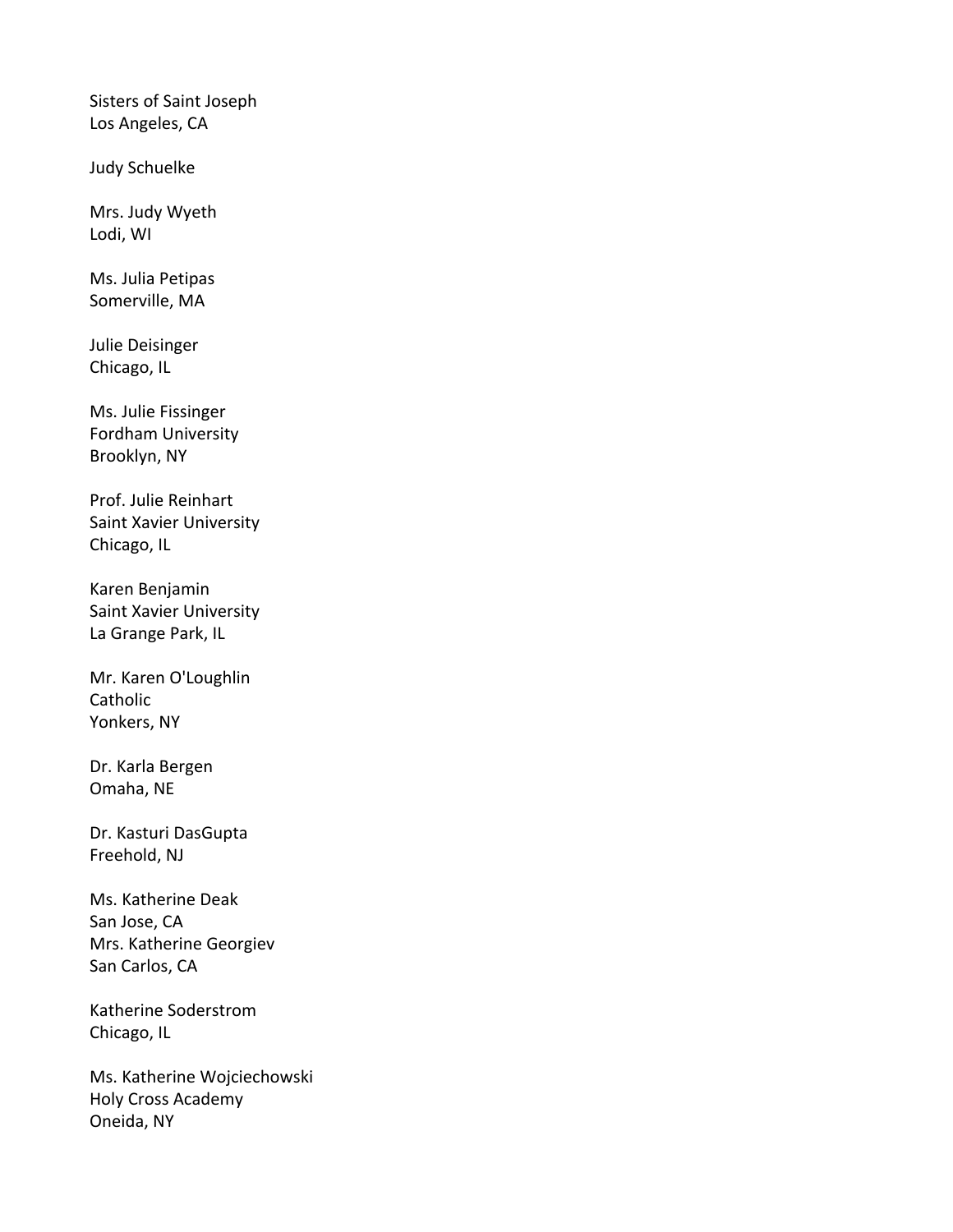Dr. Kathleen Alaimo Saint Xavier University Chicago, IL

Ms. Kathleen Baka Willoughby, OH

Sister Kathleen Contino Sisters of Notre Dame de Namur Stevenson, MD

Sr. Kathleen Eagan Sisters of St. Joseph Albany, NY

Dr. Kathleen Froriep Georgian Court University Toms River, NJ

Kathleen Maas Weigert Loyola University Chicago Chicago, IL

Dr. Kathleen McInerney Saint Xavier University Chicago, IL

Sister Kathleen St. John Sisters of Notre Dame SNDdeN Windsor, CT

Mrs. Kathryn Rupertus Philadelphia, PA

Sister Kathy Stein Sisters of St. Joseph of Carondelet Porter Ranch, CA

Katy Lemon Presentation High School San Jose, CA

Katy Thompson Chicago, IL

Mr. Kelly Murphy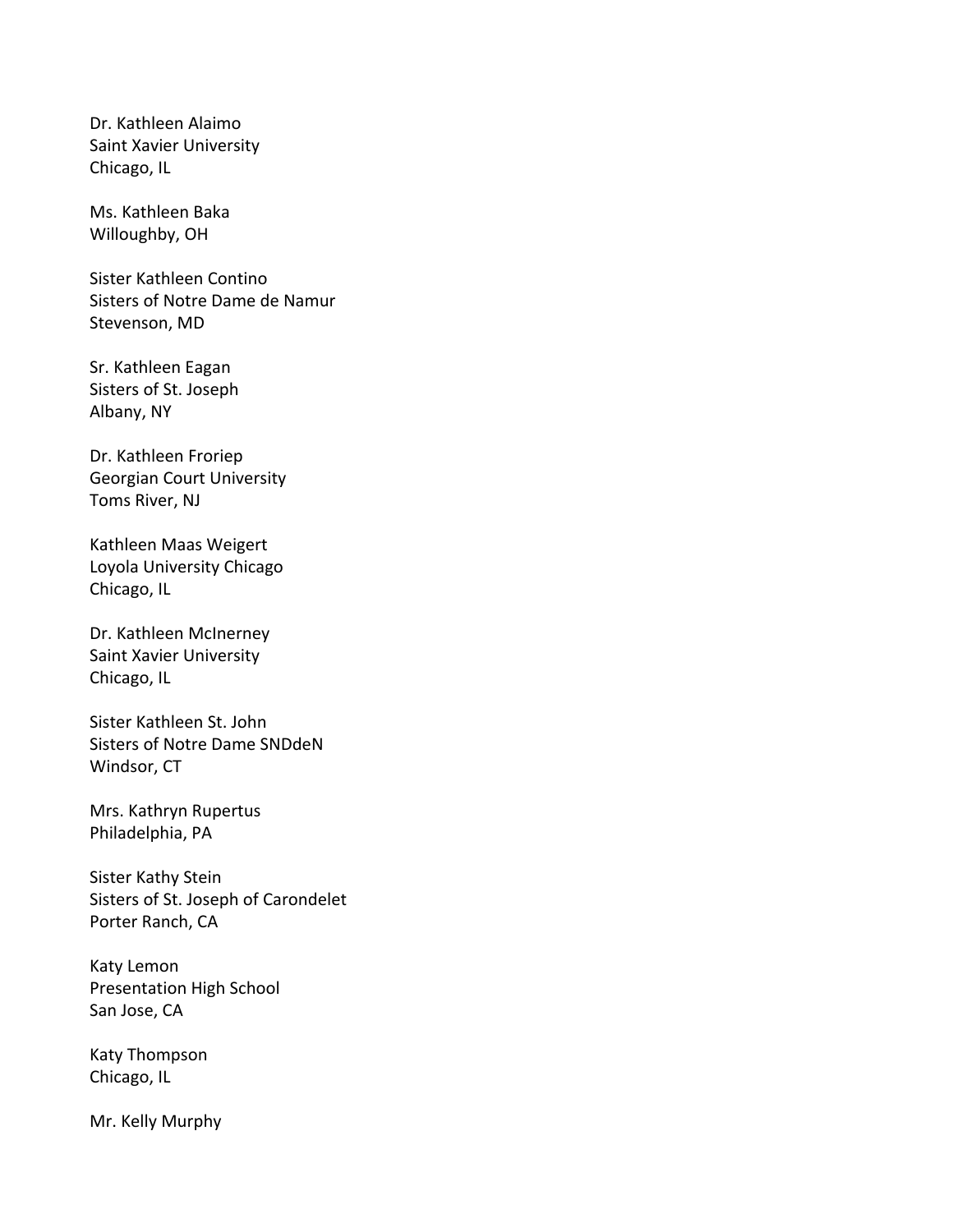Omaha, NE

Ms. Kim Destefano Bow, NH

Ms. Kimberly Baxter Mercy Education System of the Americas Silver Spring, MD

Ms. Kimberly Gawel Saint Xavier University Chicago, IL

Mrs. Kristen Schreck Chicago, IL

Kristin Mattson College of Saint Mary Omaha, NE

Mr. Larry Branson Pomona, CA

Ms. Laura Prietto San Jose, CA

Dr. Laura Tucco Saint Xavier University Chicago, IL

Ms. Lauren DuCharme Conshohocken, PA

Laurie Johnston Emmanuel College Arlington, MA

Lawrence Malito Marist High School Palos Park, IL

Prof. Liane Cochran-Stafira Saint Xavier University Chicago, IL

Sister Liane Delsuc Sister of Notre Dame de Namur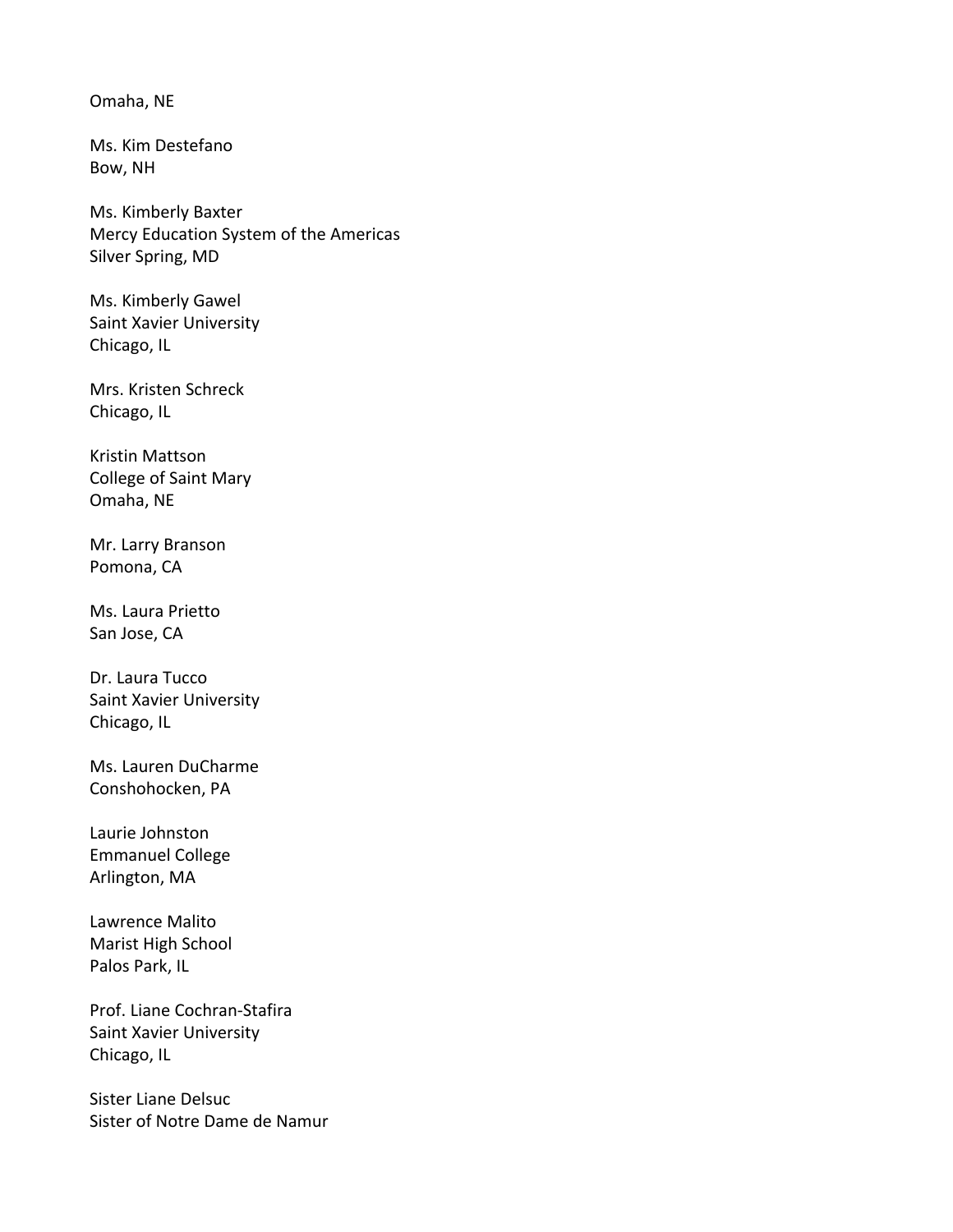Watsonville, CA

Liliana Poppen Santa Cruz, CA

Sister Linda Faulhaber Sisters of St Joseph of Orange Orange, CA

Linda James Georgian Court University Lakewood, NJ

Dr. Linda Schifino Pittsburgh, PA

Lindsay Swoboda Morgan Hill, CA

Ms. Lisa Dalton San Jose, CA

Lisa Tripoli San Jose, CA

Mrs. Lora Pateras West Chester, OH

Loreta Jordan Sndden Hyattsville, MD

Lorrie Blythe High school San Jose, CA

Dr. Louise Wootton Georgian Court University Brick, NJ

Ms. Lucille Martin Catholic Seal Beach, CA

Lynn DeCapua Lakewood, NJ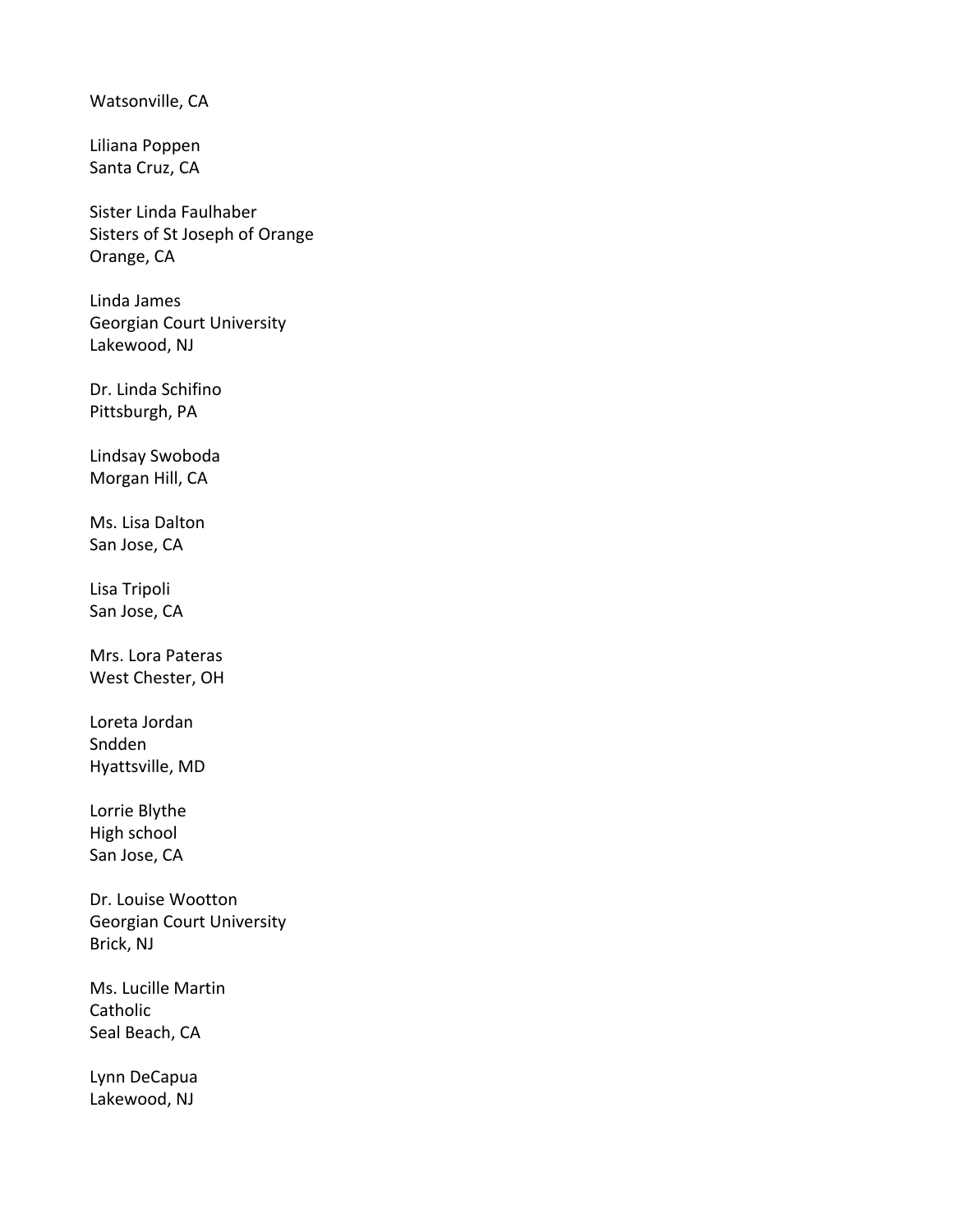Ms. Madeline Horrigan Durham, NC

Ms. Maggi Barth Willoughby, OH

Sister Marcella Missar Wilmington, DE

Dr. Margaret Carroll Blue Island, IL

Prof. Margaret Doody Mishawaka, IN

Margaret Mapes Sisters of St. Joseph of Orange Orange, CA

Maria Elena Perales Sisters of St. Joseph of Orange Orange, CA

Maria Juega St. Paul of Princeton, NJ Princeton, NJ

Prof. Maria Tobin San Antonio, TX

Sister Marianne Murphy Sisters of Notre Dame de Namur Jamaica Plain, MA

Ms. Marilyn Beiser Tampa, FL

Marilyn Valerio St.Pius X Omaha, NE

Marisa Cozort San Jose, CA

Dr. Mark Aschheim Santa Clara, CA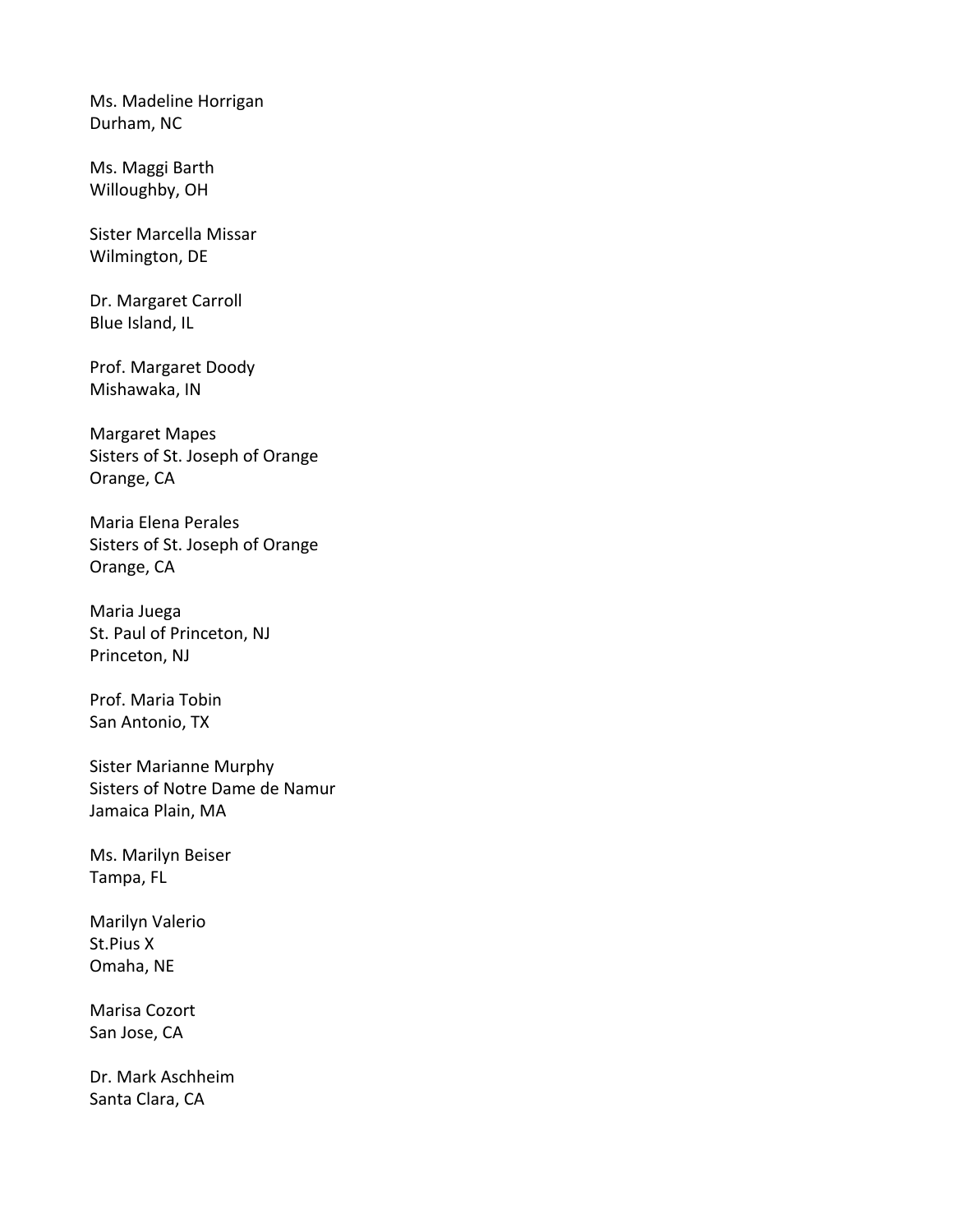Dr. Mark Sand College of Saint Mary Omaha, NE

Ms. Marny Requa Georgian Court University Avon by the Sea, NJ

Sister Martha Fitzpatrick Sisters of St. Joseph Dana Point, CA

Rev. Martin Chase Fordham University Bronx, NY

Martina Miller Oakland, CA

Sister Mary Ann Cook Sisters of Notre Dame de Namur Stevenson, MD

Prof. Mary Ann Wolfenson Orland Park, IL

Dr. Mary Chinery Lakewood, NJ

Mary Clare Bernal San Jose, CA

Mrs. Mary Donovan Omaha, NE

Mary E. Hines Woburn, MA

Mary Genino RSHM Montebello, CA

Dr. Mary Lebold Saint Xavier University Chicago, IL

Sister Mary Lechner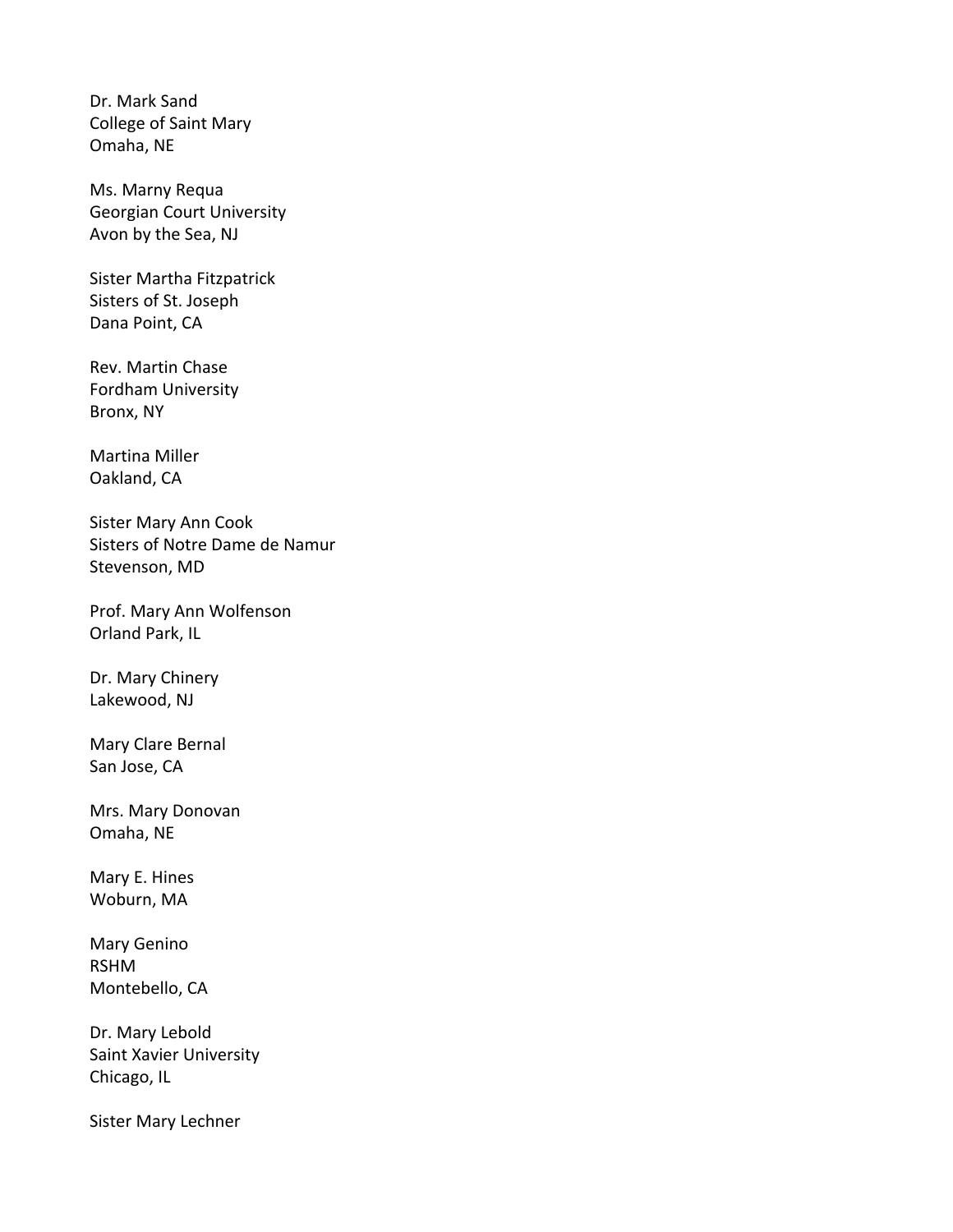Sisters of Providence Saint Mary of the Woods, IN

Ms. Mary Miller Presentation High School San Jose, CA

Mary Mundy Evansville, IN

Sister Mary Rogers Sisters of St Joseph Orange, CA

Sister Mary Shaw HSOSF Springfield, IL

Prof. Mary Sinclair Omaha, NE

Sr. Mary Sullivan Caldwell Caldwell, NJ

Mrs. Mary Talevich St. Louise Parish, Bellevue, WA North Bend, WA

MaryLynne Rodriguez San Jose, CA

Dr. Matthew Costello Saint Xavier University Chicago, IL

Sister Maureen White Sisters of Notre Dame de Namur Apopka, FL

Megan Ray Omaha, NE

Sister Megan Rice Sisters of the Holy Child Jesus Washington, DC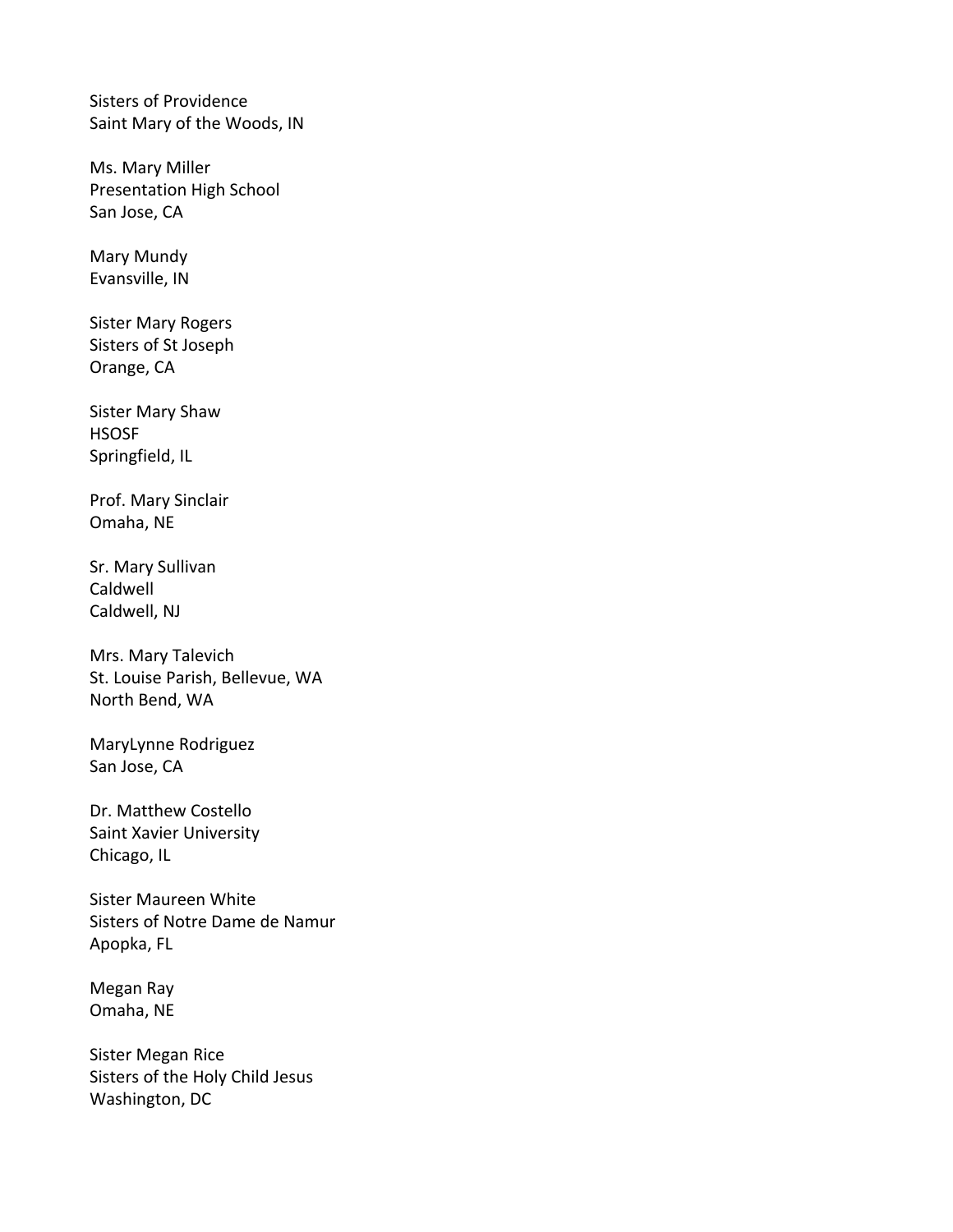Mrs. Meghan McDonough Chicago, IL

Ms. Melissa Harrington Dallas, TX

Dr. Michael Bathgate Chicago, IL

Dr. Michael Gross Georgian Court University Lakewood, NJ

Dr. Michael Stephen Elmwood Park, IL

Michael Theresa SNDdeN Beltsville, MD

Dr. Michele Poradzisz Saint Xavier University Chicago, IL

Ms. Michelle France Gwynedd Mercy University Harleysville, PA

Dr. Michelle Marie Esposito Lakewood, NJ

Dr. Michelle Wantroba-Ferrer Chicago, IL

Mr. Mike Wielgopolski St. Francis De Sales School Toledo, OH

Missy Parkison Jacksonville, FL

Dr. Molly Wernli College of Saint Mary Omaha, NE

Mrs. Monica Getz Chicago, IL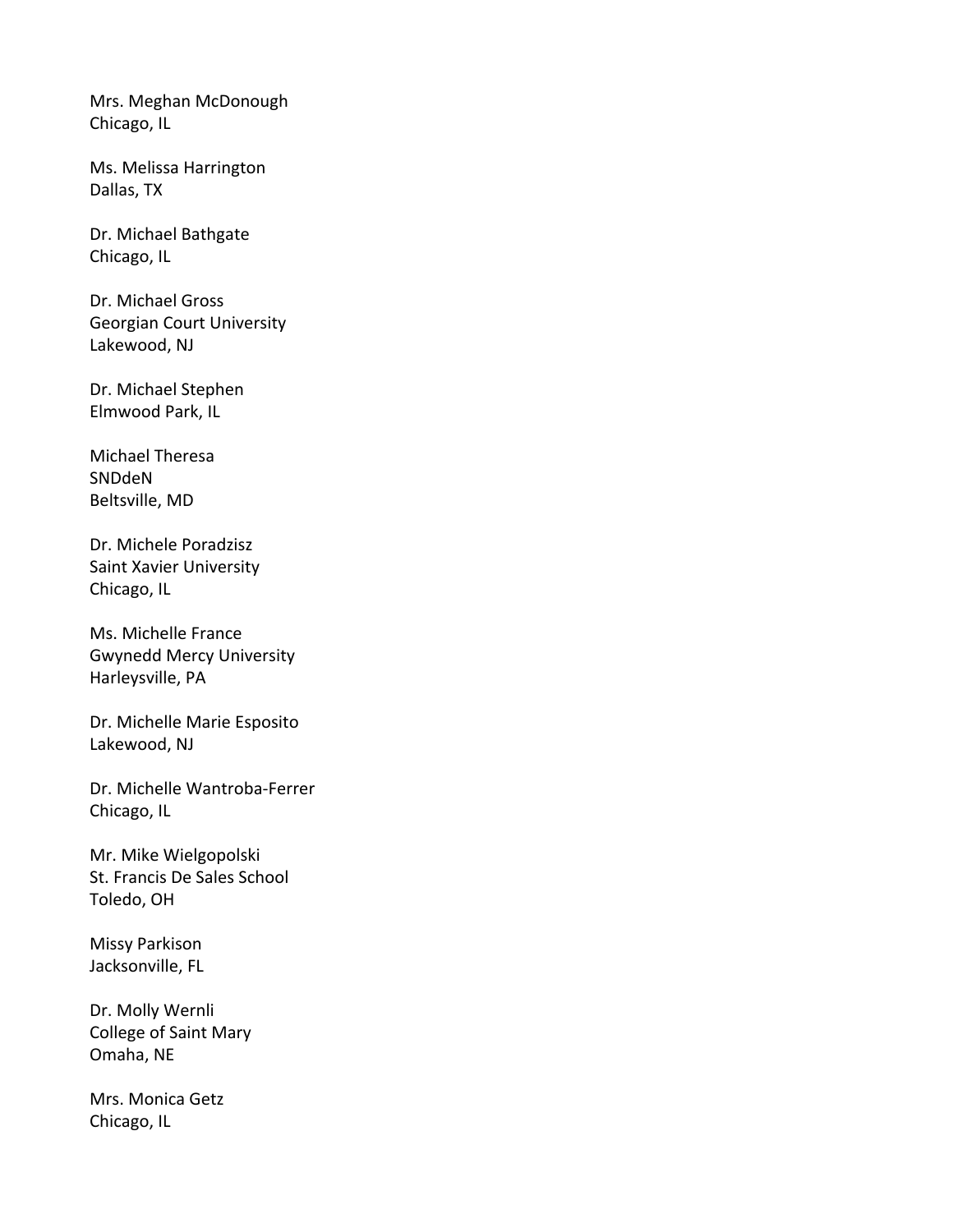Dr. Monica Ryan Orland Park, IL

Monica Stampfl Presentation High School Moss Beach, CA

Monsignor Stuart Swetland Donnelly College Kansas City, KS

Dr. Monzurul Hoque Saint Xavier University Wilmette, IL

Ms. Claire Zirbes PHS Redwood City, CA

Dr. MT Davila Malden, MA

Nan-Nan Lee Saint Xavier University at Chicago Chicago, IL

Nancy Merrill Enumclaw School District Enumclaw, WA

Sister Nancy Wellmeier SNDdeN Mesa, AZ

Nelson Hathcock Chicago, IL

Dr. Nicholas Cafardi Duquesne University School of Law Freedom, PA

Mrs. Nina Lesch Chicago, IL

Ms. Noreen Golden Santa Clara University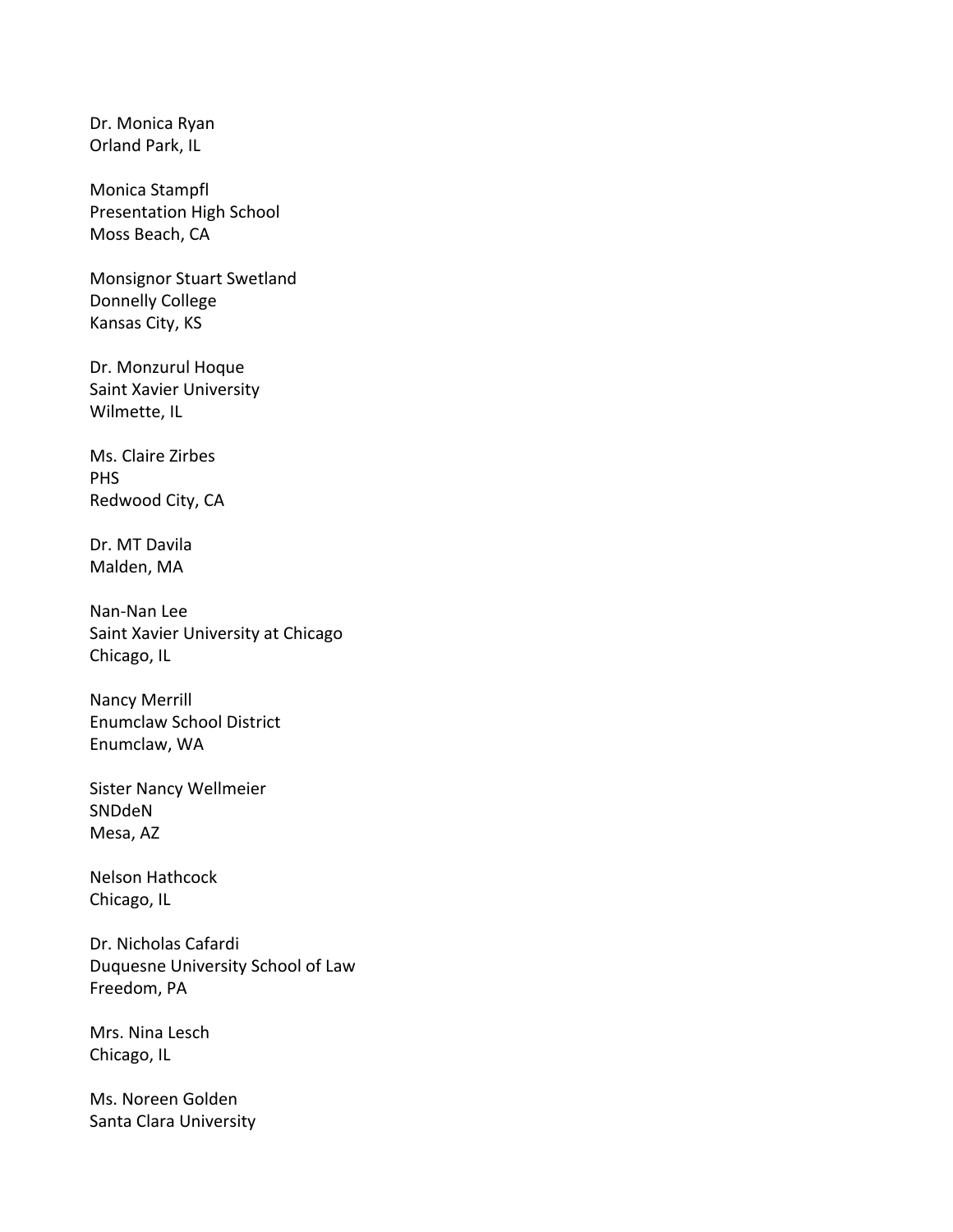Santa Clara, CA

Dr. Norman Boyer Saint Xavier University Oak Lawn, IL

Dr. Olga Vilella Saint Xavier University Chicago, IL

Parvathi Murthy Lakewood, NJ

Pat Jameson Pittsburgh, PA

Ms. Patricia Cox Bellevue, NE

Ms. Patricia Goodman Huntington Beach, CA

Sister Patricia Hinton Tupelo, MS

Dr. Patricia Martens Balke Saint Louis, MO

Patricia Springer Bath, MI

Dr. Peggy Gallagher Arlington Heights, IL

Ms. Peggy Patrick St. Clare Berea, KY

Dr. Peter Hilton Saint Xavier University Villa Park, IL

Dr. Peter Strickland Chicago, IL

Dr. Phyllis Higley College of Saint Mary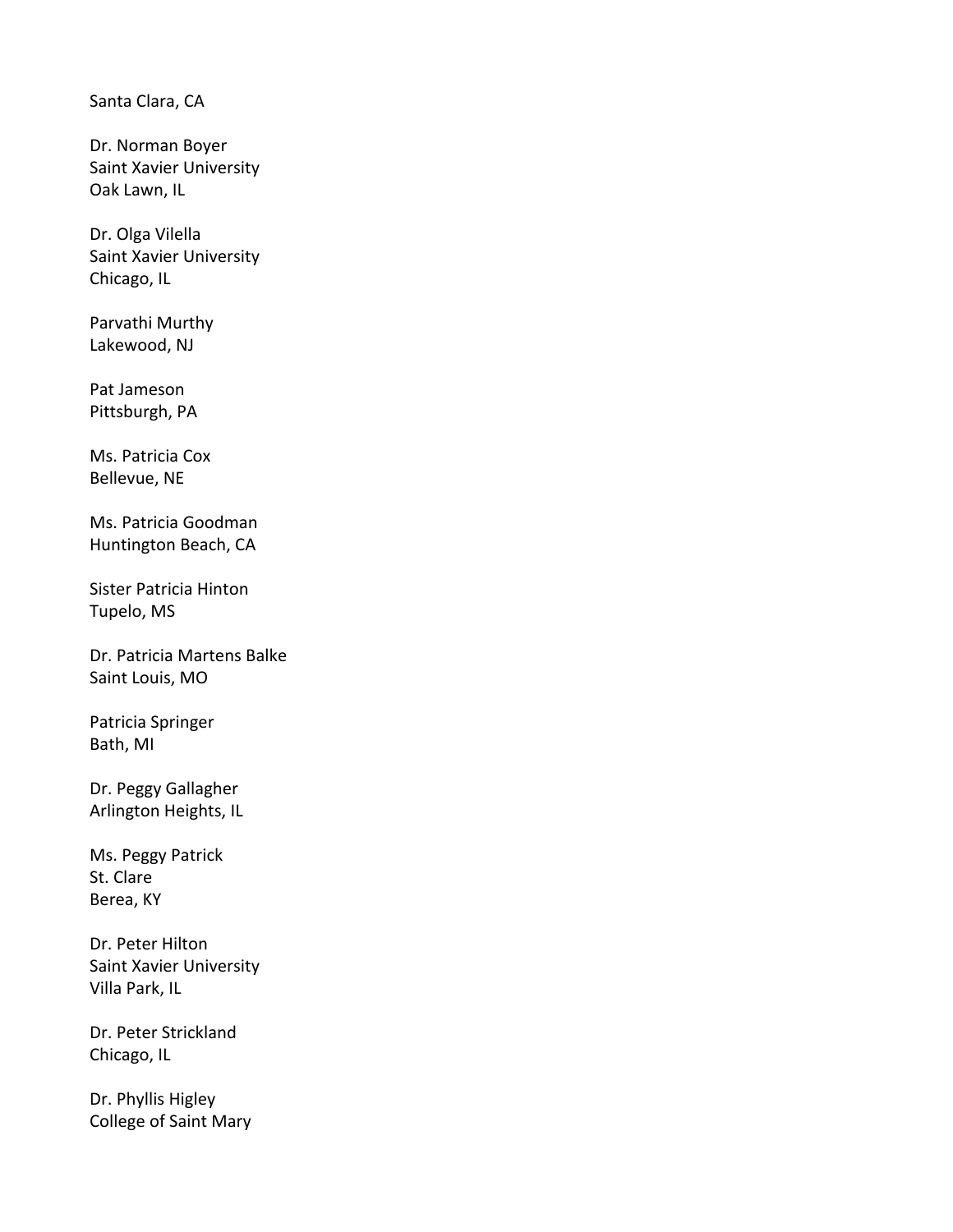Omaha, NE

Dr. Phyllis Meyer La Grange Park, IL

Sister R Heywood Sisters of Notre Dame de Namur Wellesley, MA

Raymond Mueller Chicago, IL

Sr. Rebecca Rodriguez Sisters of St. Joseph of Orange Orange, CA

Dr. Regina McNally Chicago Ridge, IL

Sister Regina Ward Sisters of Mercy Merion Station, PA

Dr. Richard Miller Creighton University Omaha, NE

Mrs. Rita Nolan San Francisco, CA

Rev. Robert Osborne Louisville, KY

Dr. Robert Senkewicz Santa Clara University Santa Clara, CA

Mrs. Roberta Hardy St. Xavier University Orland Park, IL

Rola Othman SXU Burbank, IL

Ronald Slepitza Kansas City, MO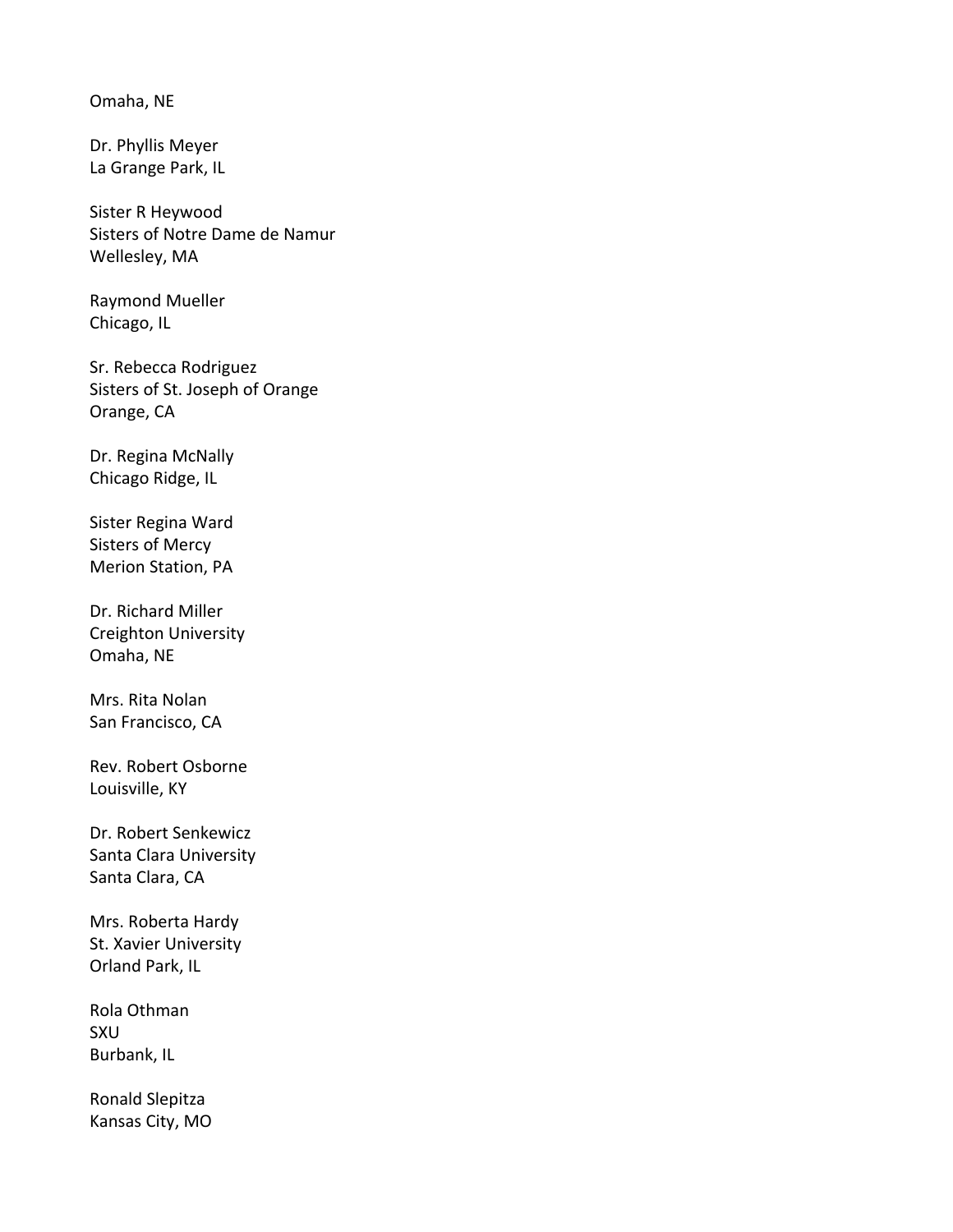Sister Rosae Brown Mankato, MN

Sister Rosaleen Hanlon CSJ Orange, CA

Ms. Rosemary Cavanaugh Louisville, KY

Dr. Ruth Davis Santa Clara University Los Gatos, CA

Dr. Sachiko Komagata Georgian Court University Trenton, NJ

Mrs. Sally Fairley St Philomena Grade School-Peoria,IL Peoria, IL

Dr. Sandra Louise Litzinger Westerville, OH

Sarah Thomas St. Christopher Church San Jose, CA

Dr. Shannon Ambrose Saint Xavier University Darien, IL

Sharada Buddha Chicago, IL

Dr. Sharon Brown Sweeney Chicago, IL

Ms. Sharon Drake Presentation High School San Jose, CA

Sharon Iorgulescu San Jose, CA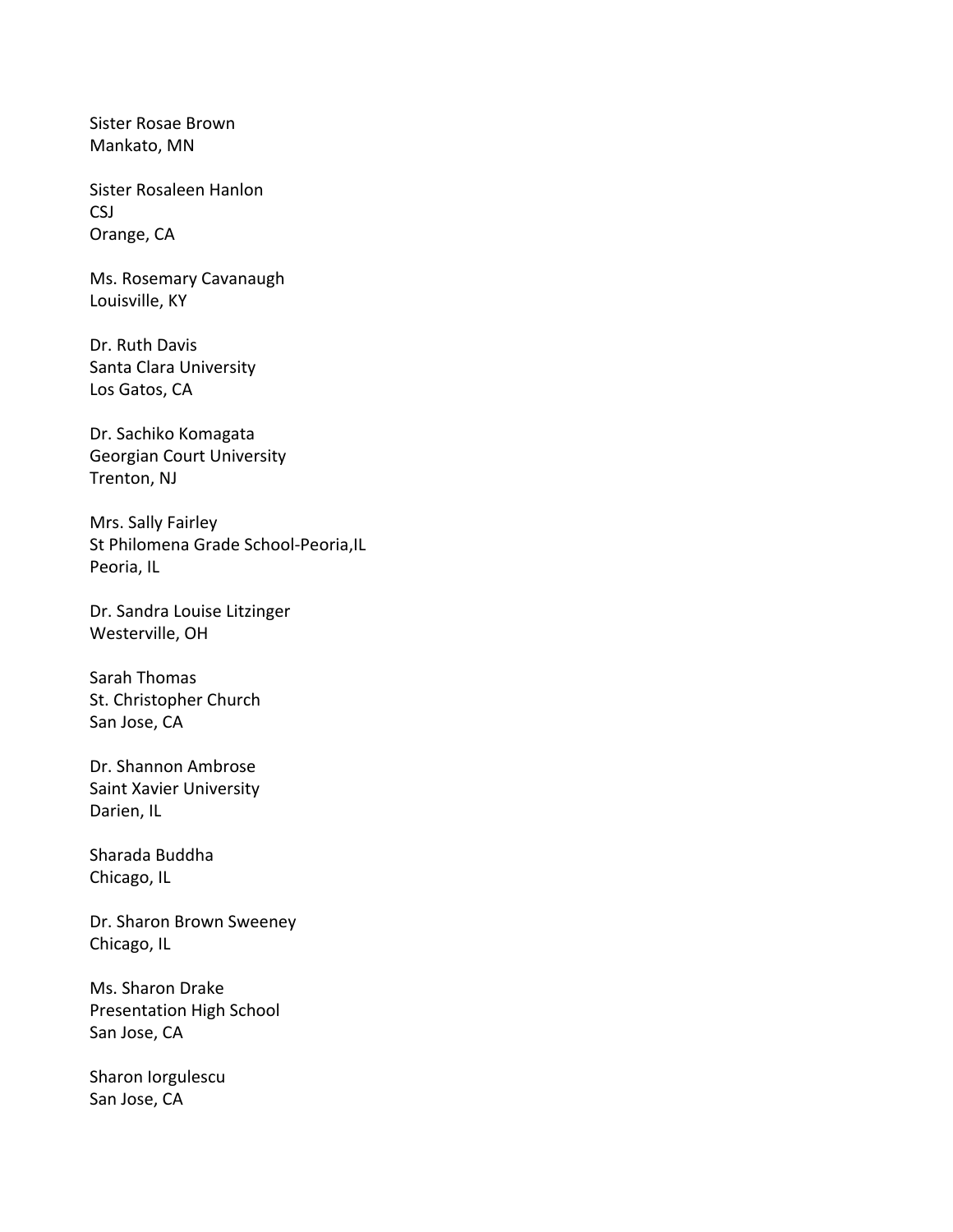Sister Sharon Joyer Sisters of Notre Dame de Namur Alameda, CA

Dr. Shawn Salmon Saint Xavier University Chicago, IL

Sheila Anderson Omaha, NE

Silvana Cardell Georgian Court University Philadelphia, PA

Mrs. Siobhan O'Byrne San Jose, CA

Ms. Sister Jane Rudolph Los Angeles, CA

Steffano Montano Brighton, MA

Dr. Stephanie Wilsey Coraopolis, PA

Mr. Stephen Gliatto Bala Cynwyd, PA

Sister Sue Dunning Sisters of St. Joseph of Orange Orange, CA

Sue Weishar JSRI New Orleans, LA

Susan Liston Omaha, NE

Mrs. Susan Ring Kelso, WA

Suzanne Cromlish, Ph.D., MBA, MHA, LNHA Saint Xavier University Oak Lawn, IL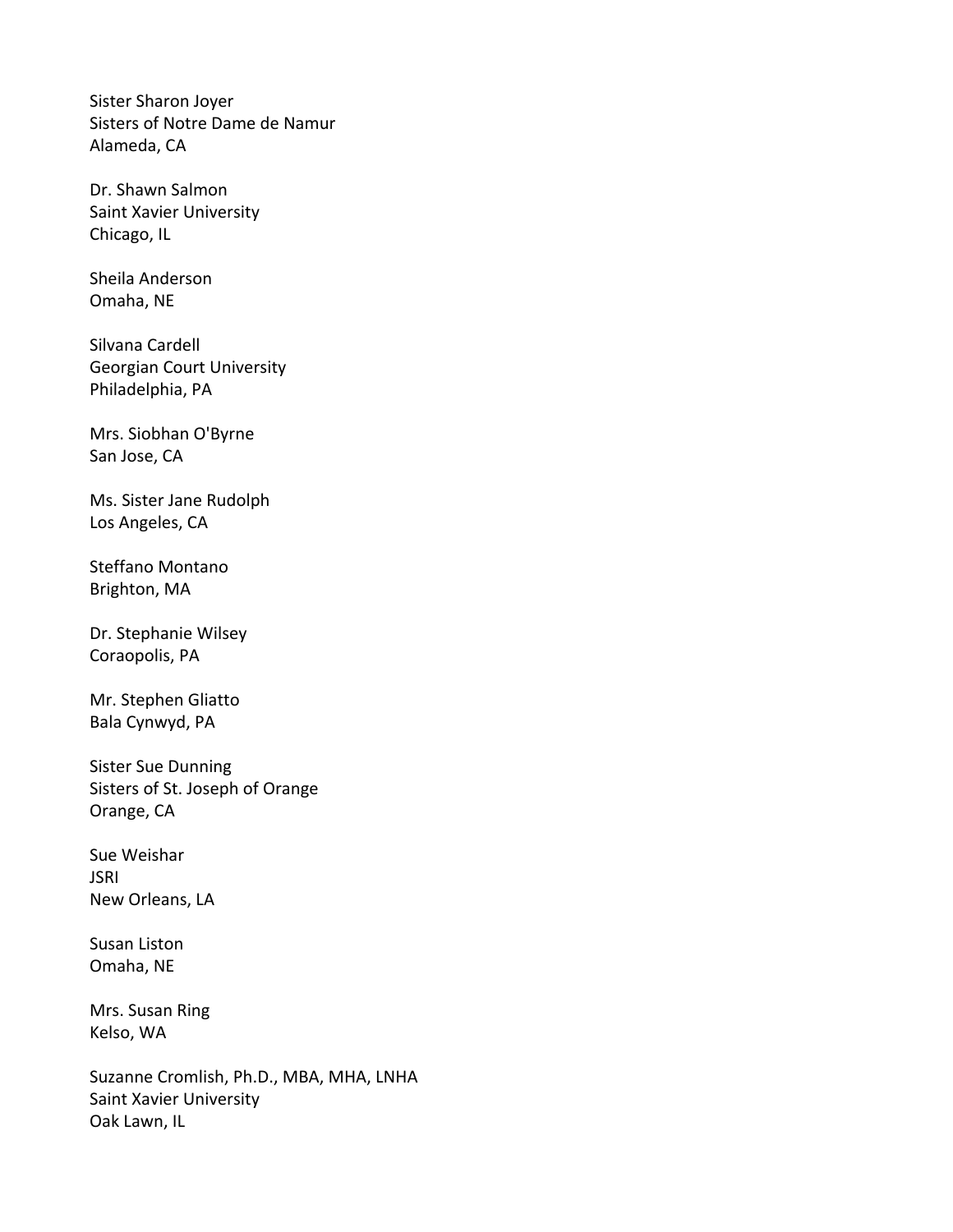T Mo Inver Grove Heights, MN

Ms. Tara Komar San Jose, CA

Mrs. Thereasa Crabb Murrells Inlet, SC

Ms. Theresa Basso Moreno Valley, CA

Theresa Ladrigan-Whelpley Ignatian Center for Jesuit Education, Santa Clara University Santa Clara, CA

Theresa Wilson San Jose, CA

Tiffany Bruessard Saint Xavier University Walnut, IL

Tim Harris Charleston, SC

Dr. Timothy Brunk Villanova, PA

Timothy Case Presentation High School San Jose, CA

Tisha Rajendra Loyola University Chicago Chicago, IL

Dr. Tobias Winright Saint Louis University Saint Louis, MO

Toni vonDohren San Jose, CA

Travis Schermer Pittsburgh, PA